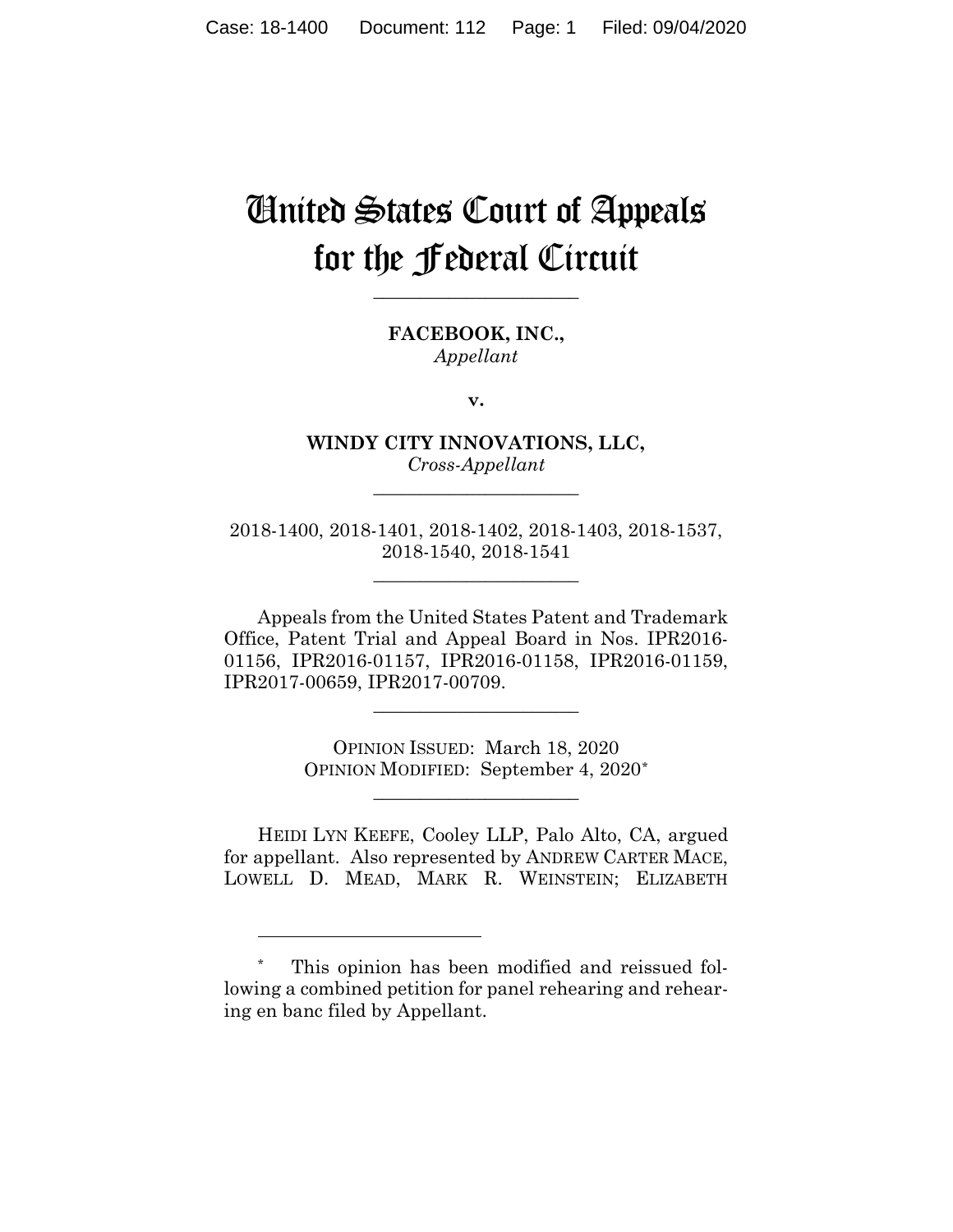PRELOGAR, Washington, DC. Also argued by PHILLIP EDWARD MORTON.

VINCENT J. RUBINO, III, Fabricant LLP, New York, NY, argued for cross-appellant. Also represented by ALFRED ROSS FABRICANT, ENRIQUE WILLIAM ITURRALDE, PETER LAMBRIANAKOS.

JEREMY COOPER DOERRE, Tillman Wright PLLC, Charlotte, NC, as amicus curiae, pro se.

JOSHUA KOPPEL, Appellate Staff, Civil Division, United States Department of Justice, Washington, DC, for amicus curiae United States. Also represented by JEFFREY ERIC SANDBERG, SCOTT R. MCINTOSH, ETHAN P. DAVIS; THOMAS W. KRAUSE, JOSEPH MATAL, FARHEENA YASMEEN RASHEED, MOLLY R. SILFEN, Office of the Solicitor, United States Patent and Trademark Office, Alexandria, VA.

DAVID E. BOUNDY, Cambridge Technology Law LLC, Newton, MA, as amicus curiae, pro se.

\_\_\_\_\_\_\_\_\_\_\_\_\_\_\_\_\_\_\_\_\_\_

Before PROST, *Chief Judge*, PLAGER and O'MALLEY, *Circuit Judges.*

Opinion for the court filed by *Chief Judge* PROST, in which PLAGER and O'MALLEY, *Circuit Judges*, join.

Additional views filed by *Chief Judge* PROST and *Circuit Judges* PLAGER and O'MALLEY.

PROST, *Chief Judge*.

Windy City Innovations, LLC ("Windy City") filed a complaint accusing Facebook, Inc. ("Facebook") of infringing U.S. Patent Nos. 8,458,245 ("the '245 patent"); 8,694,657 ("the '657 patent"); 8,473,552 ("the '552 patent"); and 8,407,356 ("the '356 patent"). In June 2016, exactly one year after being served with Windy City's complaint,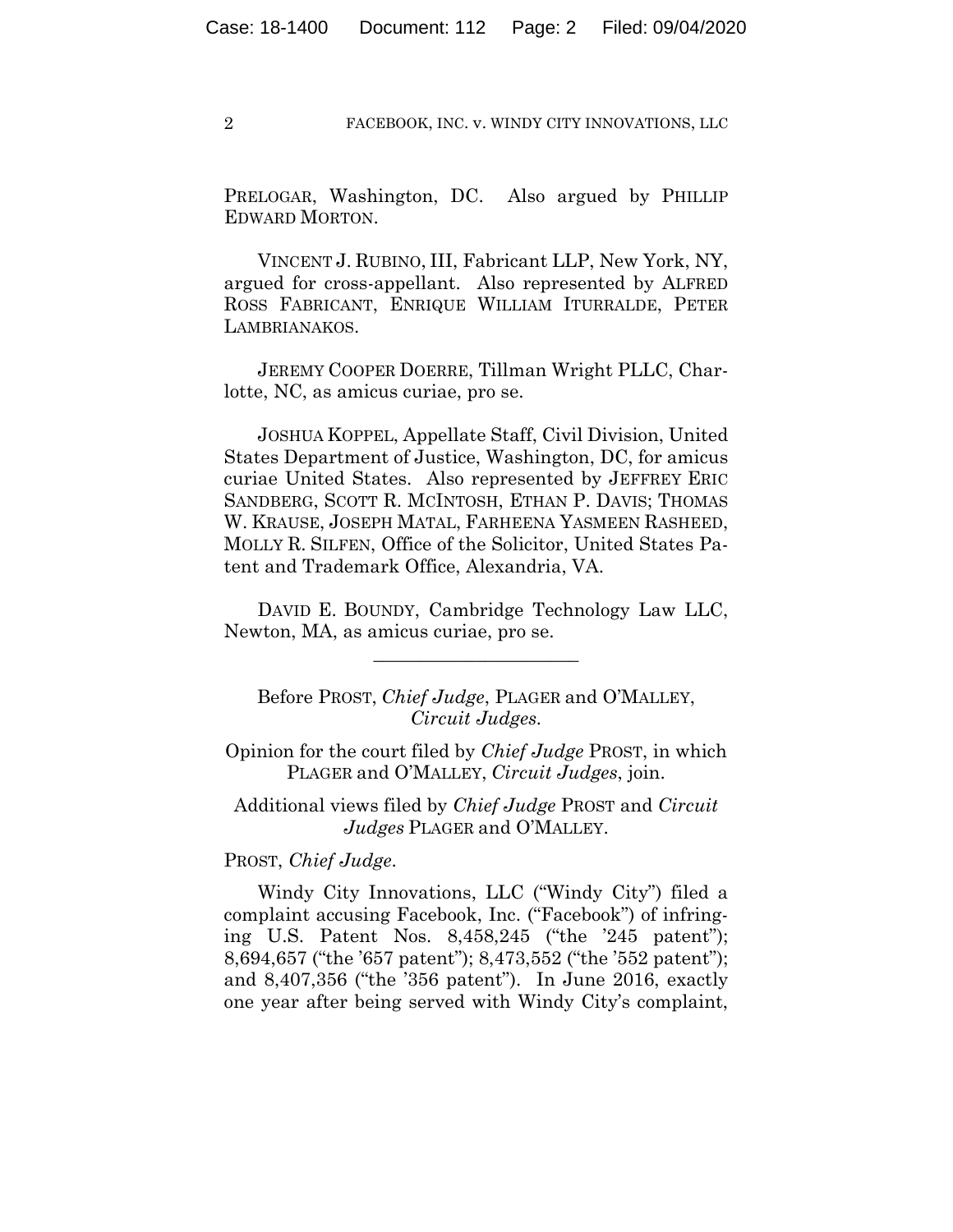Facebook timely petitioned for inter partes review ("IPR") of several claims of each patent. At that time, Windy City had not yet identified the specific claims it was asserting in the district court proceeding. The Patent Trial and Appeal Board ("Board") instituted IPR of each patent. In January 2017, after Windy City had identified the claims it was asserting in the district court litigation, Facebook filed two additional petitions for IPR of additional claims of the '245 and '657 patents, along with motions for joinder to the already-instituted IPRs on those patents. By the time of that filing, the one-year time bar of § 315(b) had passed. The Board nonetheless instituted Facebook's two new IPRs, granted Facebook's motions for joinder, and terminated the new IPRs.

In the final written decisions, the Board delivered a mixed result, holding that Facebook had shown by a preponderance of the evidence that some of the challenged claims are unpatentable as obvious but had failed to show that others were unpatentable as obvious. Importantly, many of the claims the Board found unpatentable were claims only challenged in the late-filed petitions. Facebook appealed, and Windy City cross-appealed on the Board's obviousness findings. In its cross-appeal, Windy City also challenges the Board's joinder decisions allowing Facebook to join its new IPRs to its existing IPRs and to include new claims in the joined proceedings.

For the reasons explained below, we hold that the Board erred in its joinder decisions in allowing Facebook to join itself to a proceeding in which it was already a party, and also erred in allowing Facebook to add new claims to the IPRs through that joinder. Because joinder of the new claims was improper, we vacate the Board's final written decisions as to those claims, but because we lack authority to review the Board's institution of the two late-filed petitions, we remand to the Board to consider whether the termination of those proceedings finally resolves them.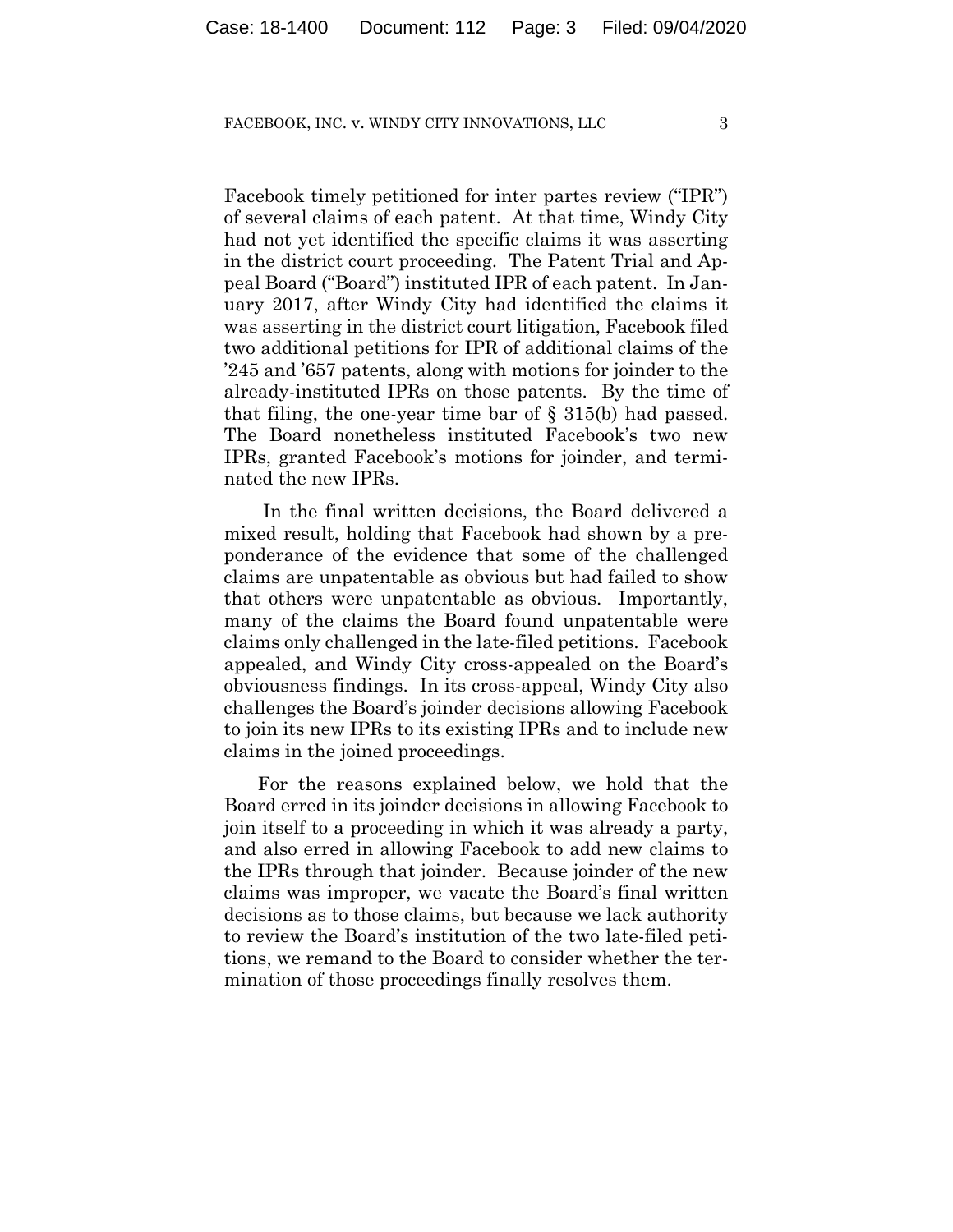We also hold that the Board's obviousness determinations on the originally instituted claims are supported by substantial evidence. We therefore affirm-in-part, vacatein-part, and remand the Board's final written decisions on the '245 and '657 patents, affirm the Board's final written decision on the '552 patent, and affirm-in-part the Board's final written decision on the '356 patent. We dismiss as moot Facebook's appeal of the Board's final written decision on the '356 patent with respect to claims 14 and 33.

## I

## A

The '245, '657, '552, and '356 patents share a common specification and claim priority to a patent application filed on April 1, 1996.1 The patents are generally related to methods for communicating over a computer-based network. The specification discloses a system with a "controller computer [1]," a plurality of "participator computers 5," and a "connection 13," linking the controller computer with each of the participator computers, as shown in Figure 1 below.

<sup>&</sup>lt;sup>1</sup> For convenience, references to the specification cite only the '245 patent.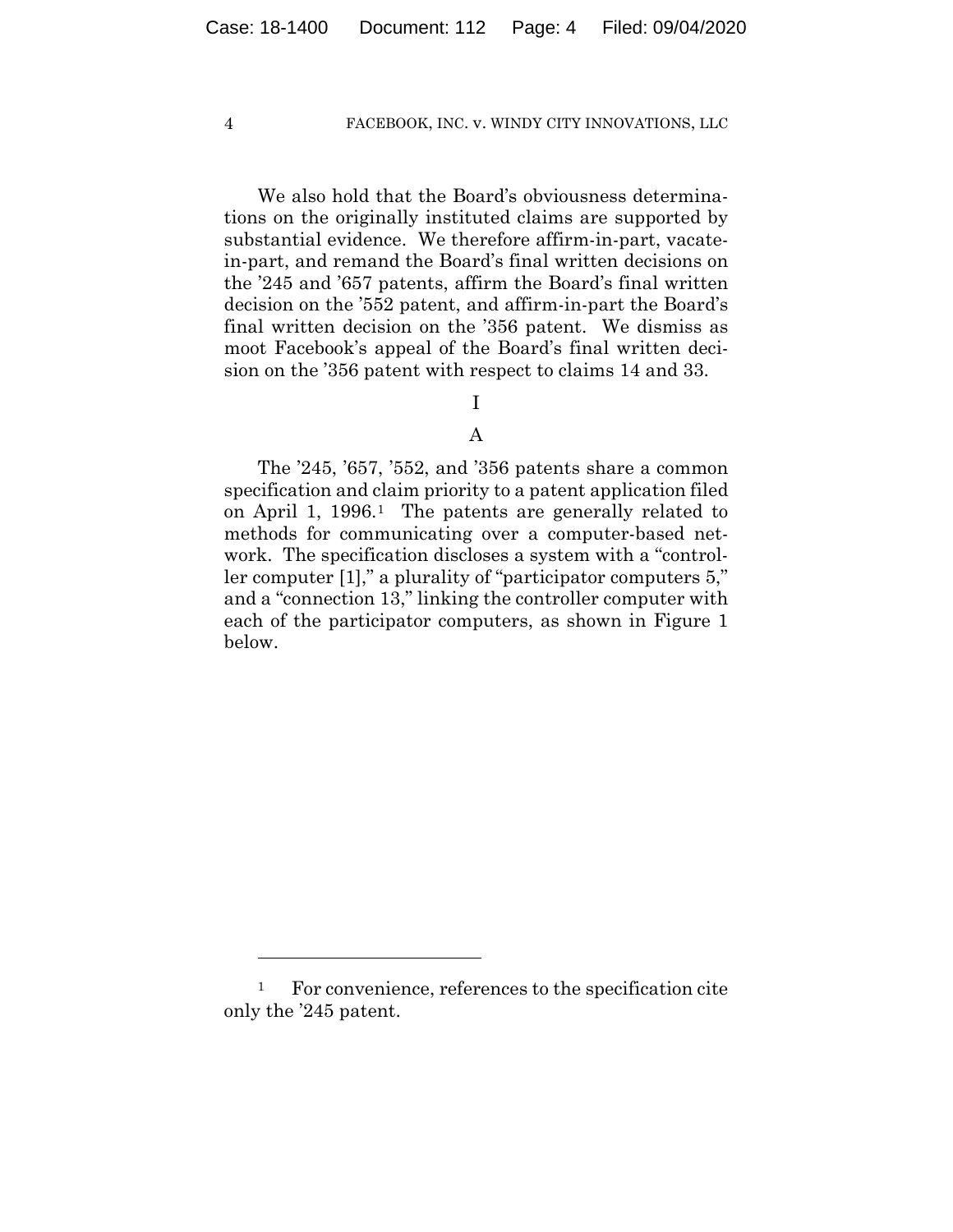



'245 patent at col. 4 l.  $65$ -col. 5 l. 18, fig. 1. The specification describes "provid[ing] a chat capability suitable for handling graphical, textual, and multimedia information." *Id.* at col. 2 ll. 15–17.

Two features described in the specification are relevant to this appeal: (1) the ability to handle "out-of-band" multimedia information, i.e., information that a receiving computer may be unable to present on its own; and (2) the ability to control the dissemination of information among participator computers, which is referred to in the patents as "censorship" of content. The '245 patent claims relate to the "out-of-band" feature, and the '657, '552, and '356 patent claims relate to the "censorship" features. These features are discussed in more detail in Part II.B when addressing the technical merits of the appeal and cross-appeal.

On June 2, 2015, Windy City filed a complaint against Facebook alleging infringement of the '245, '657, '552, and '356 patents ("the asserted patents") in the U.S. District Court for the Western District of North Carolina. Windy City's complaint did not specify which claims of the four asserted patents (collectively having a total of 830 claims) Facebook allegedly infringed. *See* J.A. 7996–8006 (alleging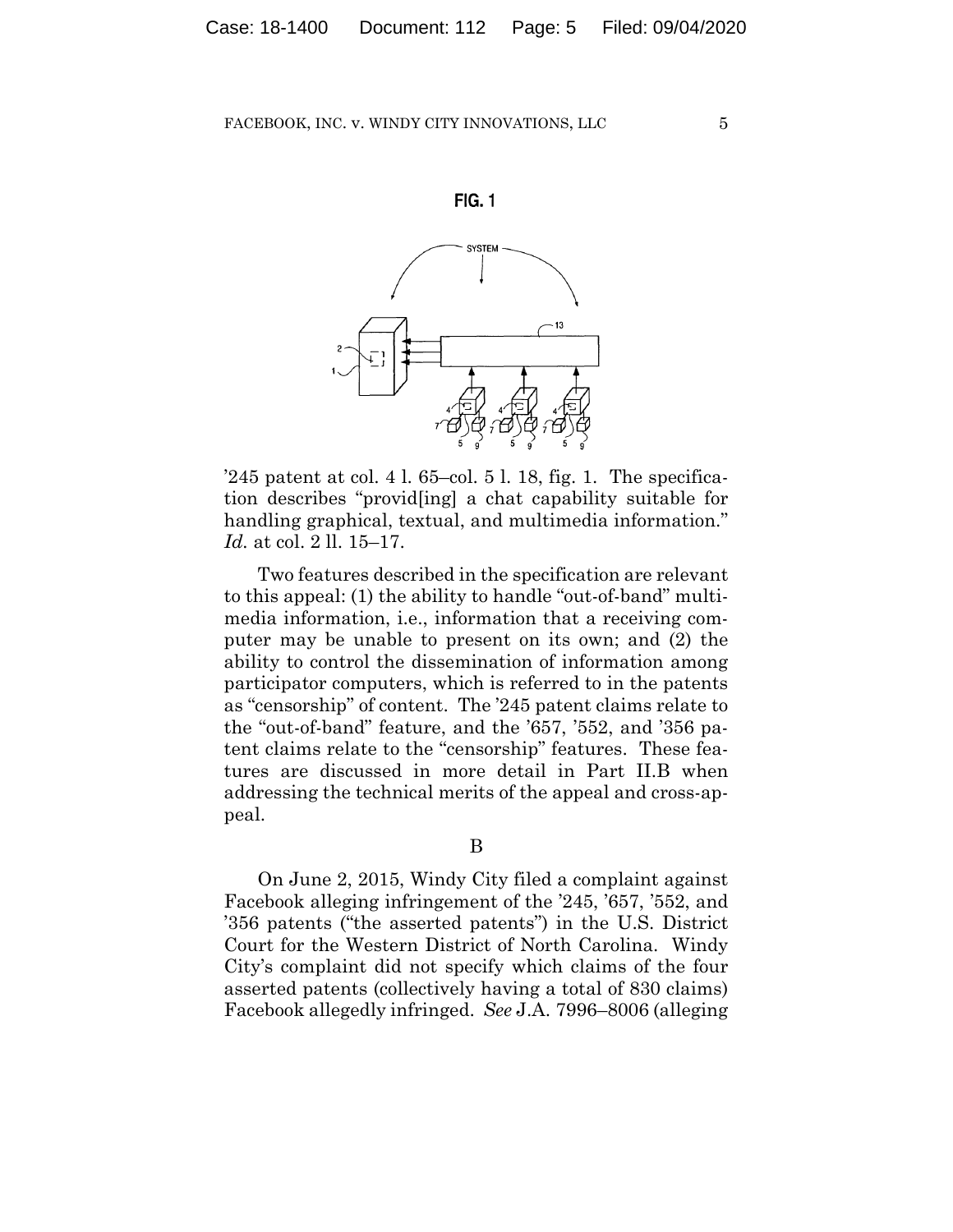infringement of "claims of the patents-in-suit"). Facebook was served with the complaint on June 3, 2015, starting the statutory one-year clock for Facebook to file petitions for IPR of the asserted patents. *See* 35 U.S.C. § 315(b).

On July 24, 2015, Facebook filed a motion to dismiss, arguing that the complaint did not provide adequate notice of Windy City's infringement allegations because it did not identify which claims were asserted against which Facebook products. On August 25, 2015, Facebook filed a motion to transfer the case to the U.S. District Court for the Northern District of California. The North Carolina district court did not rule on either motion for several months. On March 16, 2016, the North Carolina district court granted Facebook's motion to transfer but did not rule on Facebook's motion to dismiss.

Upon transfer to the Northern District of California, the district court issued a scheduling order on April 6, 2016, setting a case management conference for July 7, 2016.2 Under Northern District of California Patent Local Rule 3-1, Windy City would be required to identify its asserted claims 14 days later—more than one month *after* the expiration of the one-year time bar to file petitions for IPR of the asserted patents. On May 4, 2016, with the one-year bar date approaching, Facebook filed a motion asking the district court to order Windy City to identify no more than 40 asserted claims by May 16, 2016. The district court denied the motion on May 17, 2016.

On June 3, 2016, the last day of the one-year window, Facebook filed a petition for IPR of each of the four asserted patents. The petitions challenged some, but not all, of the claims of each patent. Specifically, Facebook challenged claims 1–15, 17, and 18 of the '245 patent; claims 189, 334,

<sup>&</sup>lt;sup>2</sup> The case management conference was ultimately held at a later date.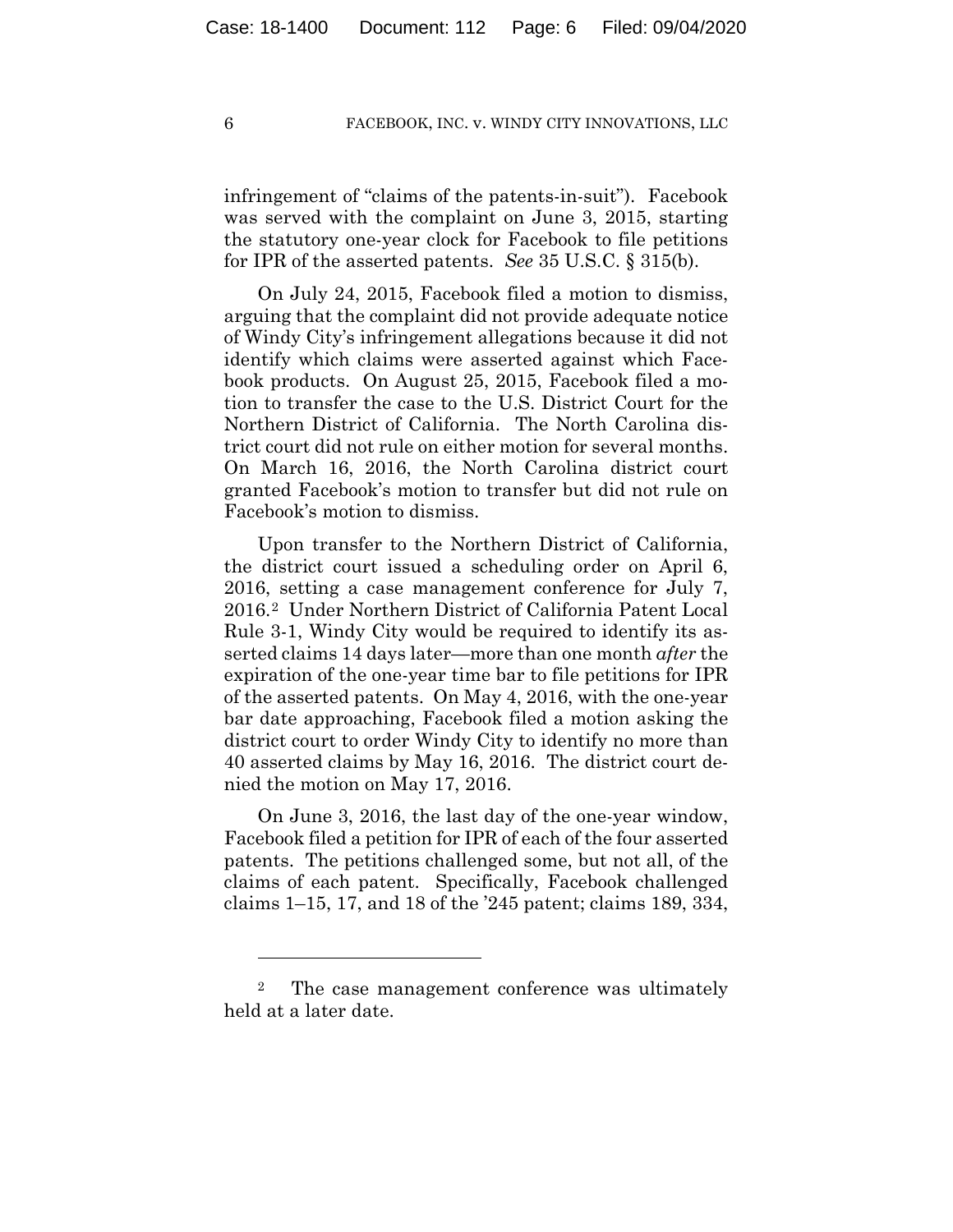342, 348, 465, 580, 584, and 592 of the '657 patent; claims 1–61 and 64 of the '552 patent; and claims 1–9, 12, 14–28, 31, and 33–37 of the '356 patent. The Board instituted review of all of the challenged claims and grounds in the petitions, except for claims 60 and 61 of the '552 patent.3

More than four months after the one-year deadline to file IPRs, on October 19, 2016, Windy City identified the claims of each patent that it was asserting in the district court case. Some of the claims of the '245 and '657 patents that Windy City asserted were claims that Facebook had not challenged in its petitions for IPR of those patents. Facebook then prepared two additional petitions for IPR challenging these additional asserted claims. Specifically, these petitions challenged claims 19 and 22–25 of the '245 patent and claims 203, 209, 215, 221, 477, 482, 487, and 492 of the '657 patent. Because the petitions would otherwise have been time-barred under 35 U.S.C. § 315(b), Facebook filed the petitions along with motions asking the Board to join each new proceeding to the already-instituted IPR on the same patent under § 315(c). Windy City opposed the motions for joinder.

The Board instituted Facebook's late-filed petitions and granted Facebook's motions for joinder, allowing the

<sup>3</sup> The Board's institution decisions were issued prior to the Supreme Court's decision in *SAS Institute, Inc. v. Iancu*, 138 S. Ct. 1348 (2018), which held that the Director cannot institute on fewer than all of the claims challenged in the petition. In this case, no party seeks *SAS*-based relief. "[A]lthough [*SAS*] now makes clear that the Board erred in limiting the scope of the IPRs it instituted and hence the scope of its final written decisions, we have jurisdiction to address the merits of the Board's final written decisions and . . . we need not, and will not, sua sponte revive the 'non-instituted' claims and grounds." *PGS Geophysical AS v. Iancu*, 891 F.3d 1354, 1357 (Fed. Cir. 2018).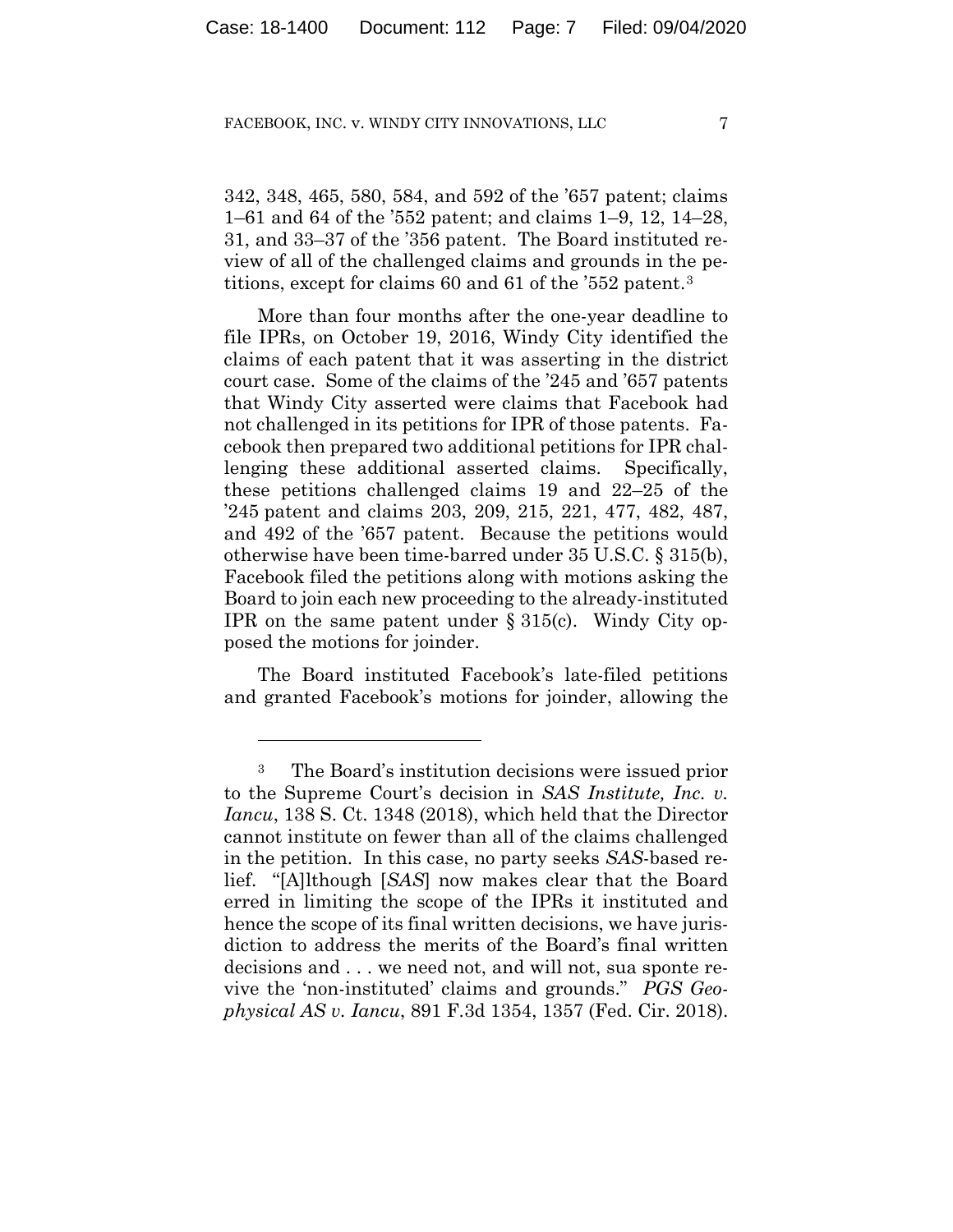newly challenged claims to be added to the proceedings. *See* J.A. 7385–402, 8162–76. In the same order, the Board also terminated the newly instituted proceedings. J.A. 7399, 8172.

In considering whether to grant the motions for joinder, the Board reasoned that "although the newly challenged claims are not identical" to those challenged in the original petitions, "the substance is very similar such that the addition of [the new] claims . . . is not likely to affect the scope of the trial significantly." J.A. 7393; *see also* J.A. 8168–69. The Board also noted that joinder would not significantly disrupt the trial schedule, briefing, or discovery. J.A. 7394, 8169. In addition, the Board determined that Facebook did not unduly delay in challenging the new claims in the second petitions filed with the motions for joinder. J.A. 7394–97, 8169–71. The Board agreed with Facebook that Windy City's district court complaint generally asserting the "claims" of the asserted patents "cannot reasonably be considered an allegation that Petitioner infringes all 830 claims of the several patents asserted." J.A. 7395; *see also* J.A. 8170. The Board therefore found that Facebook could not have reasonably determined which claims were asserted against it within the one-year time bar. *See* J.A. 7395–96, 8170. Once Windy City identified the asserted claims after the one-year time bar, the Board found that Facebook did not delay in challenging the newly asserted claims by filing the second petitions with the motions for joinder. J.A. 7397, 8170. For each new petition, the Board held that Facebook "has established good cause for joining this proceeding with the [existing] IPR." J.A. 8172. Accordingly, the Board ordered that each new IPR "is hereby joined with" the corresponding existing IPR.

Two Administrative Patent Judges ("APJs") on the panels joined concurring opinions, raising "concerns with permitting a party to, essentially, join to itself." J.A. 7400; *see also* J.A. 8173. In their view, "§ 315(c), when properly interpreted, does not authorize same-party joinder because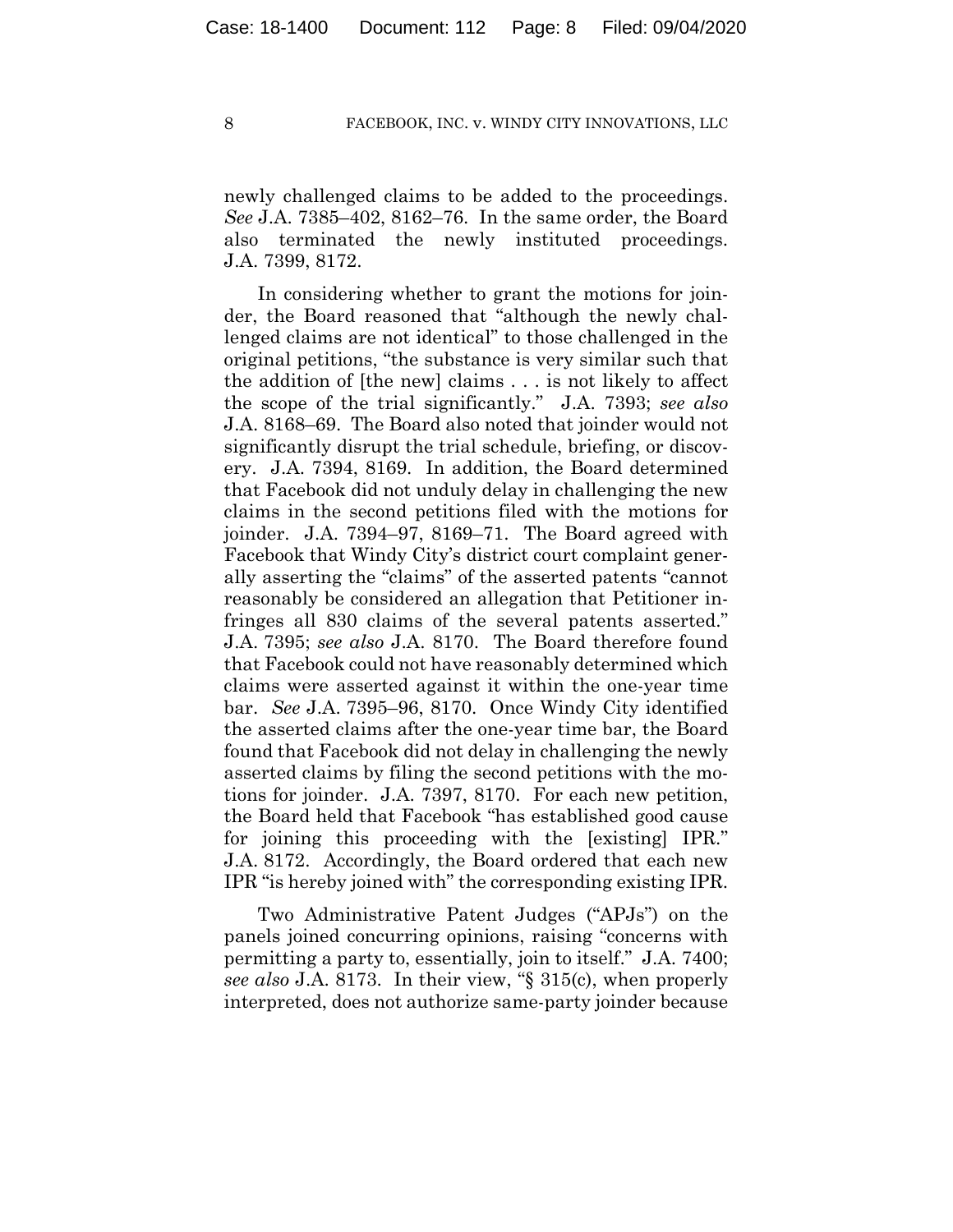a party cannot be joined to a proceeding 'as a party' if it already is a party to that proceeding." J.A. 7401, 8174. While this view was shared by two of the three APJs on the panel, it was expressed in a concurring opinion because, "the Director repeatedly has taken the position . . . that such same-party joinder is permitted by  $\S 315(c)$ " and the concurring APJs agreed to follow that position in this case, "[d]espite [their] disagreement with the Director's interpretation." J.A. 7401 (citing Brief for Intervenor – Director of the United States Patent and Trademark Office at 32– 39, *Nidec Motor Corp. v. Zhongshan Broad Ocean Motor Co.*, 868 F.3d 1013 (Fed. Cir. 2017) (No. 16-2321)); *see also* J.A. 8174–75 (same). Over the concerns expressed in the concurrence, Facebook was permitted to join its otherwise time-barred IPR proceedings to instituted IPR proceedings where it was already a party.

In its final written decision on the '245 patent (which considered the claims challenged in the original petition as well as the second petition filed with the motion for joinder), the Board held that Facebook had failed to show by a preponderance of the evidence that claims 1–15, 17–19, and 22–25 are unpatentable as obvious. *Facebook, Inc. v. Windy City Innovations, LLC*, No. IPR2016-01156, Paper 52, at 34 (P.T.A.B. Dec. 6, 2017) ("*'245 Final Written Decision*").

In its final written decision on the '657 patent (which also considered the claims challenged in both the original petition and the second petition), the Board held that Facebook had shown by a preponderance of the evidence that claims 189, 334, 342, 348, 465, 477, 482, 487, 492, 580, 584, and 592 are unpatentable as obvious but had failed to show that claims 203, 209, 215, and 221 are unpatentable as obvious. *Facebook, Inc. v. Windy City Innovations, LLC*, No. IPR2016-01159, Paper 52, at 56 (P.T.A.B. Dec. 6, 2017) ("*'657 Final Written Decision*").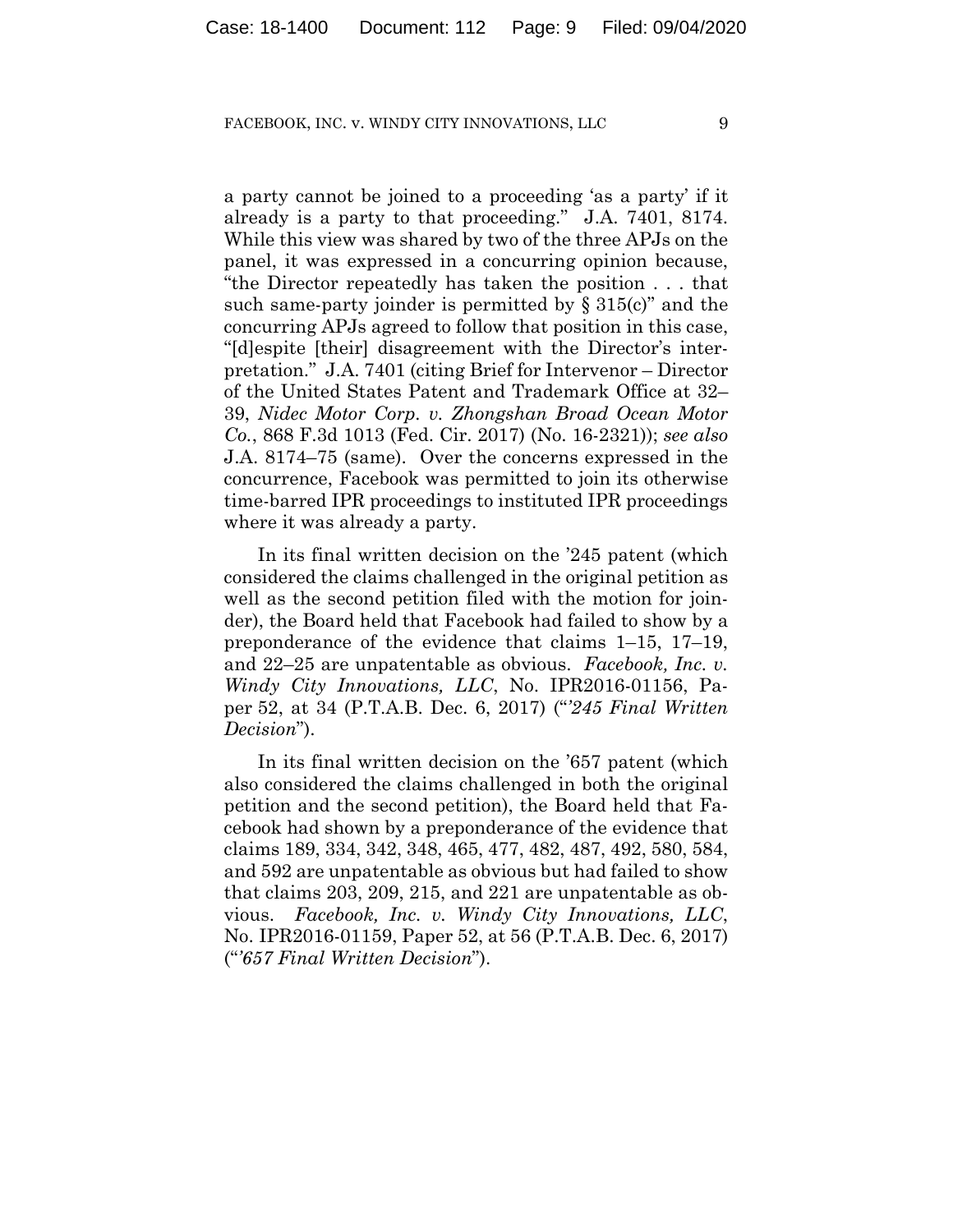In its final written decision on the '552 patent, the Board held that Facebook had shown by a preponderance of the evidence that claims 2, 3, 5, 7, 10–17, 59, and 64 are unpatentable as obvious but had failed to show that claims 1, 4, 6, 8, 9, and 18–58 are unpatentable as obvious. *Facebook, Inc. v. Windy City Innovations, LLC*, No. IPR2016- 01158, Paper 47, at 59 (P.T.A.B. Dec. 6, 2017) ("*'552 Final Written Decision*").

In its final written decision on the '356 patent, the Board held that Facebook had shown by a preponderance of the evidence that claims 1–9, 12, 15–28, 31, and 34–37 are unpatentable as obvious but had failed to show that claims 14 and 33 are unpatentable as obvious. *Facebook, Inc. v. Windy City Innovations, LLC*, No. IPR2016-01157, Paper 47, at 59 (P.T.A.B. Dec. 6, 2017) ("*'356 Final Written Decision*").

Facebook timely appealed, and Windy City cross-appealed. We have jurisdiction pursuant to 28 U.S.C.  $§ 1295(a)(4)(A).$ 

## II

On appeal, Facebook argues that the Board erred in finding that Facebook failed to prove that claims 1–15, 17– 19, and 22–25 of the '245 patent; claims 203, 209, 215, and 221 of the '657 patent; claims 1, 4, 6, 8, 9, and 18–58 of the '552 patent; and claims 14 and 33 of the '356 patent are unpatentable as obvious over the instituted grounds.

In its cross-appeal, Windy City argues that the Board erred in finding that a person of ordinary skill in the art would have been motivated to combine the prior art references in each IPR. Windy City also appeals the Board's joinder decisions, arguing that they were improper because 35 U.S.C. § 315(c) does not authorize same-party joinder and does not authorize joinder of new issues.

We begin by addressing the Board's joinder decisions raised in Windy City's cross-appeal. We then turn to the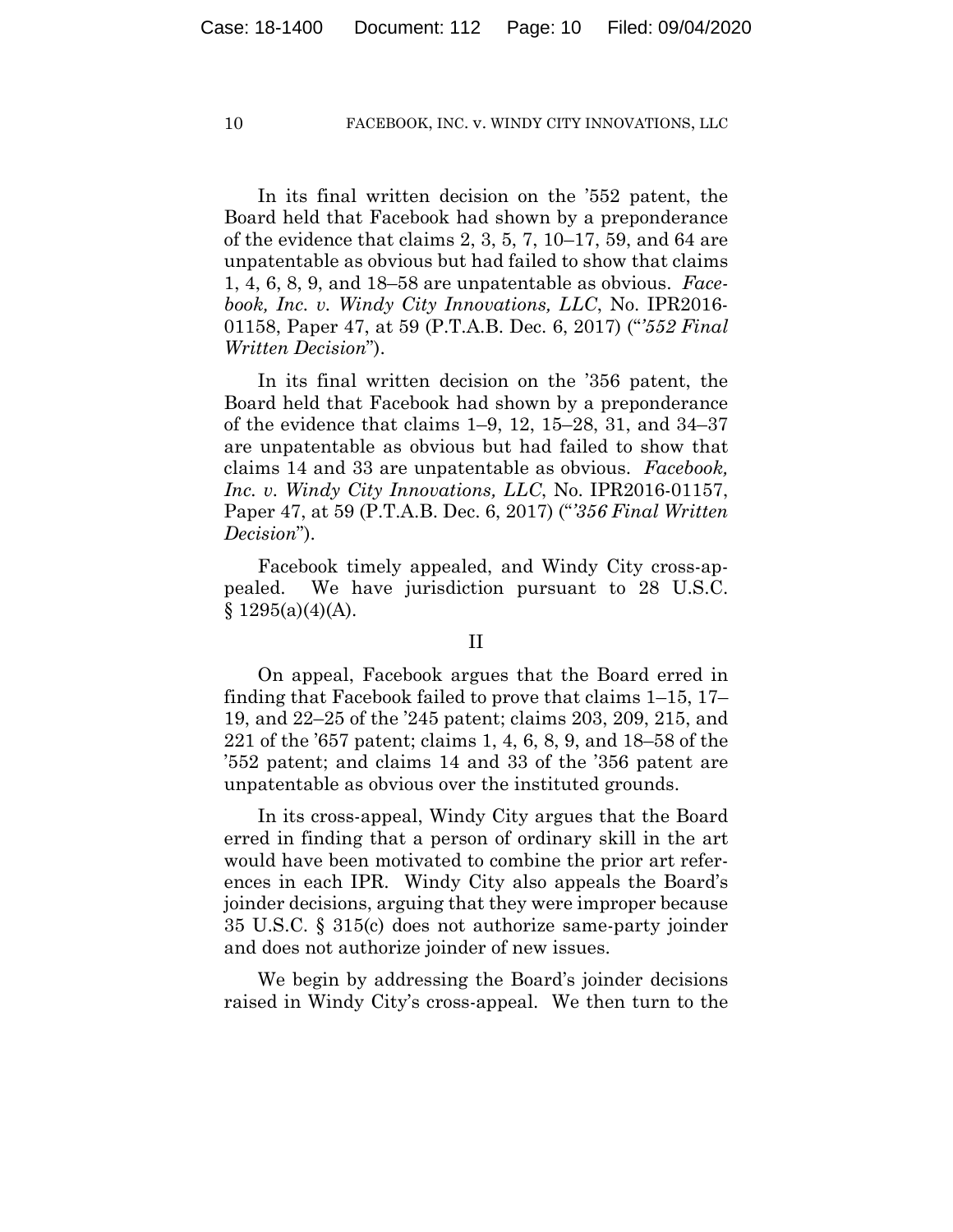technical merits presented in Facebook's appeal and Windy City's cross-appeal.

## A

In its cross-appeal, Windy City argues that the Board's decisions granting joinder were improper and should be reversed. Windy City presents two issues of statutory interpretation: whether 35 U.S.C. § 315(c) permits a person to be joined as a party to a proceeding in which it was already a party ("same-party" joinder); and whether it permits new issues to be added to an existing IPR through joinder ("new issue" joinder), including issues that would otherwise be time-barred.

1

Statutory interpretation is an issue of law that we review de novo. *Unwired Planet, LLC v. Google Inc.*, 841 F.3d 1376, 1379 (Fed. Cir. 2016). "In statutory construction, we begin 'with the language of the statute.'" *Kingdomware Techs., Inc. v. United States*, 136 S. Ct. 1969, 1976 (2016) (quoting *Barnhart v. Sigmon Coal Co.*, 534 U.S. 438, 450 (2002)). Our "first step 'is to determine whether the language at issue has a plain and unambiguous meaning with regard to the particular dispute in the case.'" *Barnhart*, 534 U.S. at 450 (quoting *Robinson v. Shell Oil Co.*, 519 U.S. 337, 340 (1997)). "It is a 'fundamental canon of statutory construction that the words of a statute must be read in their context and with a view to their place in the overall statutory scheme.'" *Food & Drug Admin. v. Brown & Williamson Tobacco Corp.*, 529 U.S. 120, 133 (2000) (quoting *Davis v. Mich. Dep't of Treasury*, 489 U.S. 803, 809 (1989)).

2

35 U.S.C. § 315 governs the relationship between IPRs and other proceedings. Sections 315(b) and (c) recite: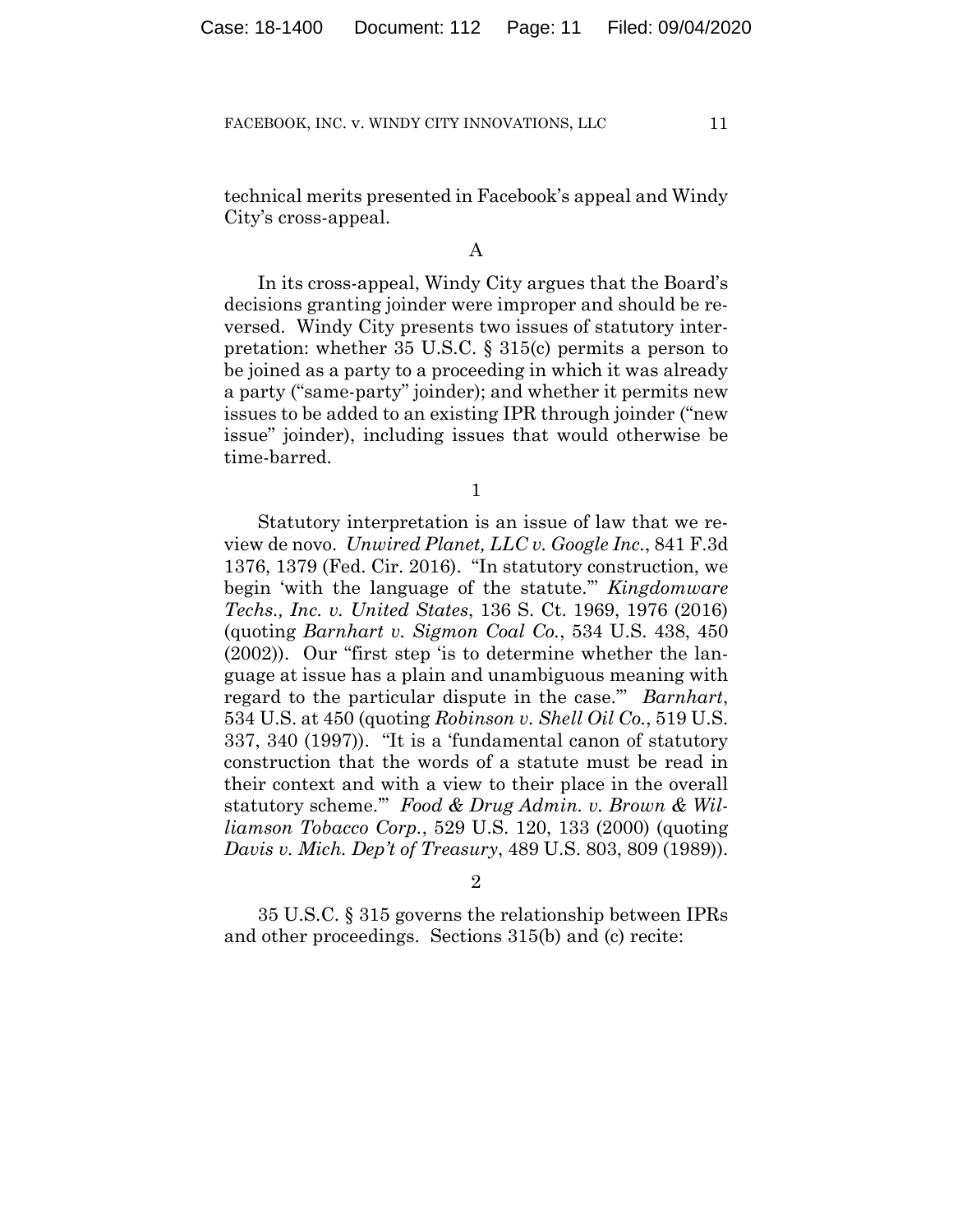**(b) Patent Owner's Action.**—An inter partes review may not be instituted if the petition requesting the proceeding is filed more than 1 year after the date on which the petitioner, real party in interest, or privy of the petitioner is served with a complaint alleging infringement of the patent. The time limitation set forth in the preceding sentence shall not apply to a request for joinder under subsection (c).

**(c) Joinder.**—If the Director institutes an inter partes review, the Director, in his or her discretion, may join as a party to that inter partes review any person who properly files a petition under section 311 that the Director, after receiving a preliminary response under section 313 or the expiration of the time for filing such a response, determines warrants the institution of an inter partes review under section 314.

3

As a threshold issue, Facebook and the United States Patent and Trademark Office ("PTO") as amicus curiae argue that we do not have jurisdiction to review the Board's joinder decisions in this case. We disagree.

Facebook and the PTO rely on 35 U.S.C. § 314(d), which provides that "[t]he determination by the Director to institute an inter partes review under this section shall be final and nonappealable." In *Cuozzo Technologies, LLC v. Lee*, the Supreme Court held that § 314(d) overcomes the "strong presumption" favoring judicial review to preclude review of the Board's institution decision where the grounds for attacking that decision "consist of questions that are closely tied to the application and interpretation of statutes related to the [PTO's] decision to initiate inter partes review." 136 S. Ct. 2131, 2140–41 (2016). Applying § 314(d) in *Cuozzo*, the Court specifically held that we may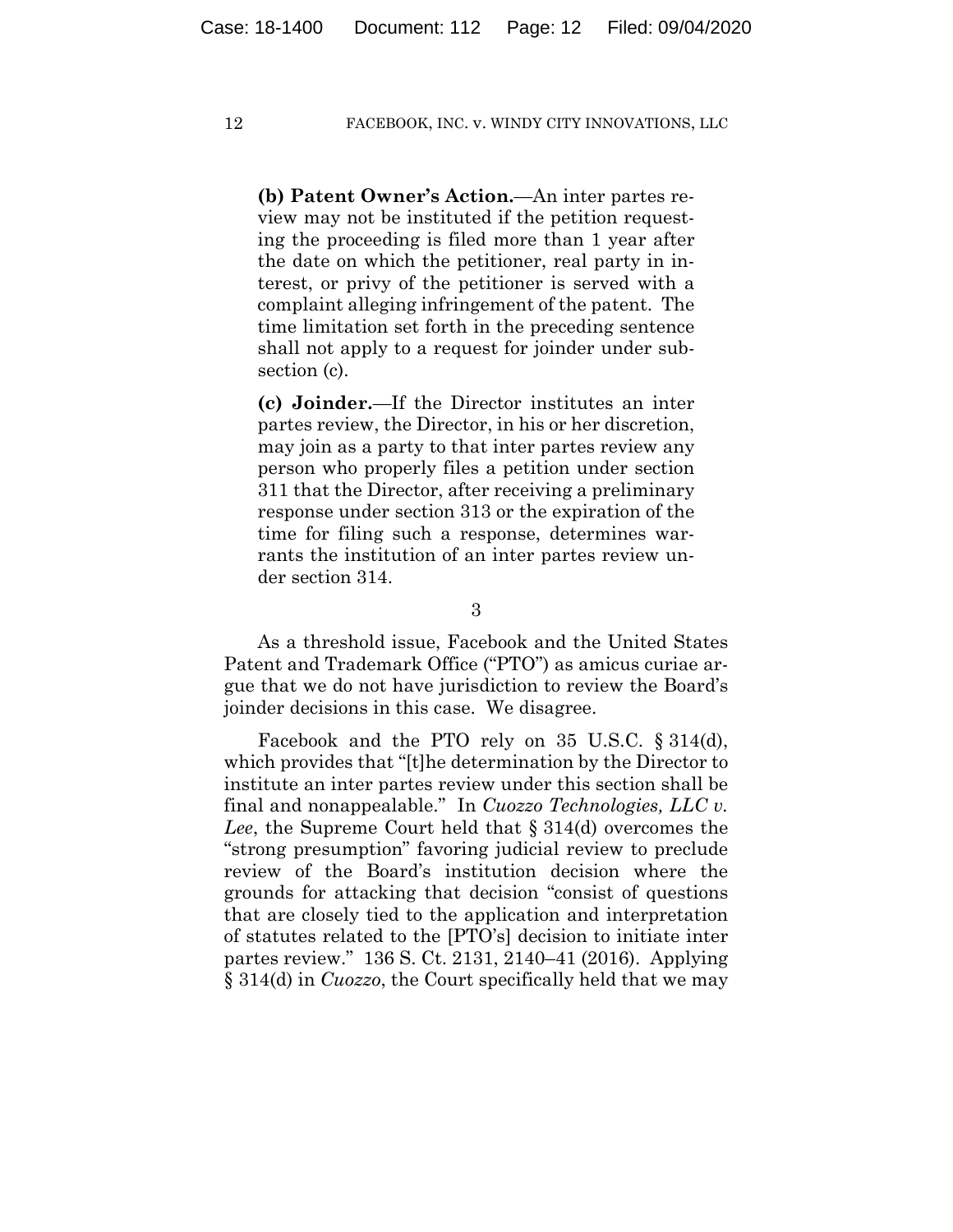not review an institution decision on the basis that the petition did not satisfy the requirements of 35 U.S.C. § 312(a)(3), which states that the petition must identify the grounds of challenge "with particularity." *Id*. at 2142. The Court explained that an argument that the "petition was not pleaded 'with particularity' under § 312 is little more than a challenge to the PTO's conclusion, under  $\S 314(a)$ , that the 'information presented in the petition' warranted review." *Id*.

The Supreme Court next considered § 314(d) in *SAS Institute, Inc. v. Iancu*, where it concluded that the statute does not preclude judicial review of the Board's decision to institute fewer than all of the claims challenged in an IPR petition. 138 S. Ct. 1348, 1359–60 (2018). The Court explained that while § 314(d) precludes review of whether there is a "reasonable likelihood that the claims are unpatentable on the grounds asserted," the statute does not "enable the agency to act outside its statutory limits," and thus, that § 314(d) does not preclude review where the agency has "exceeded [its] statutory authority." *Id*. at 1359 (internal citations omitted).

More recently in *Thyrv, Inc. v. Click-to-Call Technologies, LP*, the Supreme Court held that the PTO's application of § 315(b)'s time bar is "closely related to its decision whether to institute inter partes review and is therefore rendered nonappealable by § 314(d)." 140 S. Ct. 1367, 1370 (2020). The Court explained that  $\S 315(b)$ 's "time limitation is integral to, indeed a condition on, institution" and concluded that "[a] challenge to a petition's timeliness under § 315(b) thus raises 'an ordinary dispute about the application of' an institution-related statute." *Id*. at 1373 (quoting *Cuozzo*, 136 S. Ct. at 2139). Furthermore, the Court distinguished *SAS*, explaining that unlike the issue in *SAS*, the review of a petition's timeliness challenges "whether the agency should have instituted review at all," not "the manner in which the agency's review proceeds once instituted." *Id*. at 1376.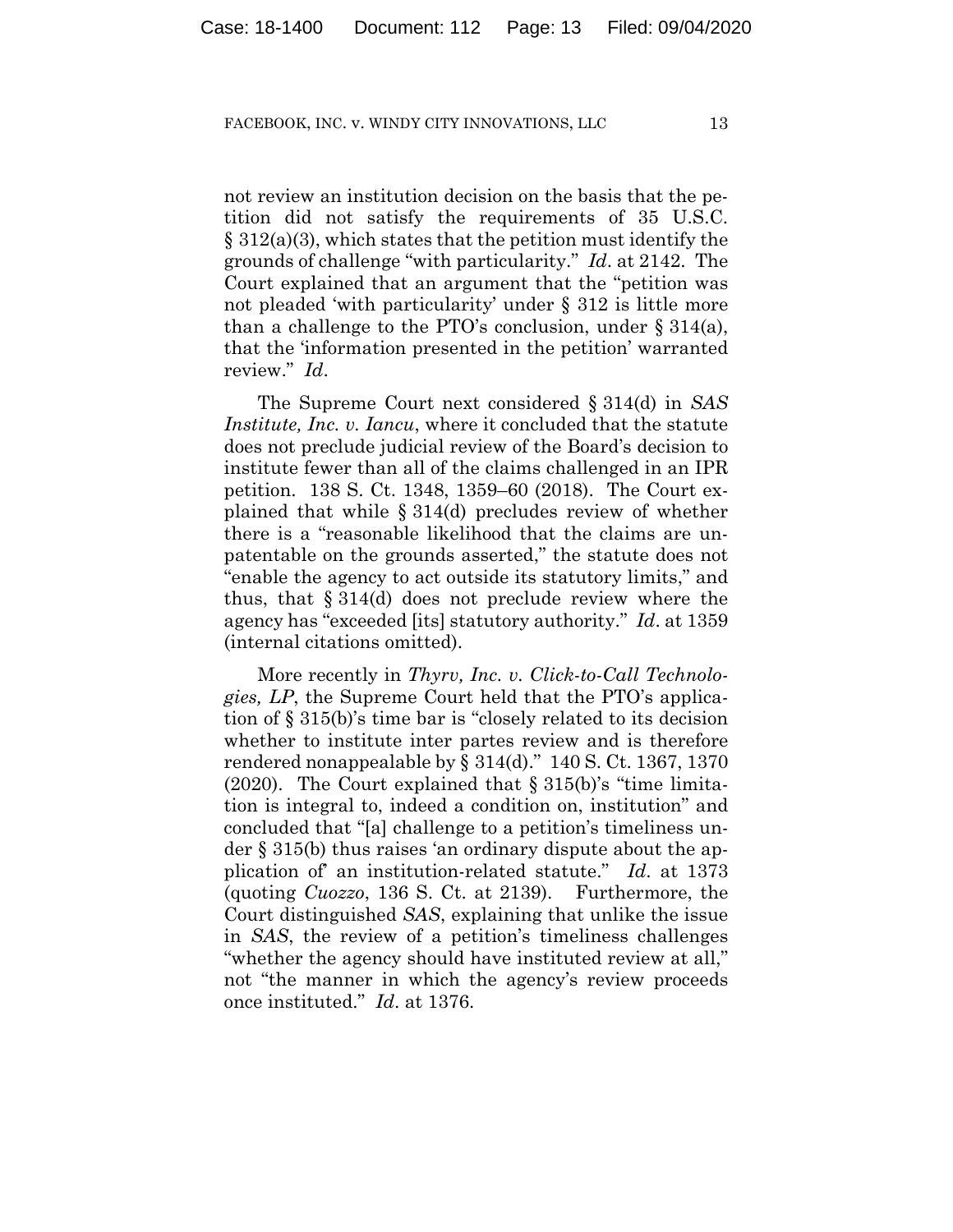According to Facebook, the Supreme Court's decision in *Thryv* confirms that § 314(d) precludes review "of the PTO's decision to institute a second IPR and join it to an existing IPR." Appellant's Supp. Br. 1.4 In particular, Facebook emphasizes that § 315(c) requires a request for joinder to be accompanied by a petition for IPR, and argues that therefore "Windy City's attack on joinder is that the follow-on IPRs should not have been instituted at all." *Id*. at 9, 11–12.

The PTO similarly, though more narrowly, argues that "[a]t least where the Board institutes an inter partes review on a petition that would otherwise be untimely, the Board's application of section 315(c) is 'integral to, indeed a condition on, institution.'" PTO Supp. Br. 6.5 The PTO, however, expressly states that:

This case does not require the Court to address whether section 314(d) would bar review of a joinder decision when reversal would not have the effect of reversing the [PTO's] institution decision for example, when the [PTO] grants the joinder motion of a party who filed a petition within, rather than after, the one-year time limitation of section 315(b).

PTO Supp. Br. 11 n.1. Thus, the PTO does not argue that § 314(d) precludes judicial review of all Board joinder decisions, but instead argues that the statute precludes review where the petition filed with that request would otherwise have been untimely.

<sup>&</sup>quot;Appellant's Supp. Br." refers to Facebook's supplemental brief, ECF No. 107, filed June 10, 2020.

<sup>5</sup> "PTO Supp. Br." refers to the PTO's brief for the United States as amicus curiae, ECF No. 106, filed June 10, 2020.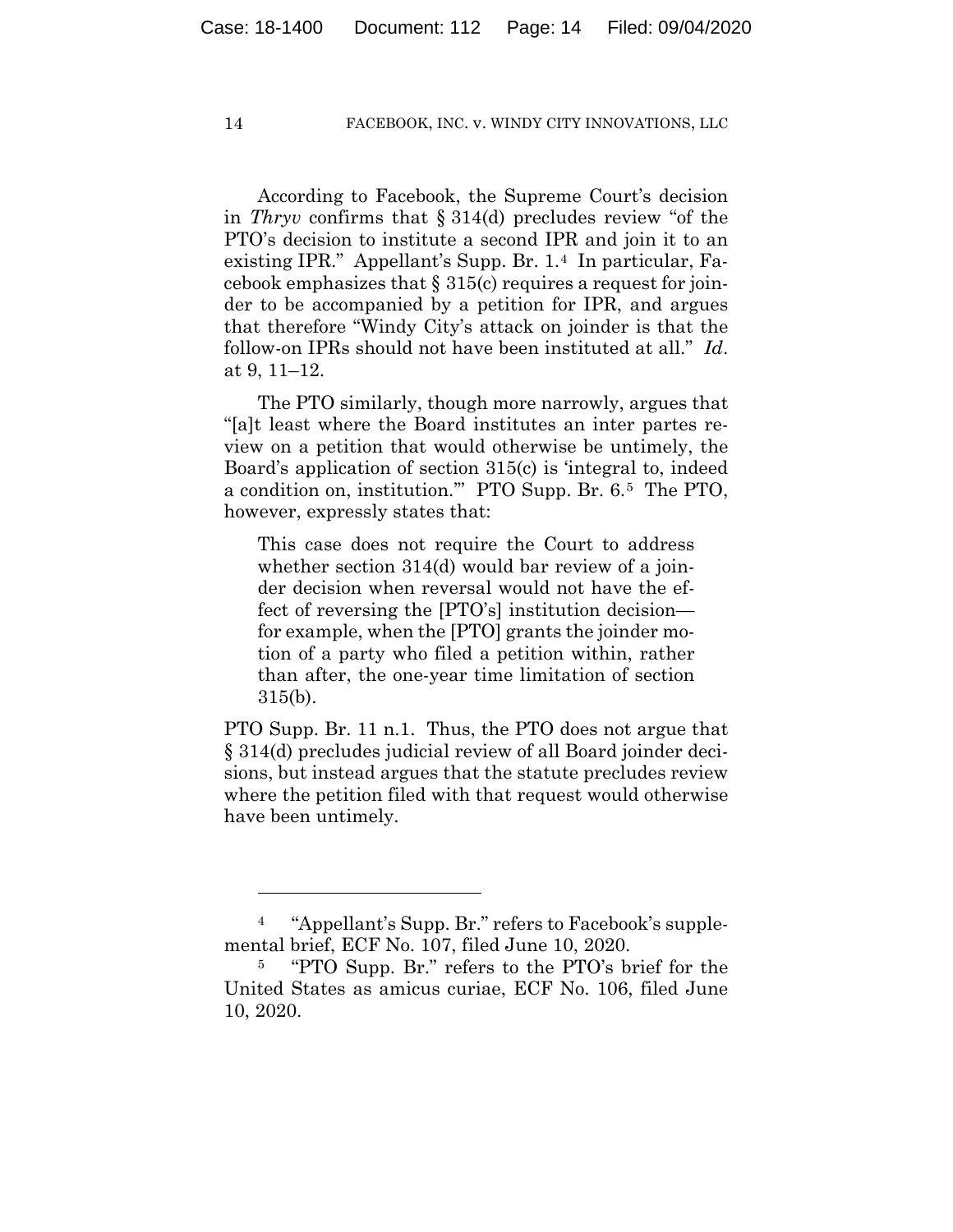In contrast, Windy City argues that the Board's joinder decisions in this case are "a separate procedural process with separate requirements and a different purpose than institution." Appellee's Supp. Br. 2.6 Windy City further argues that its appeal of the Board's joinder decisions in this case challenges whether the Board "exceeded the scope of its statutory authority under § 315(c) by granting Facebook's motions for joinder." *Id*. at 1–2; *see also id.* at 10. According to Windy City, like *SAS*, its appeal does not "challenge a *conclusion* by the Board that the requirements of initiating review under § 314 were satisfied," but challenges the Board's joinder decisions in "*already-instituted IPRs*." *Id*. at 10. We agree with Windy City.

To join a party to an instituted IPR, the plain language of § 315(c) requires two different decisions. First, the statute requires that the Director (or the Board acting through a delegation of authority, *see* 37 C.F.R. §§ 42.4(a), 42.122)) determine whether the joinder applicant's petition for IPR "warrants" institution under § 314. We may not review this decision, whether for timeliness or to consider whether the petitioner is likely to succeed on the merits. *See Thryv*, 140 S. Ct. at 1373 ("[Section] 314(d) bars review at least of matters 'closely tied to the application and interpretation of statutes related to' the institution decision." (quoting *Cuozzo*, 136 S. Ct. at 2141)).

Second, to effect joinder, § 315(c) requires the Director to exercise his discretion to decide whether to "join as a party" the joinder applicant. That is, the statute requires the Director (or the Board on behalf of the Director) to make a "joinder decision." *See* PTO Supp. Br. 10. The statute makes clear that the joinder decision is made *after* a determination that a petition warrants institution, thereby affecting the manner in which an IPR will proceed. *See*

<sup>6</sup> "Appellee's Supp. Br." refers to Windy City's supplemental brief, ECF No. 108, filed June 10, 2020.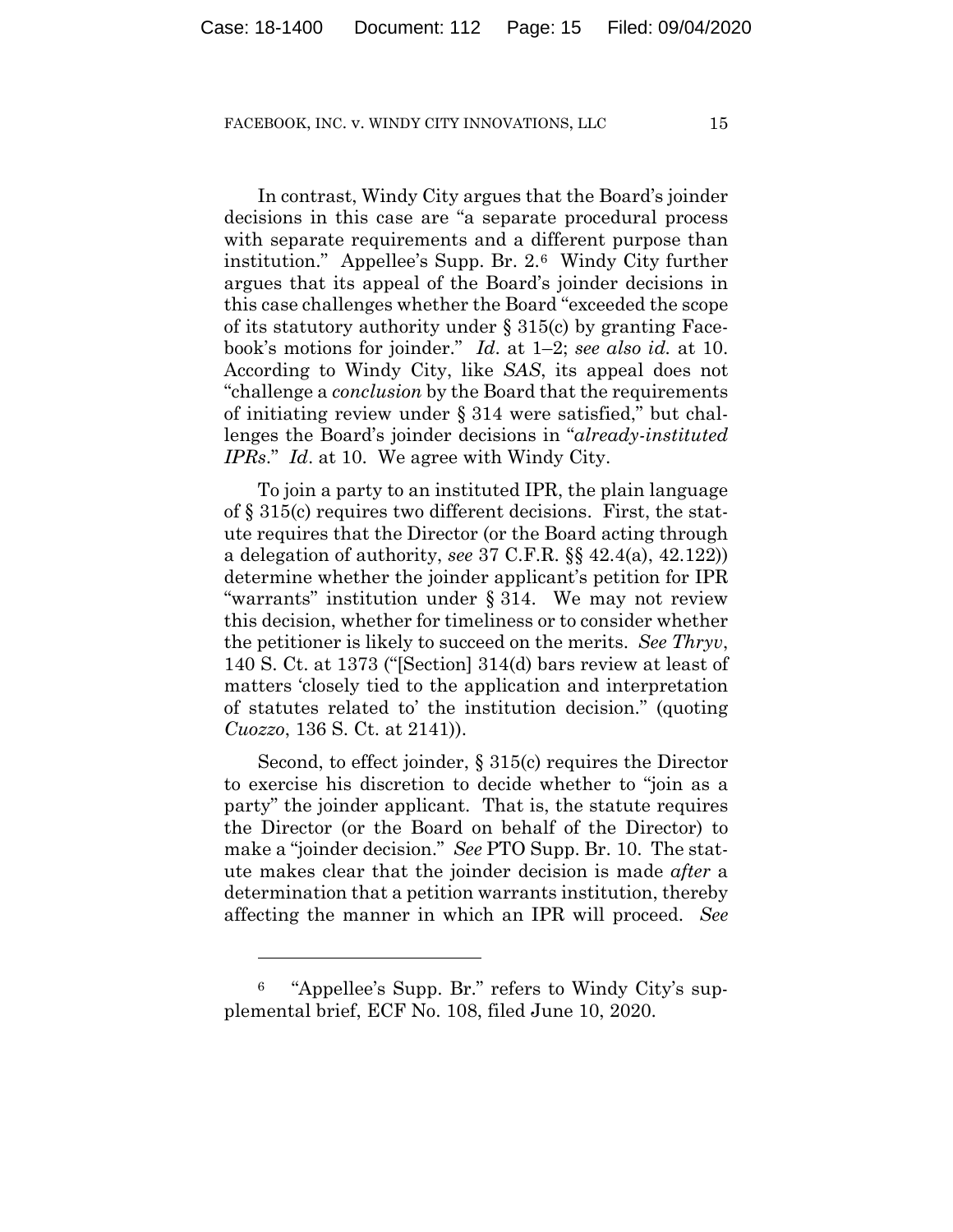*Thryv*, 140 S. Ct. at 1377. Thus, the joinder decision is a separate and subsequent decision to the intuition decision. Nothing in § 314(d), nor any other statute, overcomes the strong presumption that we have jurisdiction to review that joinder decision.

In this case, Windy City's cross-appeal does not challenge the Board's decision to institute Facebook's follow-on petitions, but challenges whether the Board's joinder decisions exceeded the statutory authority provided by § 315(c). Windy City's appeal, therefore, is unlike the challenges raised in *Cuozzo* and *Thryv*, which specifically sought review of petitions that the Board had instituted and the decisions to institute those petitions, which therefore were barred by § 314(d). Instead, Windy City's appeal of the Board's joinder decisions is more like the reviewable challenge in *SAS*, which concerned whether the PTO had exceeded its statutory authority as to the manner in which the already-instituted IPR proceeded.

Accordingly, we have jurisdiction to review the Board's joinder decisions in this case to determine whether the Board (on behalf of the Director) acted outside any statutory limits under § 315(c).

4

Because we have jurisdiction to review the Board's joinder decisions in this case, we now turn to the merits of Windy City's cross appeal. Windy City argues that § 315(c) does not authorize same-party joinder and also that it does not authorize joinder of new issues material to patentability, such as new claims or new grounds. Facebook disputes both points, arguing that  $\S 315(c)$  authorizes same-party joinder and that it does not prohibit joinder of new issues.7

<sup>7</sup> Facebook also argues that Windy City waived its arguments challenging the Board's joinder decisions by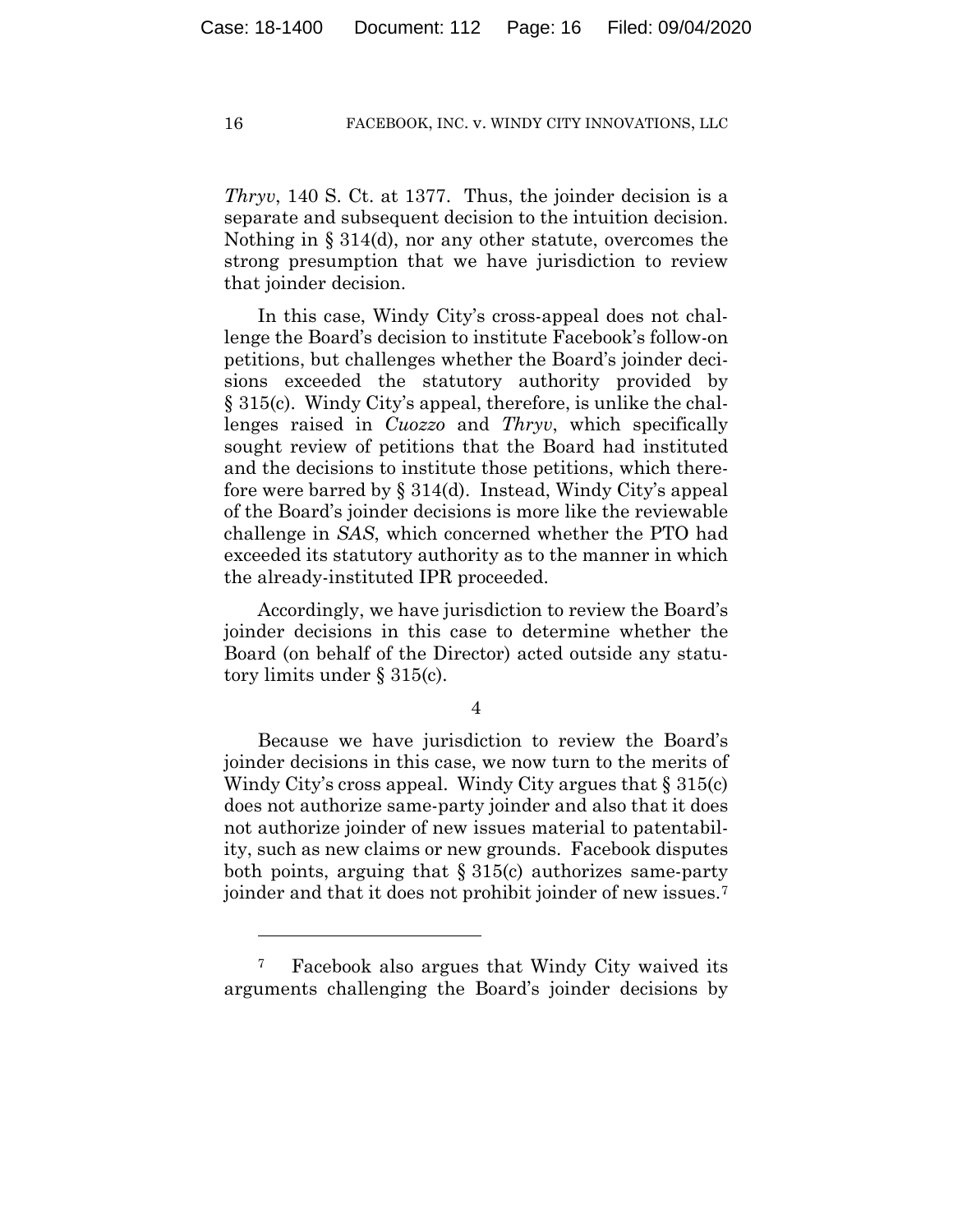Both Windy City and Facebook contend that the statute is clear and unambiguous in favor of their respective interpretations. *See* Cross-Appellant's Response Br. 40, 44; Appellant's Reply and Response Br. 28, 31.

We agree with Windy City on both points. The clear and unambiguous text of  $\S 315(c)$  does not authorize sameparty joinder, and does not authorize the joinder of new issues. Beginning with the statutory language, § 315(b) articulates the time-bar for when an IPR "may not be instituted." 35 U.S.C. § 315(b). But § 315(b) includes a specific exception to the time bar. By its own terms, "[t]he time limitation . . . shall not apply to a request for joinder under subsection (c)." *Id.*

failing to raise them before the Board. But Windy City opposed Facebook's motions for joinder, arguing that "[g]ranting joinder would result in Facebook circumventing . . . statutory limitations on petitioners, all within the Board's familiarity  $\dots$ ." J.A. 7371, 8147. The Board was quite familiar with the issue, as evidenced by the concurring opinion, where two APJs expressed the view that "§ 315(c), when properly interpreted, does not authorize same-party joinder because a party cannot be joined to a proceeding 'as a party' if it already is a party to that proceeding." J.A. 7401, 8174. The concurring opinion also noted its "disagreement with the Director's interpretation" of § 315(c) permitting same-party joinder. J.A. 7401, 8174–75. Moreover, Windy City sought a writ of mandamus challenging the joinder decisions, which we denied while noting that "it is clear that Windy City will have an opportunity in the relatively near future to address its concerns through a response or cross-appeal" in this case. *In re: Windy City Innovations, LLC*, No. 18-102, ECF No. 19, at 3 (Fed. Cir. 2018) (per curiam). Windy City has not waived its right to challenge the Board's joinder decisions.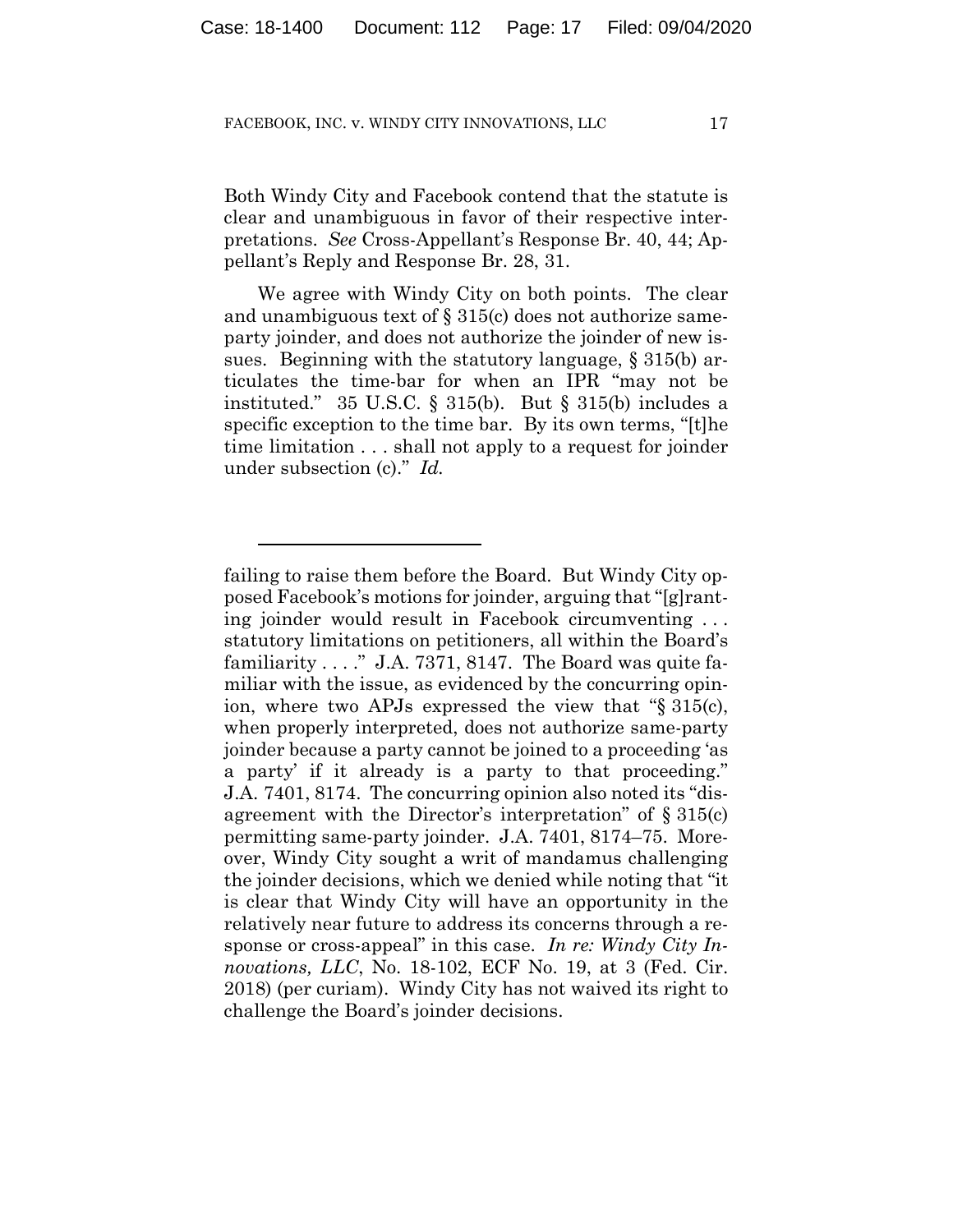The joinder provision, § 315(c), states: "If the Director institutes an inter partes review, the Director, in his or her discretion, may join as a party to that inter partes review any person who properly files a petition under section 311 that the Director . . . determines warrants the institution of an inter partes review under section 314." 35 U.S.C. § 315(c). The plain language of § 315(c) indicates that the exception to the time bar offered by the joinder provision only applies if there is an instituted IPR. Subsection (c) then provides that after an inter partes review has been instituted, the Director, in his or her discretion, "*may join*" "*as a party to that inter partes review*" "*any person*" who has filed "a petition under section 311 that the Director . . . determines warrants the institution of an inter partes review under section 314." 35 U.S.C. § 315(c) (emphases added).

5

We first address whether the language of § 315(c) authorizes same-party joinder, *i.e.*, the joinder of a person as a party to a proceeding in which it is already a party. As an initial matter, however, we note that this is not what the Board purported to be doing in the proceedings at issue.

As described above, the plain language of § 315(c) allows the Director "to join *as a party* [to an already-instituted IPR] any *person*" who meets certain requirements. 35 U.S.C. § 315 (emphases added). When the Board instituted Facebook's later petitions and granted its joinder motions, however, the Board did not purport to be joining anyone *as a party*. Rather, the Board understood Facebook to be requesting that its later *proceedings* be joined to its earlier *proceedings*. J.A. 8163 ("Facebook filed a Motion for Joinder . . . requesting that this proceeding be joined with [its prior IPR]"). It granted this request accordingly. J.A. 8172 ("Further Ordered that IPR2017-00709 is hereby joined with IPR2016-01156"). In other words, an essential premise of the Board's decision was that § 315(c) authorizes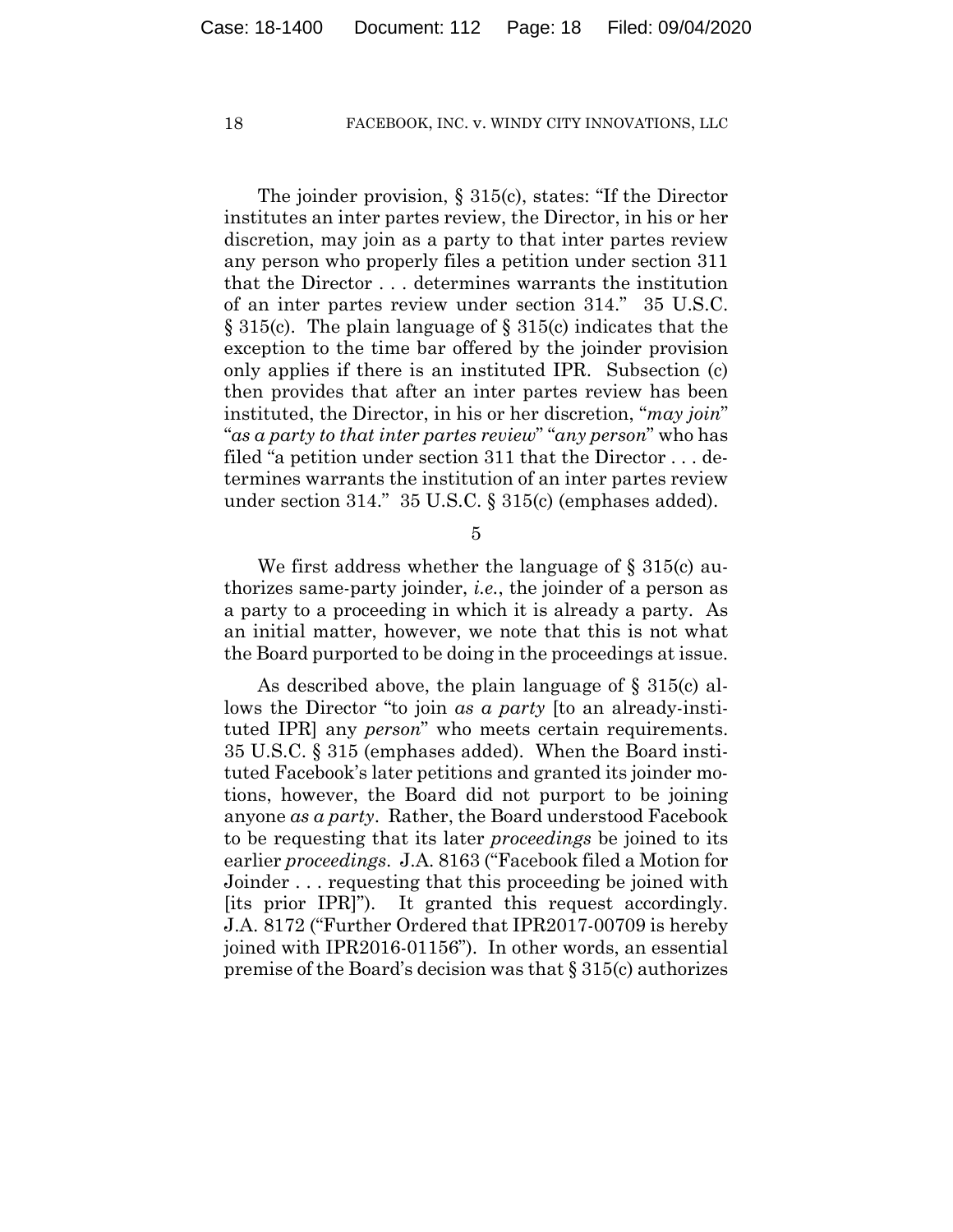two *proceedings* to be joined, rather than joining a person *as a party* to an existing proceeding.

That understanding of  $\S 315(c)$  is contrary to the plain language of the provision. Section 315(c) authorizes the Director to "join as a party to [an IPR] any person who" meets certain requirements, i.e., who properly files a petition the Director finds warrants the institution of an IPR under  $\S 314$ . No part of  $\S 315(c)$  provides the Director or the Board with the authority to put two proceedings together. That is the subject of § 315(d), which provides for "consolidation," among other options, when "[m]ultiple proceedings" involving the patent are before the PTO. 35 U.S.C. § 315.

The difference between joining two proceedings and joining a person "as a party" is a matter of the plain meaning of familiar legal terms. Courts construe legal terms in a statute to have their customary, ordinary meaning in law unless there is a strong reason to infer a departure from that meaning. *See*, *e.g.*, *Microsoft Corp. v. i4i Ltd.*, 564 U.S. 91, 101 (2011) ("[W]here Congress uses a common-law term in a statute, we assume the term . . . comes with a common law meaning, absent anything pointing another way." (internal quotation marks omitted)). Facebook has not identified any customary, ordinary usage of "joining a person as a party to a proceeding" as referring to combining the proceedings, or any indication of a congressional intent to depart from the normal usage that keeps these things distinct. Indeed, the statute recognizes the difference by addressing joinder in § 315(c) and consolidation in § 315(d). Counsel and judges in all federal proceedings are familiar with this distinction. For example, the difference between Federal Rules of Civil Procedure 19 and 20 (relating to joinder of persons), and Rule 42 (relating to consolidation of proceedings), generally parallels the difference between §  $315(c)$  and §  $315(d)$ . Accordingly, the unambiguous language of § 315(c) does not provide for two proceedings to be joined, as the Board purported to order here.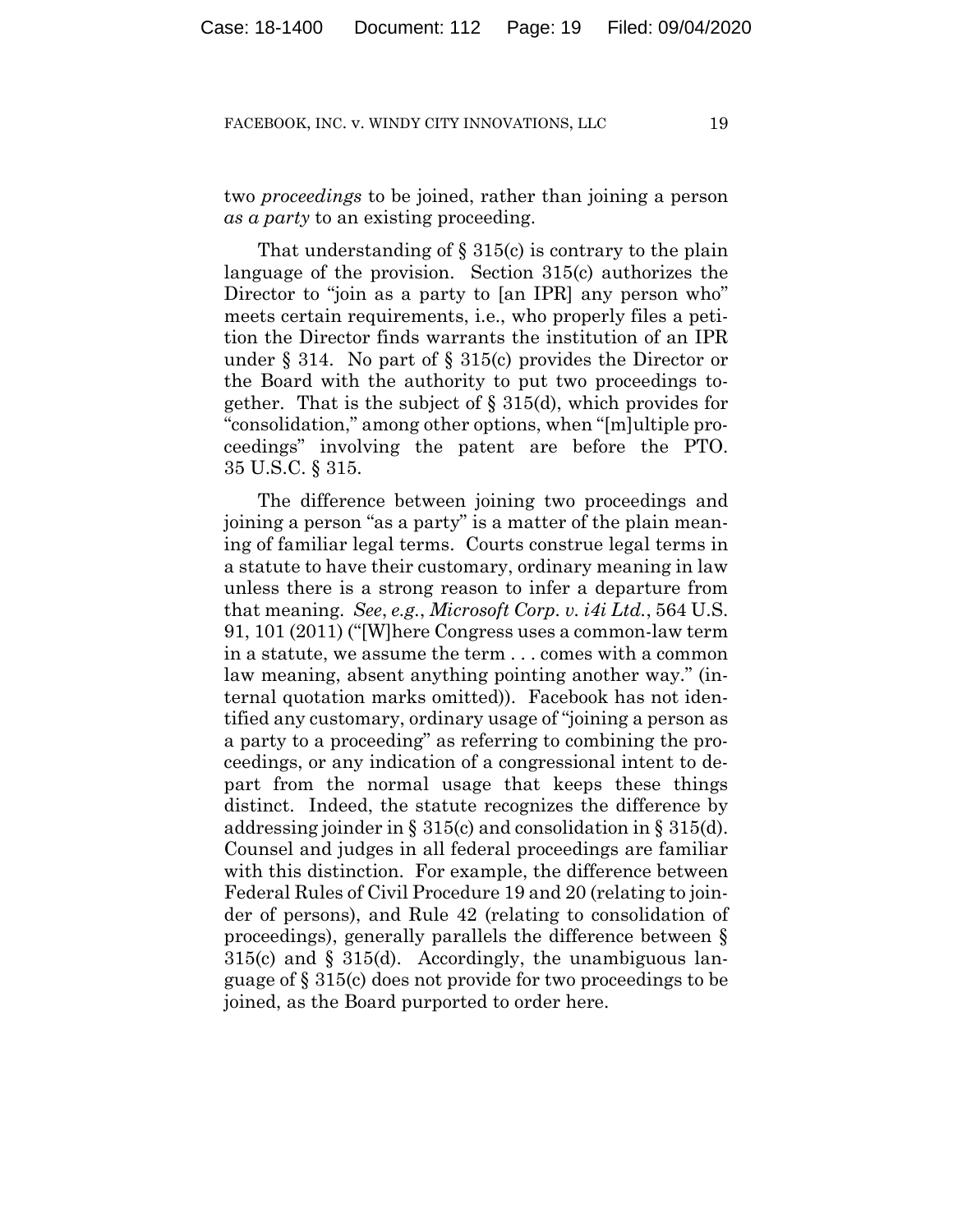We recognize that, notwithstanding the language it used, the Board may have been intending to convey that it was joining Facebook as a party to its previously instituted IPRs, and not joining the newly instituted IPR proceedings themselves. In their concurrence, for example, APJs McKone and Lee referred to the majority opinion as "permitting a party to, essentially, join to itself." J.A. 7400. The parties themselves appear to have interpreted the Board's decision this way, and have conducted this appeal accordingly. *See, e.g.,* Cross-Appellant's Response Br. 16 ("the Board . . . allowed Facebook to join its own previouslyfiled IPRs"); Appellant's Reply and Response Br. 31 ("the Board . . . join[ed] Facebook to the previously-instituted IPRs . . . so called 'same-party' joinder").

Assuming that the Board in fact joined Facebook "as a party" to its existing IPRs, the question before us is whether § 315(c) authorizes a person to be joined as a party to a proceeding in which it is already a party. The clear and unambiguous language of  $\S 315(c)$  confirms that it does not. *See Thryv*, 140 S. Ct. at 1374 (considering the statutory design of the America Invents Act ("AIA") and observing that "the §315(b)-barred party can join a proceeding initiated by *another* petitioner" (emphasis added)). Subsection (c) allows the Director to "join as a party to [an IPR] any person who" meets certain threshold requirements. It would be an extraordinary usage of the term "join as a party" to refer to persons who were already parties. Again, under the Federal Rules of Civil Procedure for example, joinder of a person as a party is uniformly about adding someone that is not *already* a party. We are not aware of any legal context in which a person is permitted to join "as a party" to a proceeding in which it is already a party. Again, we must construe legal terms in a statute to have their customary, ordinary meaning in law unless there is a strong reason to infer a departure from that meaning. *See, e.g.*, *Microsoft*, 564 U.S. at 101. We see no basis for inferring a departure in the present context.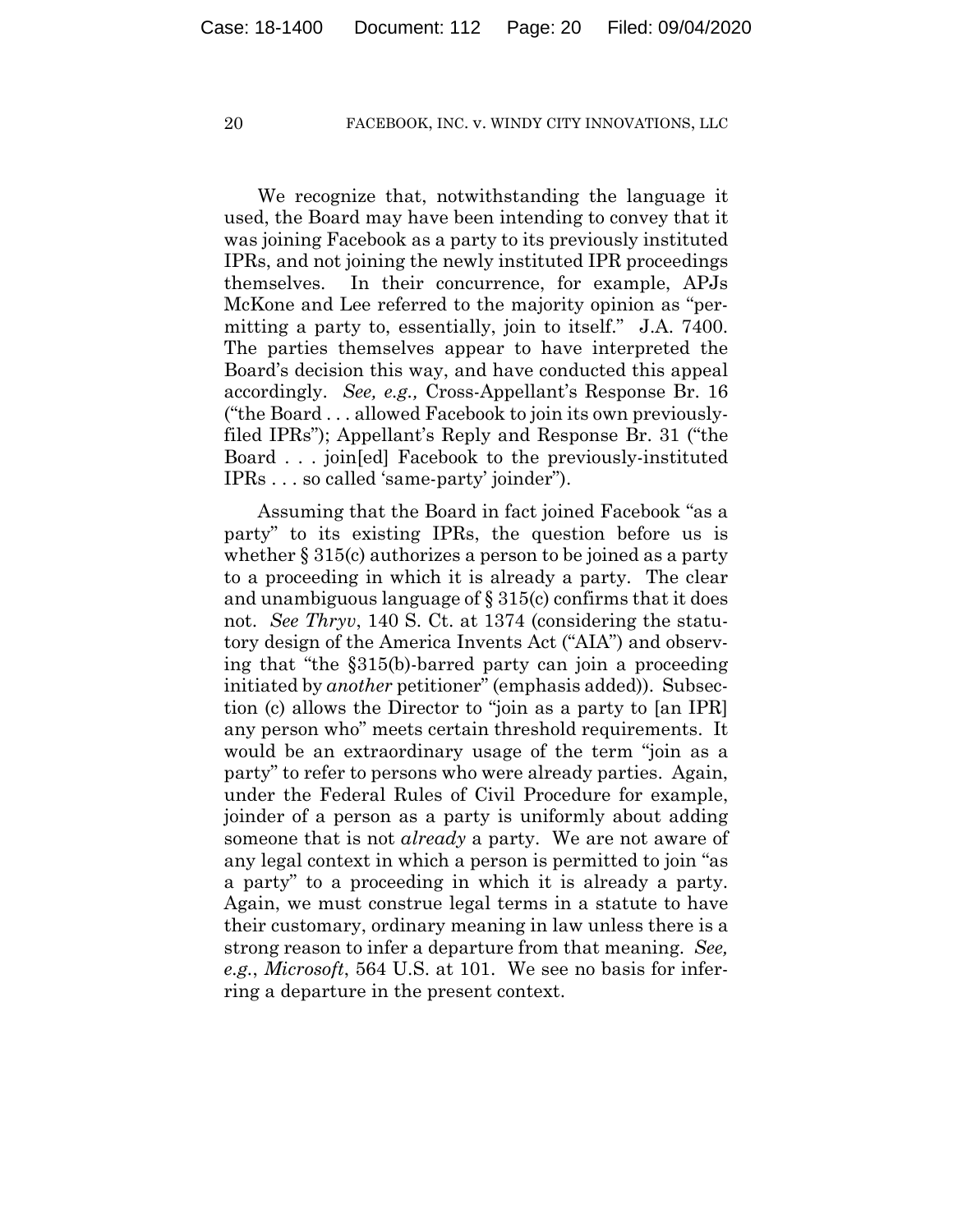We recognize that the Board's Precedential Opinion Panel analyzed this issue in *Proppant Express Investments, LLC v. Oren Technologies, LLC*, No. IPR2018-00914, Paper 38 (P.T.A.B. Mar. 13, 2019), and came to the opposite conclusion. *Id.* at 5 ("§ 315(c) permits a petitioner to be joined to a proceeding in which it is already a party."). But that conclusion, which allowed same-party joinder, is incorrect under the unambiguous meaning of the statute. The Board's conclusion in *Proppant* hinged on the statute's use of the phrase "any person." *Id.* The Board reasoned that because the word "any" necessarily carries "an expansive meaning," the phrase "any person" provides the Director with the authority, should he wish, to join "every person who properly files a petition that warrants institution," including oneself. *Id.* at 5–6 (internal quotations and citations omitted). But the full phrase used by  $\S 315(c)$  is that the Director "may join as a party [to the IPR] any person" who meets certain requirements (including, i.e., having its own petition that warrants institution). The phrase "join as a party to a proceeding" on its face limits the range of "person[s]" covered to those who, in normal legal discourse, are capable of being joined as a party to a proceeding (a group further limited by the own-petition requirements), and an existing party to the proceeding is not so capable. A statute saying that "a person may marry any person who is older than 16 . . . " would not, by virtue of the "any person" language, authorize marriage to oneself. The word "marry" necessarily requires another person. The "join as a party" language does the same here. A party cannot logically be "join[ed] as a party" in a proceeding if it is already a party to that proceeding.

Accordingly, we hold that the clear and unambiguous meaning of § 315(c) does not authorize joinder of two proceedings, and does not authorize the Director to join a person to a proceeding in which that person is already a party.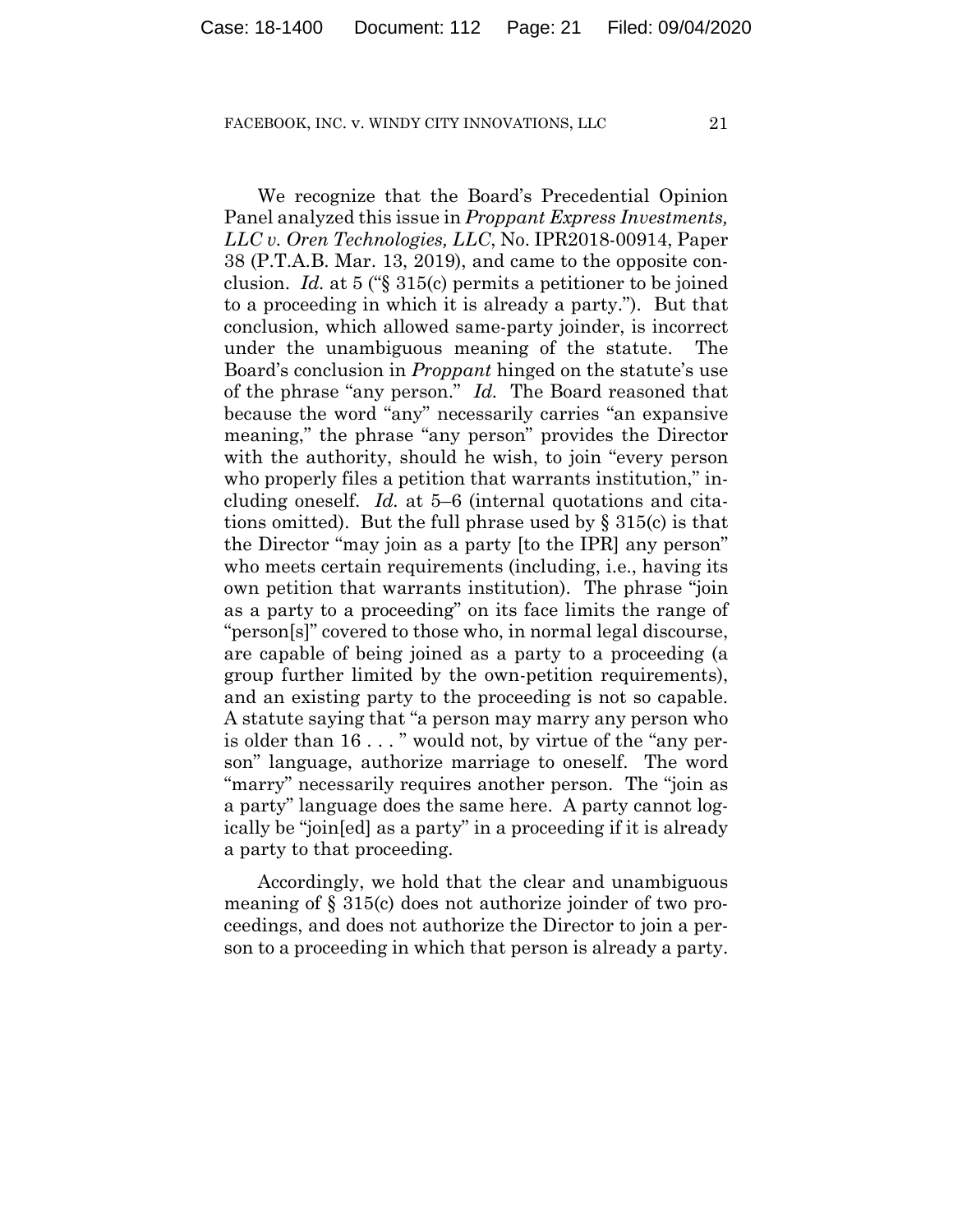The Board's interpretation of § 315(c) is contrary to the unambiguous meaning of the statute for a second reason. Setting aside the question of same-party joinder, the language in § 315(c) does no more than authorize the Director to join 1) a person 2) as a party, 3) to an already instituted IPR. This language does not authorize the joined party to bring new issues from its new proceeding into the existing proceeding. As discussed above, § 315(c) authorizes joinder of a person as a party, not "joinder" of two proceedings.

The strongest case that Facebook can make is that the statute does not expressly *prohibit* the introduction of new issues in the joined proceedings. Appellant's Reply and Response Br. 28 ("The statute . . . does not prohibit the consideration of new claims or issues in the joined proceedings."); *id.* ("Nothing in this text states or implies that when a person joins an instituted IPR, that person cannot address any new claims or issues beyond the already-instituted IPR.").

The lack of an express prohibition, however, does not make § 315(c) ambiguous as to whether it permits joinder of new issues. Rather, it simply permits the Director, at his or her discretion, to join any person *as a party to an already-instituted IPR*. *See Thryv*, 140 S. Ct. at 1374 ("[T]he §315(b)-barred *party* can join a proceeding initiated by another petitioner." (emphasis added)). The alreadyinstituted IPR to which a person may join as a party is governed by its own petition and is confined to the claims and grounds challenged in that petition. *SAS*, 138 S. Ct. at 1356 ("[T]he petitioner's petition, not the Director's discretion, is supposed to guide the life of the litigation."); *id.* at 1355 ("Congress chose to structure a process in which it's the petitioner, not the Director, who gets to define the contours of the proceeding."). We therefore conclude that the unambiguous meaning of  $\S 315(c)$  is that it allows the Director discretion to join a person *as a party* to an already-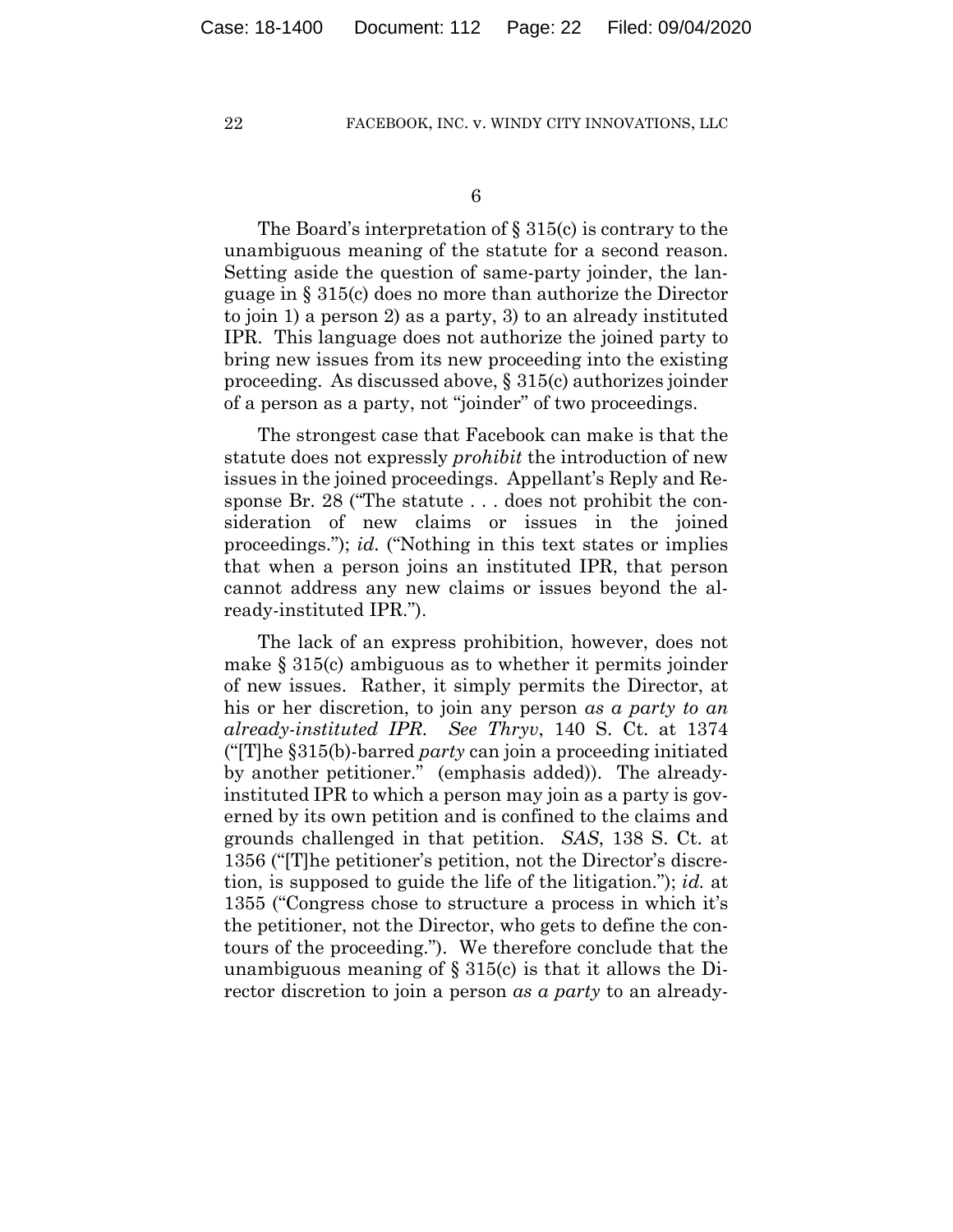instituted IPR but does not permit the joined party, by virtue of the joinder decision alone, to bring new issues from a second proceeding into the existing proceeding. Any other conclusion would improperly join proceedings, rather than parties—which  $\S 315(c)$  does not authorize.

Our interpretation of  $\S 315(c)$  is also consistent with the statutory scheme of § 315 as a whole, as illustrated by the neighboring subsections. For example, as noted previously, § 315(d) specifically contemplates "consolidation" of two proceedings and their respective issues. Section 315(d) recites:

[D]uring the pendency of an inter partes review, if another proceeding or matter involving the patent is before the Office, the Director may determine the manner in which the inter partes review or other proceeding or matter may proceed, including providing for . . . consolidation . . . of any such matter or proceeding.

35 U.S.C. § 315(d). This section thus authorizes consolidation of, for example, multiple instituted (and therefore timely) IPRs and the issues contained therein, even when the issues may not be identical. There is a clear distinction between § 315(c), which refers to the joinder of a person as a party, and § 315(d), which refers to the consolidation of multiple proceedings and the issues in each. Construing § 315(c) to permit joinder of proceedings, and all the new issues therein, would render superfluous the reference to consolidation in § 315(d), which is disfavored in statutory interpretation. *See Marx v. Gen. Revenue Corp.*, 568 U.S. 371, 386 (2013) ("[T]he canon against surplusage is strongest when an interpretation would render superfluous another part of the same statutory scheme."). Again, construing § 315(c) to allow unfettered joinder of proceedings is inconsistent with all common understandings of the terms "joinder" and "consolidation."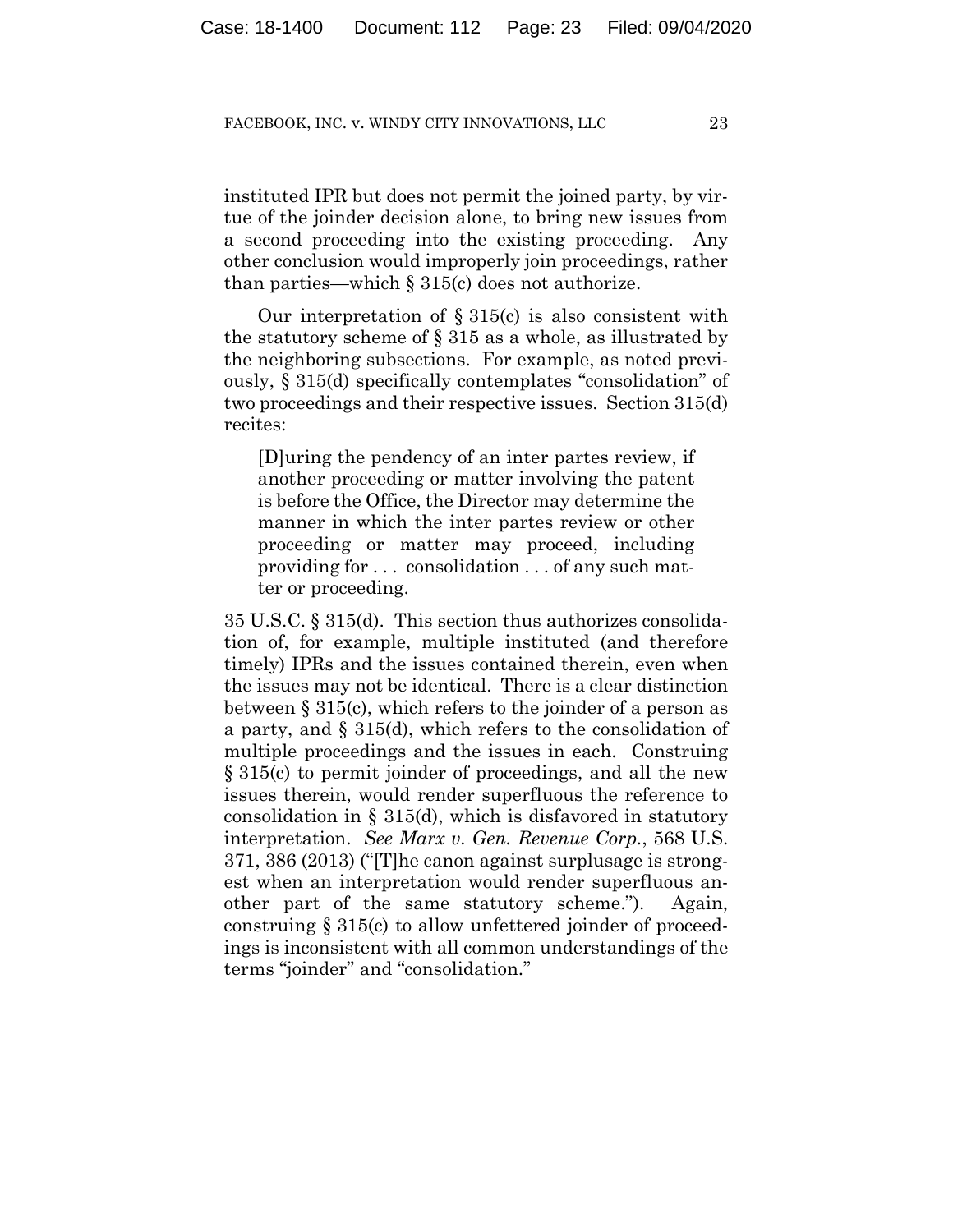Our interpretation is further supported by the legislative history of  $\S 315(c)$ . The final committee report states that under § 315(c), "[t]he Director may allow other petitioners to *join an inter partes . . . review*." H.R. Rep. No. 112-98, pt. 1, at 76 (2011), *as reprinted in* 2011 U.S.C.C.A.N. 67, 100 (emphasis added). Like the statutory language itself, this contemplates allowing a person to join an already-instituted IPR as a party but not to bring with it its new issues. *See Nidec*, 868 F.3d at 1020 (Dyk, J., concurring).

Facebook too relies on the legislative history, arguing that the following statement from Senator Kyl, particularly the final sentence in the excerpt below, shows that  $\S 315(c)$ explicitly contemplates joinder of new issues:

Sections 315(c) and 325(c) allow joinder of inter partes and post-grant reviews. The Office anticipates that joinder will be allowed as of right—if an inter partes review is instituted on the basis of a petition, for example, a party that files an identical petition will be joined to that proceeding, and thus allowed to file its own briefs and make its own arguments. If a party seeking joinder also presents additional challenges to validity that satisfy the threshold for instituting a proceeding, the Office will either join that party and its new arguments to the existing proceeding, or institute a second proceeding for the patent.

157 Cong. Rec. S1360, S1376 (daily ed. Mar. 8, 2011) (statement of Sen. Kyl). We disagree for at least two reasons.

First, it is unclear which portions of Senator Kyl's statement refer to  $\S 315(c)$  and which refer to  $\S 325(c)$ . The final sentence regarding "additional challenges" may relate to post-grant reviews under § 325(c), which is titled "joinder" but expressly contemplates *consolidation* of issues presented in multiple petitions. *See* 35 U.S.C. § 325(c) ("If more than 1 petition for a post-grant review under this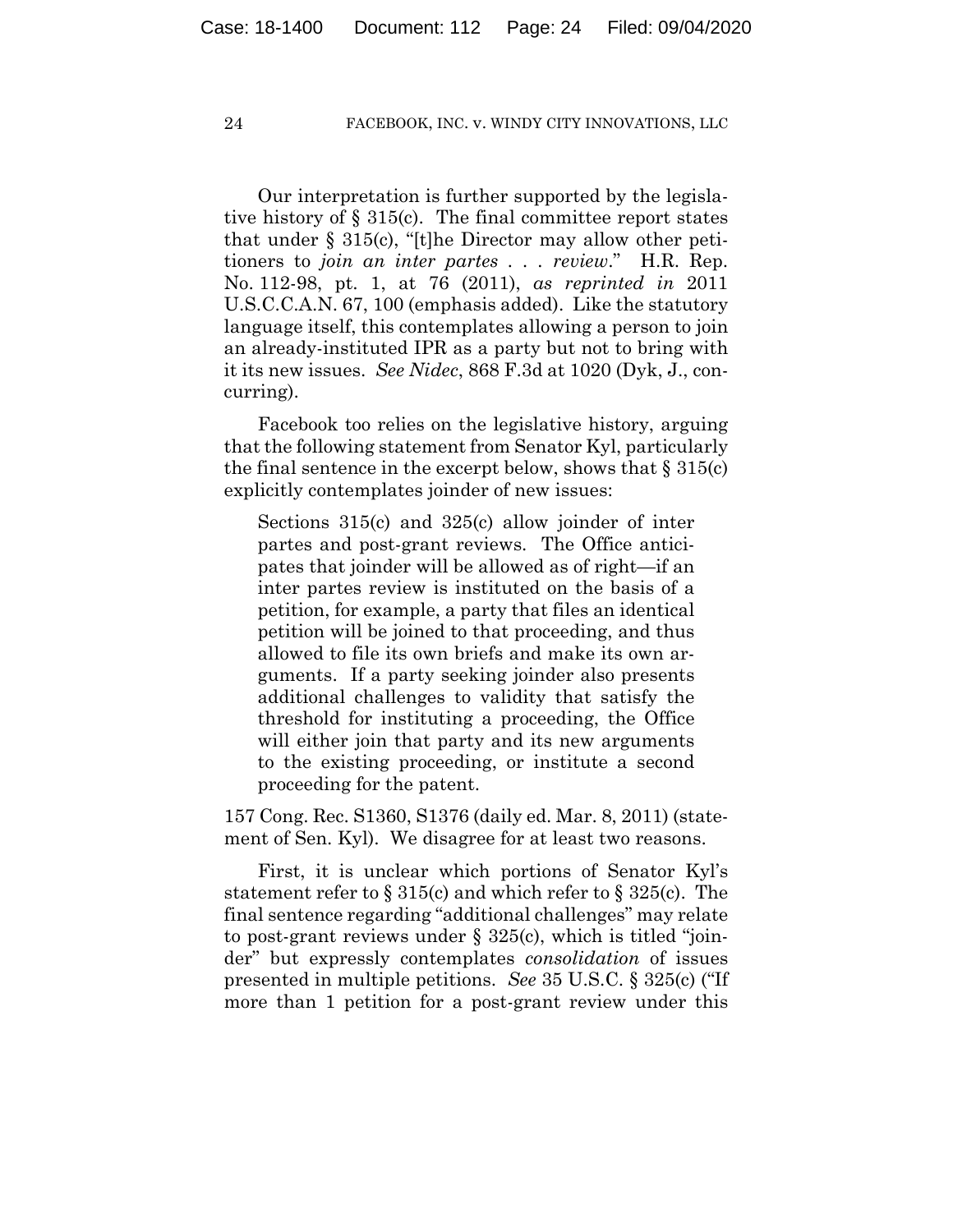chapter is properly filed against the same patent and the Director determines that more than 1 of these petitions warrants the institution of a post-grant review under section 324, the Director may consolidate such reviews into a single post-grant review.").

Second, this single, ambiguous comment from one senator cannot override the final committee report, much less the plain statutory language. *See Garcia v. United States*, 469 U.S. 70, 76 (1984) ("In surveying legislative history we have repeatedly stated that the authoritative source for finding the Legislature's intent lies in the Committee Reports on the bill, which 'represen[t] the considered and collective understanding of those Congressmen involved in drafting and studying proposed legislation.' We have eschewed reliance on the passing comments of one Member." (alteration in original) (citation omitted) (quoting *Zuber v. Allen*, 396 U.S. 168, 186 (1969))); *Milner v. Dep't of Navy*, 562 U.S. 562, 572 (2011) ("We will not . . . allow[] ambiguous legislative history to muddy clear statutory language.").

Finally, Facebook argues that there are important policy rationales that run counter to our interpretation. Appellant's Reply and Response Br. 37–38. Specifically, Facebook argues that it was appropriate for the Board to permit joinder given the unique facts of this case, where at the end of the one-year time bar Windy City had not yet identified which of the 830 claims of four patents it was asserting against Facebook. Facebook submits that the view we adopt today leaves a dangerous incentive for patent owners to file suit on patents containing hundreds of claims and then "steadfastly delay[] the litigation through various stalling tactics [and] . . . 'run out the clock' on the one year bar under § 315(b) before identifying asserted claims." *Id.* at 37. This, according to Facebook, leaves accused infringers "stuck between a rock and a hard place" with only two options: (1) file petitions addressing each of the hundreds of claims; or (2) file petitions on a fraction of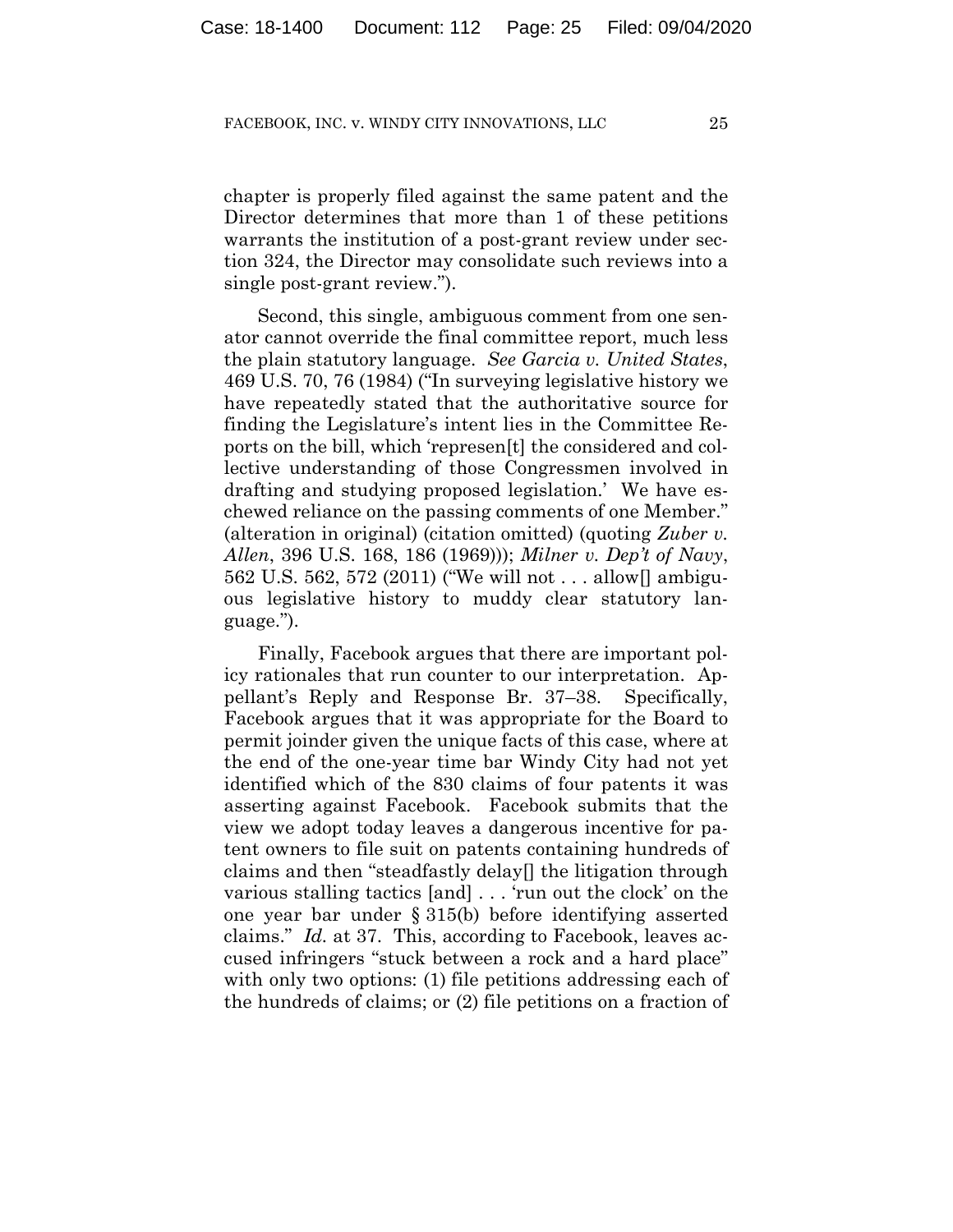the claims with the risk that the patent owner will assert claims that were not covered by the petitions. *Id.* at 37–38.

We do not disagree with Facebook that the result in this particular case may seem in tension with one of the AIA's objectives for IPRs "to provide 'quick and *cost effective* alternatives' to litigation in the courts." *PPC Broadband, Inc. v. Corning Optical Commc'ns RF, LLC*, 815 F.3d 734, 741 (Fed. Cir. 2016) (emphasis added) (quoting H.R. Rep. No. 112-98, pt. 1, at 48 (2011), *as reprinted in* 2011 U.S.C.C.A.N. 67, 78). Indeed, it is fair to assume that when Congress imposed the one-year time bar of § 315(b), it did not explicitly contemplate a situation where an accused infringer had not yet ascertained which specific claims were being asserted against it in a district court proceeding before the end of the one-year time period. We also recognize that our analysis here may lead defendants, in some circumstances, to expend effort and expense in challenging claims that may ultimately never be asserted against them.

Petitioners who, like Facebook, are faced with an enormous number of asserted claims on the eve of the IPR filing deadline, are not without options. As a protective measure, filing petitions challenging hundreds of claims remains an available option for accused infringers who want to ensure that their IPRs will challenge each of the eventually asserted claims. An accused infringer is also not obligated to challenge every, or any, claim in an IPR. Accused infringers who are unable or unwilling to challenge every claim in petitions retain the ability to challenge the validity of the claims that are ultimately asserted in the district court. Accused infringers who wish to protect their option of proceeding with an IPR may, moreover, make different strategy choices in federal court so as to force an earlier narrowing or identification of asserted claims. Finally, no matter how valid, "policy considerations cannot create an ambiguity when the words on the page are clear." *SAS*, 138 S. Ct. at 1358. That job is left to Congress and not to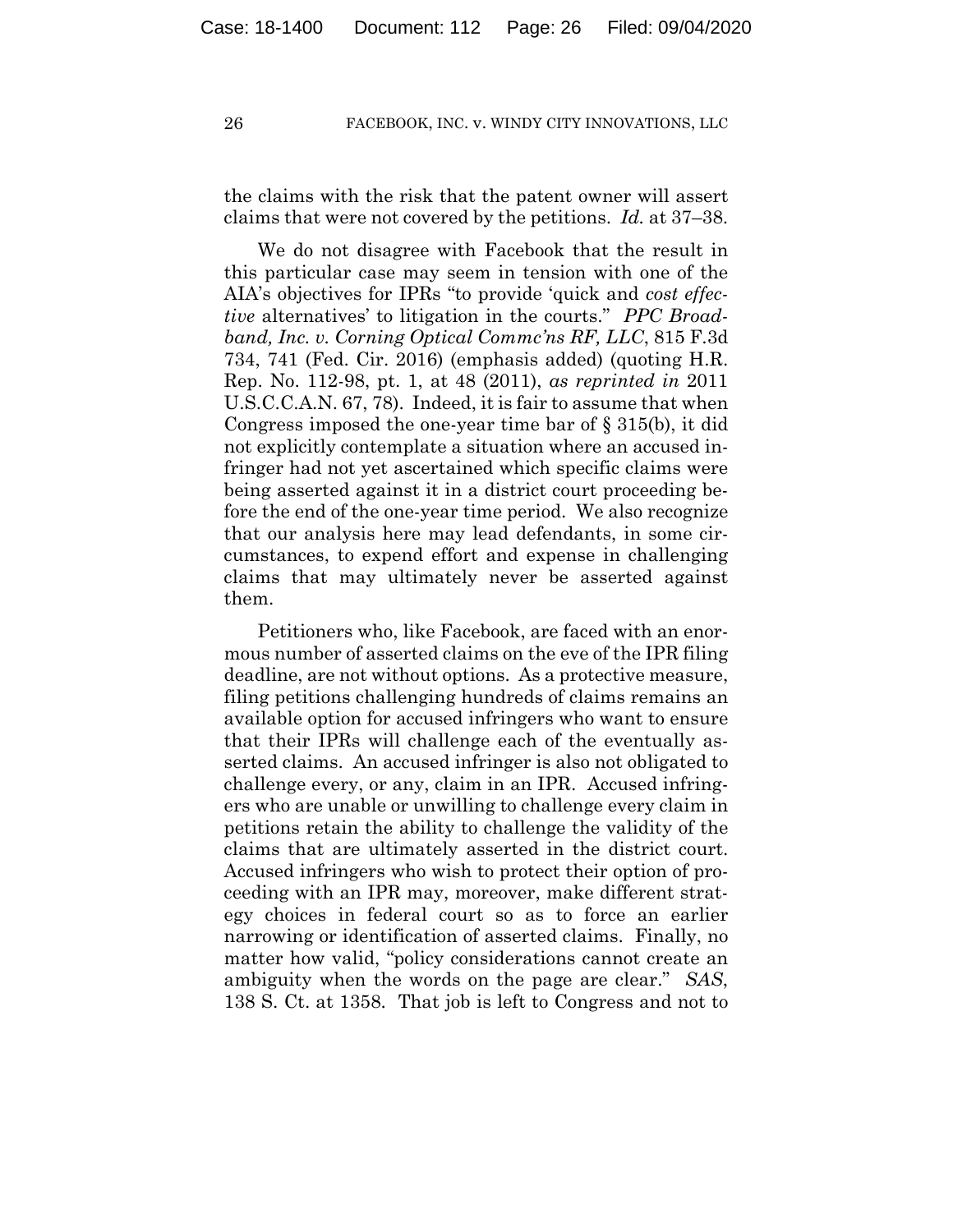the courts. *See Lamie v. U.S. Tr.*, 540 U.S. 526, 542 (2004) ("If Congress enacted into law something different from what it intended, then it should amend the statute to conform it to its intent."). In the meantime, we must abide by the clear and unambiguous statutory language.8

In sum, we conclude that the clear and unambiguous language of § 315(c) does not authorize same-party joinder, and also does not authorize joinder of new issues, including issues that would otherwise be time-barred.

7

We now turn to the question of what, if any, deference is owed to the PTO's interpretation of § 315(c). Because we conclude that the clear and unambiguous language of § 315(c) does not authorize same-party joinder or joinder of new issues, we need not defer to the PTO's interpretation of § 315(c). *See Chevron, U.S.A., Inc. v. Nat. Res. Def. Council, Inc.*, 467 U.S. 837, 842–43 (1984) ("If the intent of Congress is clear, that is the end of the matter; for the

<sup>8</sup> District courts may alleviate or altogether avoid situations like this by adopting patent local rules or standing orders that require early identification of infringement contentions. *See, e.g.*, *O2 Micro Int'l Ltd. v. Monolithic Power Sys., Inc.*, 467 F.3d 1355, 1364 (Fed. Cir. 2006) ("[T]he local rules in question are . . . designed specifically to 'require parties to crystallize their theories of the case early in the litigation' so as to 'prevent the "shifting sands" approach to claim construction.'" (quoting *Atmel Corp. v. Info. Storage Devices Inc.*, No. C 95-1987 FMS, 1998 WL 775115, at \*2 (N.D. Cal. Nov. 5, 1998))). Indeed, most courts with patent-heavy dockets have done just that, indicating that the "policy" reasons used to justify such an odd reading of the statutory scheme are less compelling than Facebook contends.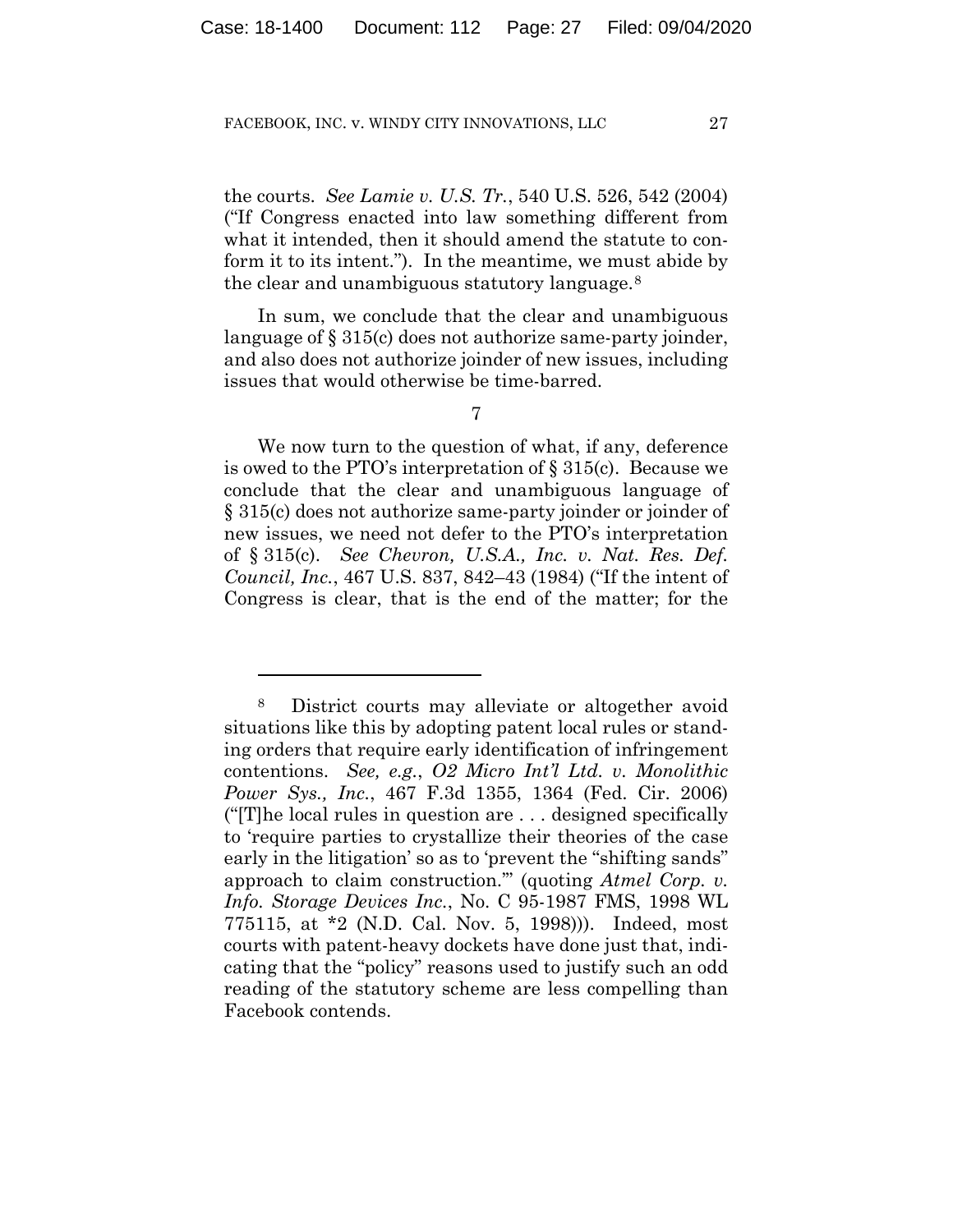court, as well as the agency, must give effect to the unambiguously expressed intent of Congress."). "Even under *Chevron*, we owe an agency's interpretation of the law no deference unless, after 'employing traditional tools of statutory construction,' we find ourselves unable to discern Congress's meaning." *SAS*, 138 S. Ct. at 1358 (quoting *Chevron*, 467 U.S. at 843 n.9). As explained above, after applying the traditional tools of statutory interpretation, we are left with no ambiguity that could warrant deference.

8

In light of the foregoing, we hold that the Board's joinder decisions, which allowed Facebook to join itself to a proceeding in which it was already a party, and to add otherwise time-barred issues to the IPRs, were improper under  $\S 315(c).9$  We therefore vacate-in-part the Board's final written decisions with respect to the improperly added claims. Specifically, the Board's final written decision on the '245 patent is vacated with respect to claims 19 and 22–25, and the Board's final written decision on the '657 patent is vacated with respect to claims 203, 209, 215, 221, 477, 482, 487, and 492, all of which were added to the proceedings through improper joinder. With respect to these claims, we remand to the Board, in order for the Board to consider whether the termination of the instituted proceedings related to the two late-filed petitions finally resolves those proceedings.

<sup>9</sup> As noted above, to the extent the Board's joinder decision could be read as having joined Facebook's two IPR *proceedings*, rather than having joined Facebook as a party to its own existent proceeding, that was also improper and contrary to the unambiguous language of  $\S 315(c)$ .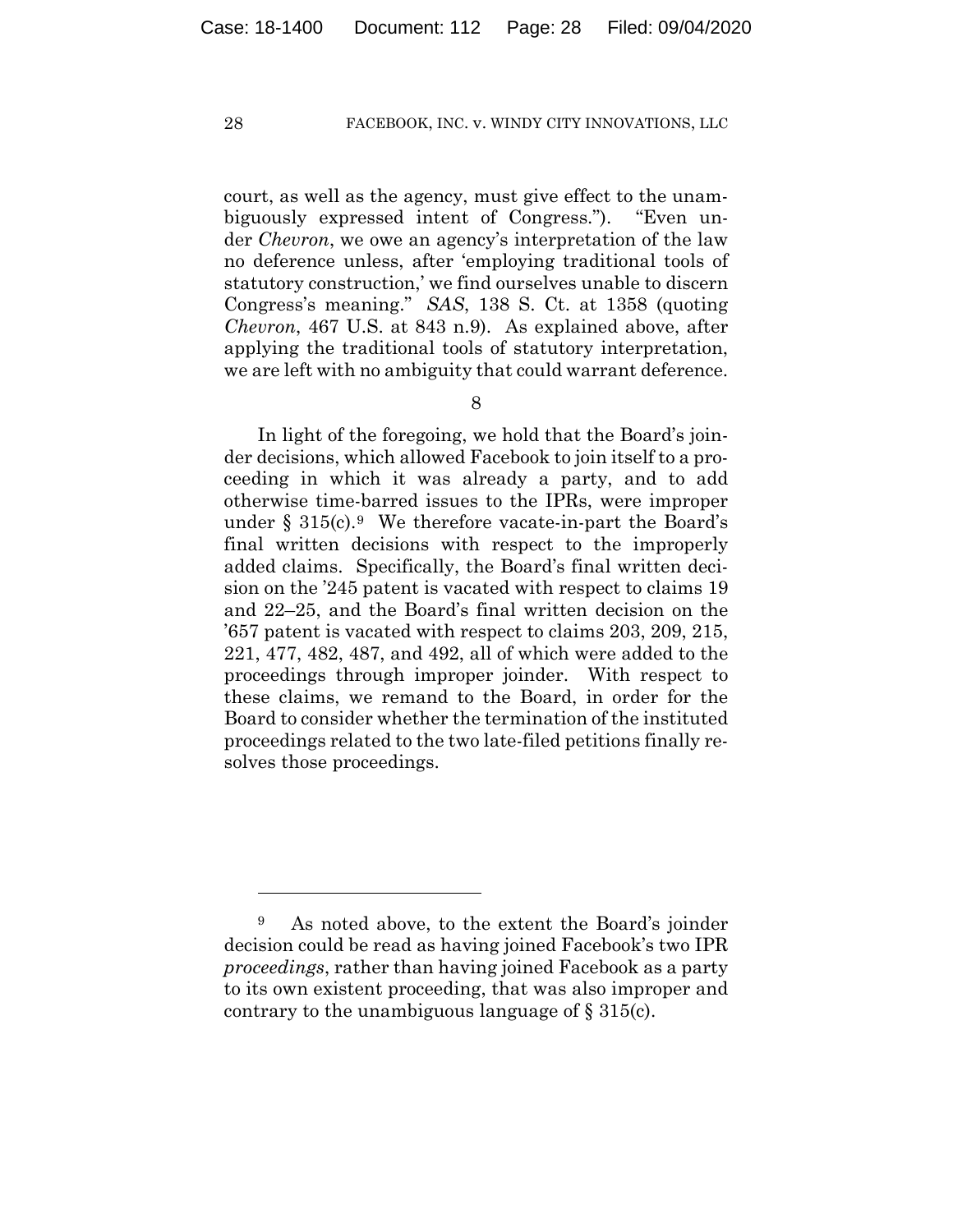B

We now turn to the technical merits of this appeal and review the Board's obviousness determinations that are not vacated based on our holding on joinder.

1

Obviousness is a question of law based on underlying factual determinations. *Belden Inc. v. Berk-Tek LLC*, 805 F.3d 1064, 1073 (Fed. Cir. 2015). We review the Board's ultimate obviousness determination de novo and underlying factual findings for substantial evidence. *Harmonic Inc. v. Avid Tech., Inc.*, 815 F.3d 1356, 1363 (Fed. Cir. 2016). Substantial evidence is "more than a mere scintilla" and means "'such relevant evidence as a reasonable mind might accept as adequate to support a conclusion.'" *Biestek v. Berryhill*, 139 S. Ct. 1148, 1154 (2019) (quoting *Consol. Edison Co. v. NLRB*, 305 U.S. 197, 229 (1938)). We review the Board's determination of the broadest reasonable interpretation of the claim language de novo. *Straight Path IP Grp., Inc. v. Sipnet EU S.R.O.*, 806 F.3d 1356, 1360 (Fed. Cir. 2015).10

2

We begin with the '245 patent. As mentioned above, the disputed claims of the '245 patent relate to the ability

<sup>10</sup> We note that the PTO has since changed the claim construction standard used in IPR proceedings. *See*  37 C.F.R. § 42.100(b); *Changes to the Claim Construction Standard for Interpreting Claims in Trial Proceedings Before the Patent Trial and Appeal Board*, 83 Fed. Reg. 51,340, 51,340 (Oct. 11, 2018). The new standard applies only to petitions filed on or after November 13, 2018, and therefore does not impact these IPRs, which were to be construed using the broadest reasonable interpretation in light of the specification. *Cuozzo*, 136 S. Ct. at 2146.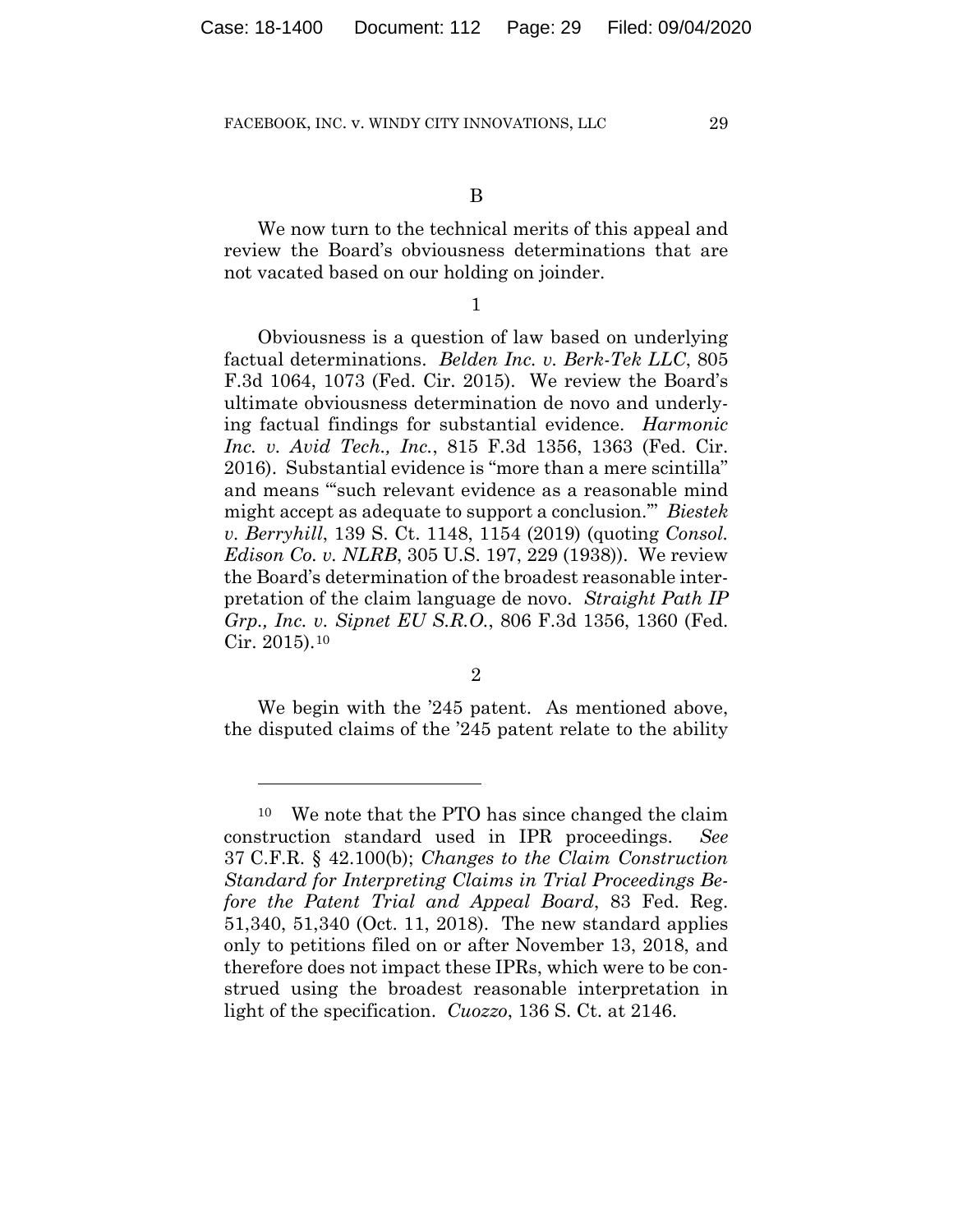to handle "out-of-band" information (i.e., information that a participator computer may not be able to present on its own).

In its original, timely petition for IPR of the '245 patent, Facebook challenged claims 1–15, 17, and 18. The Board instituted review of claims 1–5, 7, and 9–14 based on obviousness over Roseman,<sup>11</sup> Rissanen,<sup>12</sup> Vetter,<sup>13</sup> Pike,<sup>14</sup> and Westaway;<sup>15</sup> and instituted review of claims 6, 8, 15, 17, and 18 based on obviousness over the same references and Lichty.16 As discussed above, claims 19 and 22– 25 were improperly added through joinder.

In its final written decision on the '245 patent, the Board held that Facebook had failed to show by a preponderance of the evidence that claims 1–15, 17–19, and 22– 25 are unpatentable as obvious. *'245 Final Written Decision*, at 34. Facebook appeals the Board's determination that these claims are not unpatentable as obvious. As previously discussed, joinder of claims 19 and 22–25 was improper, so the final written decision is vacated with respect to those claims. Here, we address remaining claims 1–15, 17, and 18.

The disputed limitation of claim 1 of the '245 patent is:

<sup>11</sup> U.S. Patent No. 6,608,636 (J.A. 1195–227).

<sup>12</sup> European Patent Application No. 0621532 (J.A. 1228–39).

<sup>13</sup> Ronald J. Vetter, *Videoconferencing on the Internet*, IEEE Computer Society 77–79 (Jan. 1995).

<sup>14</sup> Mary Ann Pike et al., *Using Mosaic* (1994) (J.A. 1246–397). 15 U.S. Patent No. 5,226,175 (J.A. 1398–408).

<sup>16</sup> Tom Lichty, The Official America Online for Macintosh Membership Kit & Tour Guide (2nd ed. 1994) (J.A. 1409–529).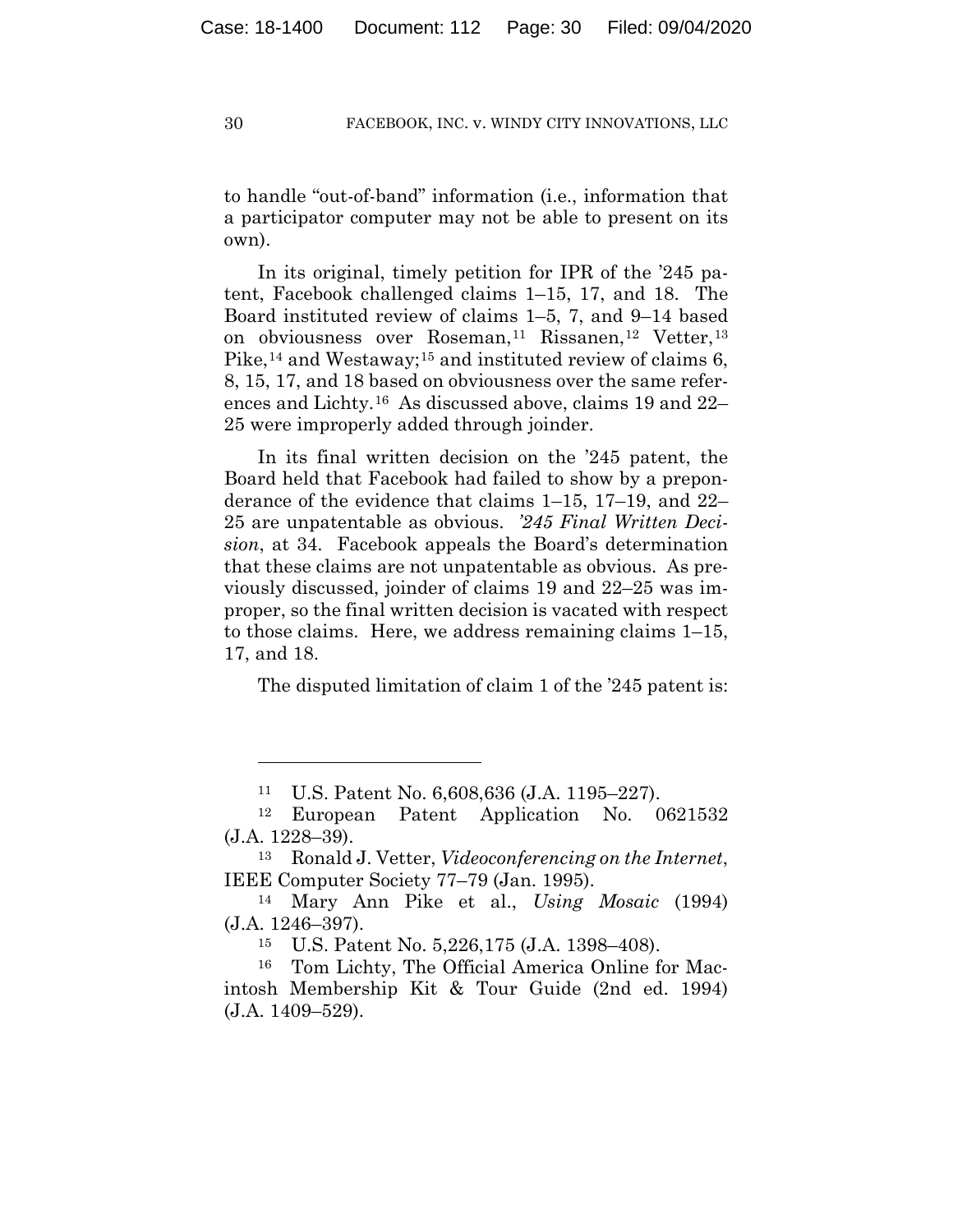the second of said participator computers internally determines whether or not the second of the participator computers can present the communication, if it is determined that the second of the participator computers can not present the communication then obtaining an agent with an ability to present the communication, and otherwise presenting the communication independent of the first of the independent participator computers and the computer.

'245 patent at claim 1. Independent claim 7 recites substantially the same limitation as claim 1. *See id.* at claim 7. All of the remaining claims at issue depend from claim 1 or 7.

Facebook conceded before the Board that the primary reference, Roseman, does not disclose the disputed limitation. *'245 Final Written Decision*, at 29 ("Indeed, Petitioner admits that 'Roseman does not appear to contemplate the scenario in which the second participant computer *internally determines that it cannot present the communication*.'" (emphasis in original) (quoting J.A. 457 (Petition))). Facebook relied on Pike or, alternatively, Westway to satisfy this limitation. Pike describes a system where a user can manually search for and install software to open a specific file type, and Westway describes a program that automatically obtains a software to present a communication if the program determines that it cannot. *See id.* at 18–19.

The Board determined that Facebook failed to explain "why a skilled artisan would have incorporated this feature into Roseman's local computers (participator computers) in light of Roseman's system, which processes images *at the host*, not the local computers." *Id.* at 29 (emphasis added). The Board reasoned that:

The most logical reading of Roseman is that its local computers already have software sufficient to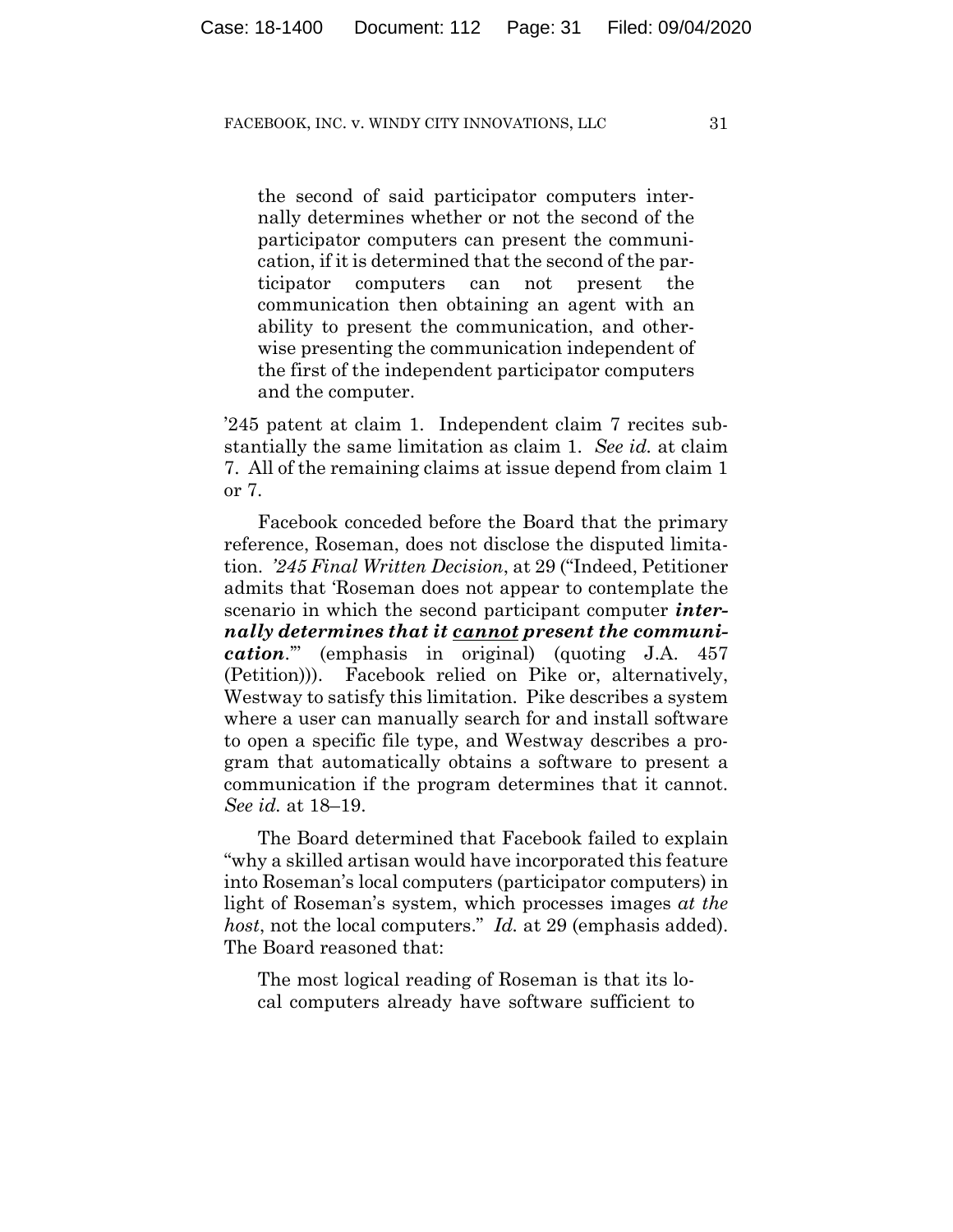render the common image that the host provides to them. Thus, Petitioner's argument that Pike and Westaway would have been applied because of the possibility that a meeting participant would place a document on the table that other participants would not have the correct software to view is not applicable to Roseman. Petitioner has not explained why, in the case where the *host* is unable to present a communication received from a local computer as part of its common image, a local computer would make an internal determination to that effect, or why users at the local computers would seek out software to present the communication.

*Id.* at 29–30 (citation omitted). In reaching this conclusion, the Board considered Facebook's expert's testimony but determined that it did not "add materially to Petitioner's unpersuasive attorney argument" because it "merely repeat[ed] Petitioner's argument, nearly verbatim, without citation to the basis for his testimony." *Id.* at 30. Substantial evidence supports the Board's assessment and weighing of this evidence, and we decline to reweigh the evidence on appeal. *See In re NTP, Inc.*, 654 F.3d 1279, 1292 (Fed. Cir. 2011) ("This court does not reweigh evidence on appeal, but rather determines whether substantial evidence supports the Board's fact findings.").

On appeal, Facebook argues that the Board's underlying understanding of Roseman (that it processes images *at the host*, not the local computers) was incorrect. As explained below, substantial evidence supports the Board's understanding of Roseman, which in turn supports its determination that claim 1 would not have been obvious over the asserted prior art.

Facebook argues that there are at least two instances where Roseman processes images at the local participant computers—the "note passing" feature and the "document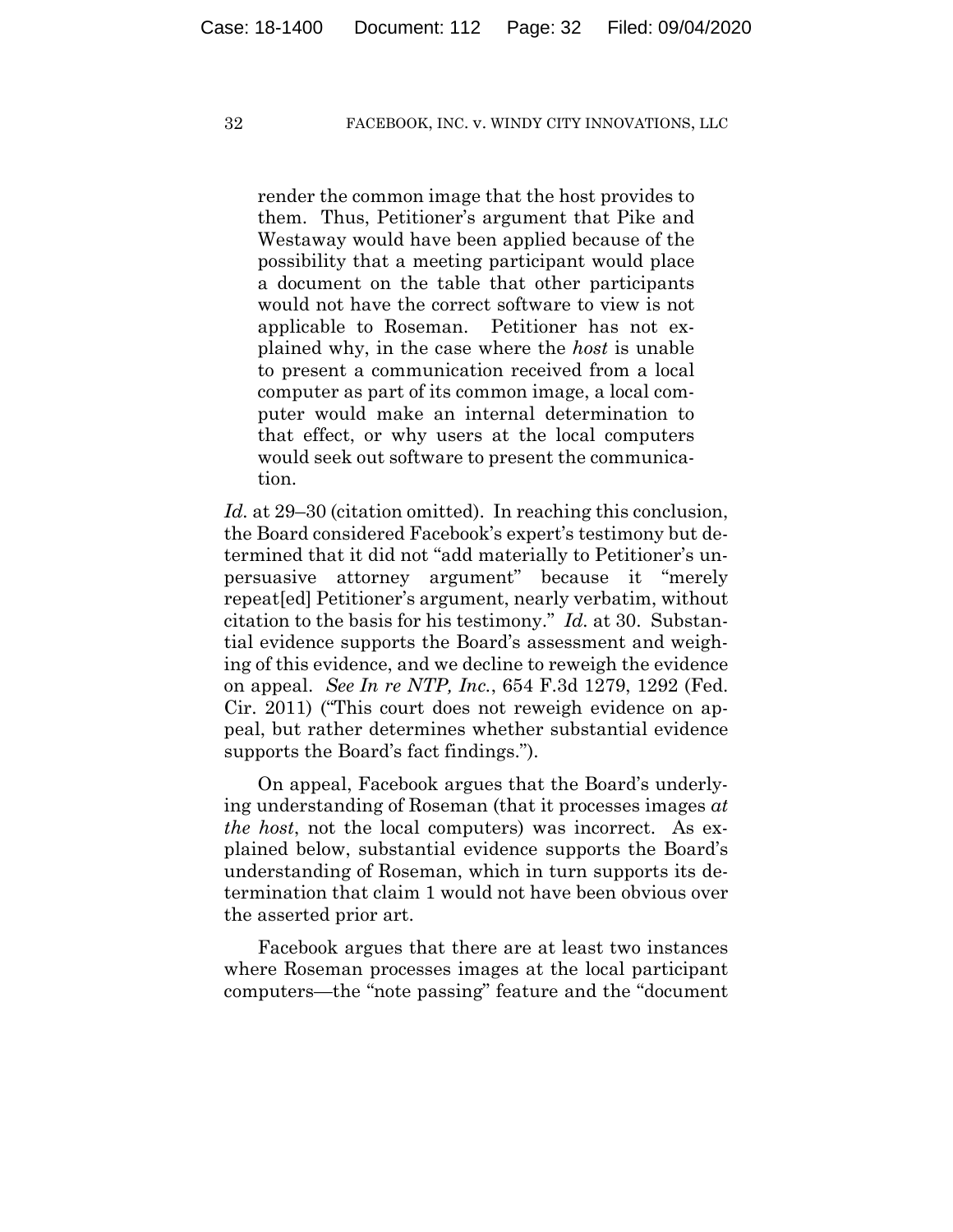sharing" feature. Appellant's Opening Br. 29–35. The note-passing feature in Roseman allows a conference participant to send a private note to another participant, which only the recipient can view. Roseman explains that "[w]hen the other party [recipient] sees the note on his picture, as in FIG. 12, he can drag it to a *private viewing area*, double-click it, and read it. No other people are aware of the passed note." J.A. 1223, col. 9 ll. 28–31 (emphasis added). The document sharing feature allows a participant to drag a data file from outside the conference room window onto the table of the conference room to share it with other participants who can open it. These two features, Facebook argues, show that Roseman generates images at the local participant computers.

Facebook's argument requires us to agree that the area outside the virtual conference room of Roseman is *outside the software system of Roseman entirely*, rather than just outside the virtual meeting room. Referring to Figure 10 of Roseman below, Facebook's position is that the area outside of the meeting room (everything except the box in the bottom left corner) is outside of the Roseman software entirely and is on the participants' local desktops:



Appellant's Opening Br. 29–30 (citing J.A. 1204, fig. 10). Facebook cites no evidence supporting this position. Without any citation or support, Facebook simply equates the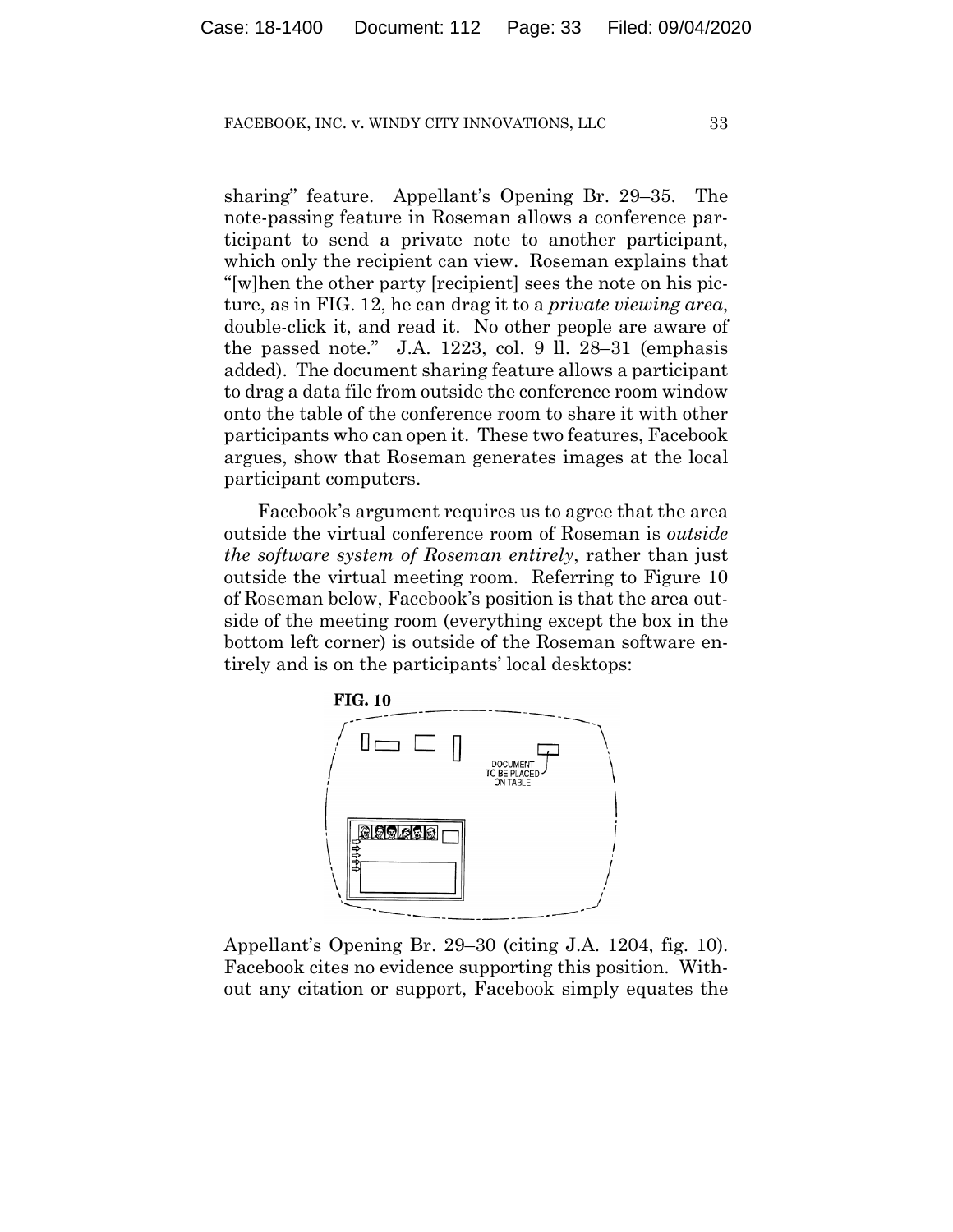area outside of the conference room with "the local computer," *id.* at 29, 31, or "the user's desktop," *id.* at 30.

As Windy City notes, there is substantial evidence to support the understanding that the entire area shown in Figure 10 is within the Roseman software system, with the box in the bottom left corresponding to a specific meeting room within the system. *See* Cross-Appellant's Response Br. 21–22. Roseman does not state that the area outside of the meeting room in Figure 10 is "outside the system" or "outside the software." Roseman refers to this area outside the meeting room as a "private viewing area." J.A. 1223, col. 9 ll. 28–31 (explaining that once "the other party sees the note on his picture, as in FIG. 12, he can drag it to a private viewing area, double-click it, and read it"). Referring to this area as the "private viewing area" suggests that this is still part of the Roseman system and that the host can create the images seen in this private area rather than the images being created locally.

Facebook's position, which is based on attorney argument rather than evidence in the record, does not persuade us that the Board's understanding of Roseman's system is incorrect. It also does not undermine the substantial evidence that supports the Board's finding that claim 1 would not have been obvious over the prior art of record. We therefore affirm the Board's holding that claims 1–15, 17, and 18 of the '245 patent are not unpatentable as obvious over the asserted prior art.

The final written decision on the '245 patent is therefore affirmed-in-part (claims 1–15, 17, and 18) and vacatedin-part (claims 19 and 22–25).

3

We now turn to the '657 patent. As mentioned above, the '657 patent relates generally to the "censorship" features that control the dissemination of information among participator computers.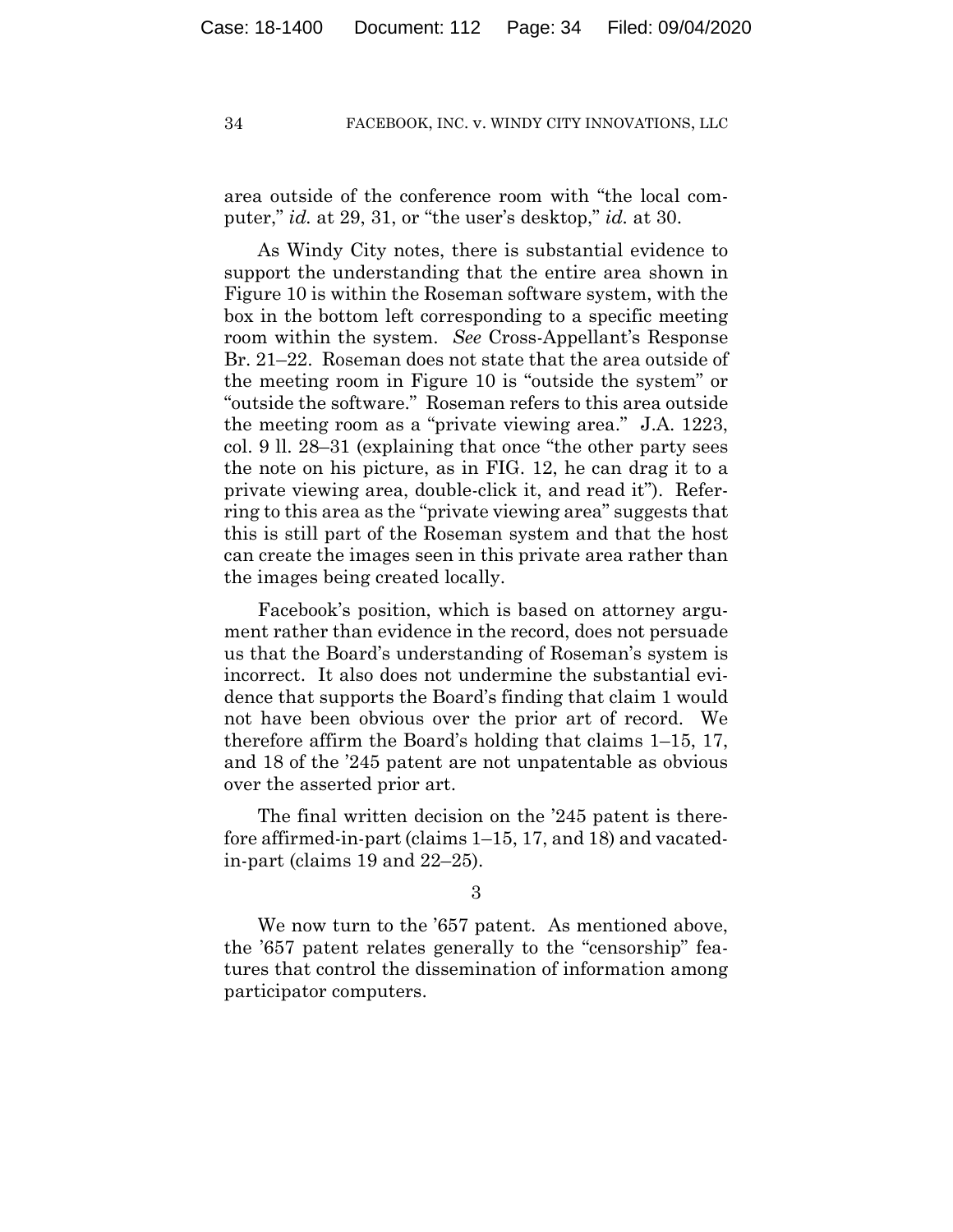In its original, timely petition for IPR of the '657 patent, Facebook challenged claims 189, 334, 342, 348, 465, 580, 584, and 592. The Board instituted review of all of the challenged claims based on obviousness over Roseman, Rissanen, Vetter, Pike, and Lichty. As discussed above, claims 203, 209, 215, 221, 477, 482, 487, and 492 were improperly added through joinder.

In its final written decision on the '657 patent, the Board held that Facebook had shown by a preponderance of the evidence that claims 189, 334, 342, 348, 465, 477, 482, 487, 492, 580, 584, and 592 are unpatentable as obvious but had failed to show that claims 203, 209, 215, and 221 are unpatentable as obvious. *'657 Final Written Decision*, at 56.

Facebook appeals the Board's determination that claims 203, 209, 215, and 221 are not unpatentable as obvious. As previously discussed, joinder of each of these claims was improper, so the final written decision is vacated with respect to those claims. We therefore do not address the technical merits of Facebook's appeal of these claims.

Windy City's cross-appeal challenges the Board's determination that claims 189, 334, 342, 348, 465, 477, 482, 487, 492, 580, 584, and 592 are unpatentable as obvious. As previously discussed, joinder of claims 477, 482, 487, and 492 was improper, so the final written decision is vacated with respect to those claims. Here, we address remaining claims 189, 334, 342, 348, 465, 580, 584, and 592.

The claims at issue recite a "database" that stores "tokens" (e.g., user identity information). Roseman teaches the use of "keys" provided to users that enable users to access a conference "room" through a "door" (i.e., using the key to "open the door"). J.A. 1223, col. 9 ll. 34–48, 54–55, col. 10 ll. 61–64. Roseman describes that each meeting room "'knows' about each key and its invitation level." J.A. 1223, col. 9 ll. 49–51. However, the Board found that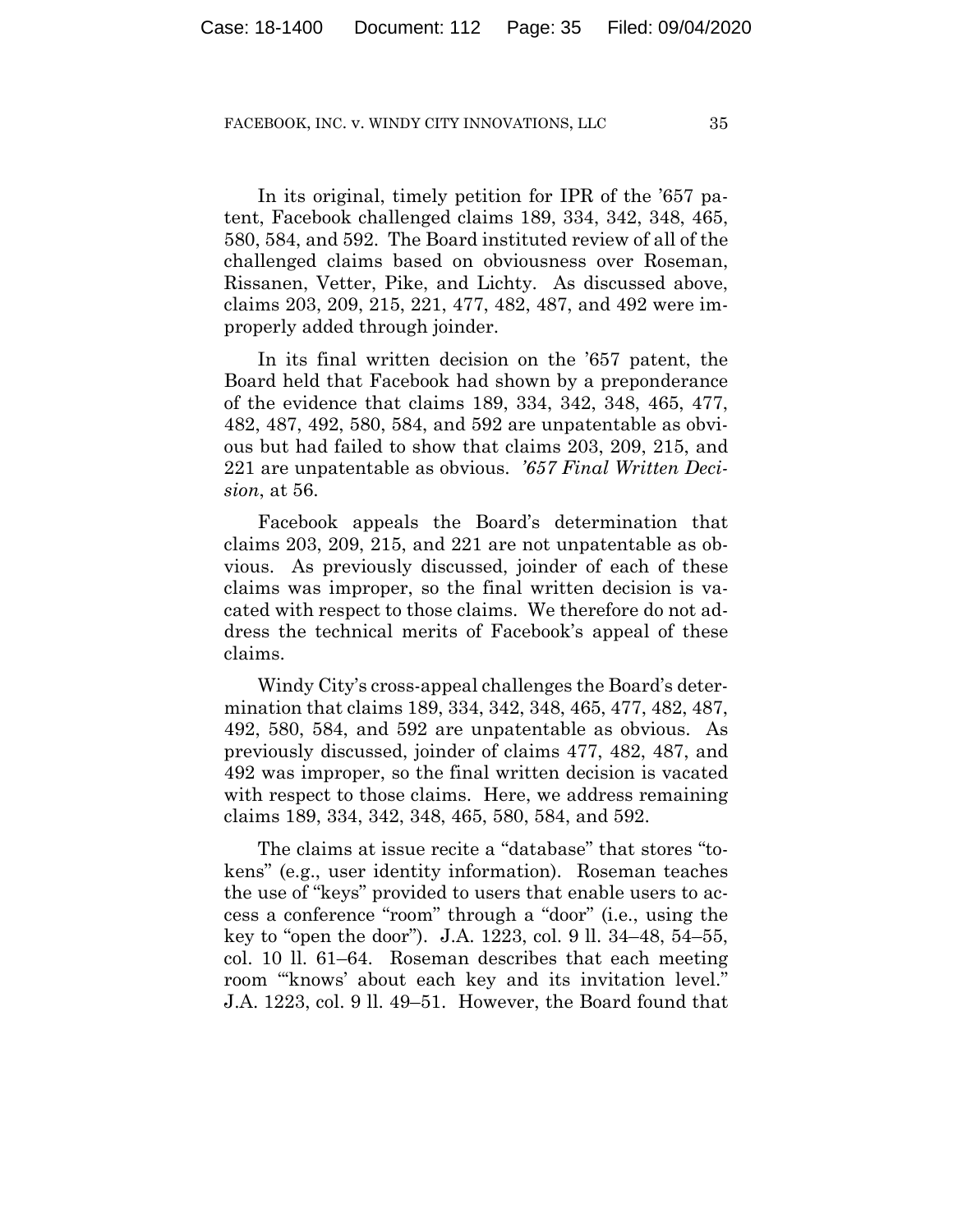Roseman does not explicitly describe the underlying structure that stores the keys in the conference system. *'657 Final Written Decision*, at 29–30. Facebook argued that Rissanen teaches storing user authentication information, such as user identity information and passwords, in a database, and that such teaching would have been applicable to the keys of Roseman. *Id.* at 30. The Board agreed and found that "Rissanen teaches a database that stores data with persistence and tools for interacting with the database." *Id.* at 31.

The issue before the Board, therefore, was whether it would have been obvious to combine Roseman and Rissanen to store the keys in a "database," as claimed. The Board considered the evidence and concluded that the use of a database, as described in Rissanen, "would be a straightforward and predictable choice for storing Roseman's keys." *Id.*

In its cross-appeal, Windy City argues that the Board erred in finding that it would have been obvious to combine Roseman and Rissanen. Windy City argues that the Board's analysis was infected by hindsight and that it did not adequately explain *how* someone skilled in the art would build the combined Roseman and Rissanen system. Cross-Appellant's Response Br. 35–39; *see also id.* at 36 (arguing that carrying out the combination "would take substantial creativity"); *id.* at 38 (arguing that the Board "does not address the difficulty" of making this combination). We find no legal error in these aspects of the Board's obviousness analysis.

As an initial matter, "[a] person of ordinary skill is also a person of ordinary creativity, not an automaton," so the fact that it would take some creativity to carry out the combination does not defeat a finding of obviousness. *KSR Int'l Co. v. Teleflex Inc.*, 550 U.S. 398, 421 (2007); *see also ClassCo, Inc. v. Apple, Inc.*, 838 F.3d 1214, 1219 (Fed. Cir. 2016) ("The rationale of *KSR* does not support [the]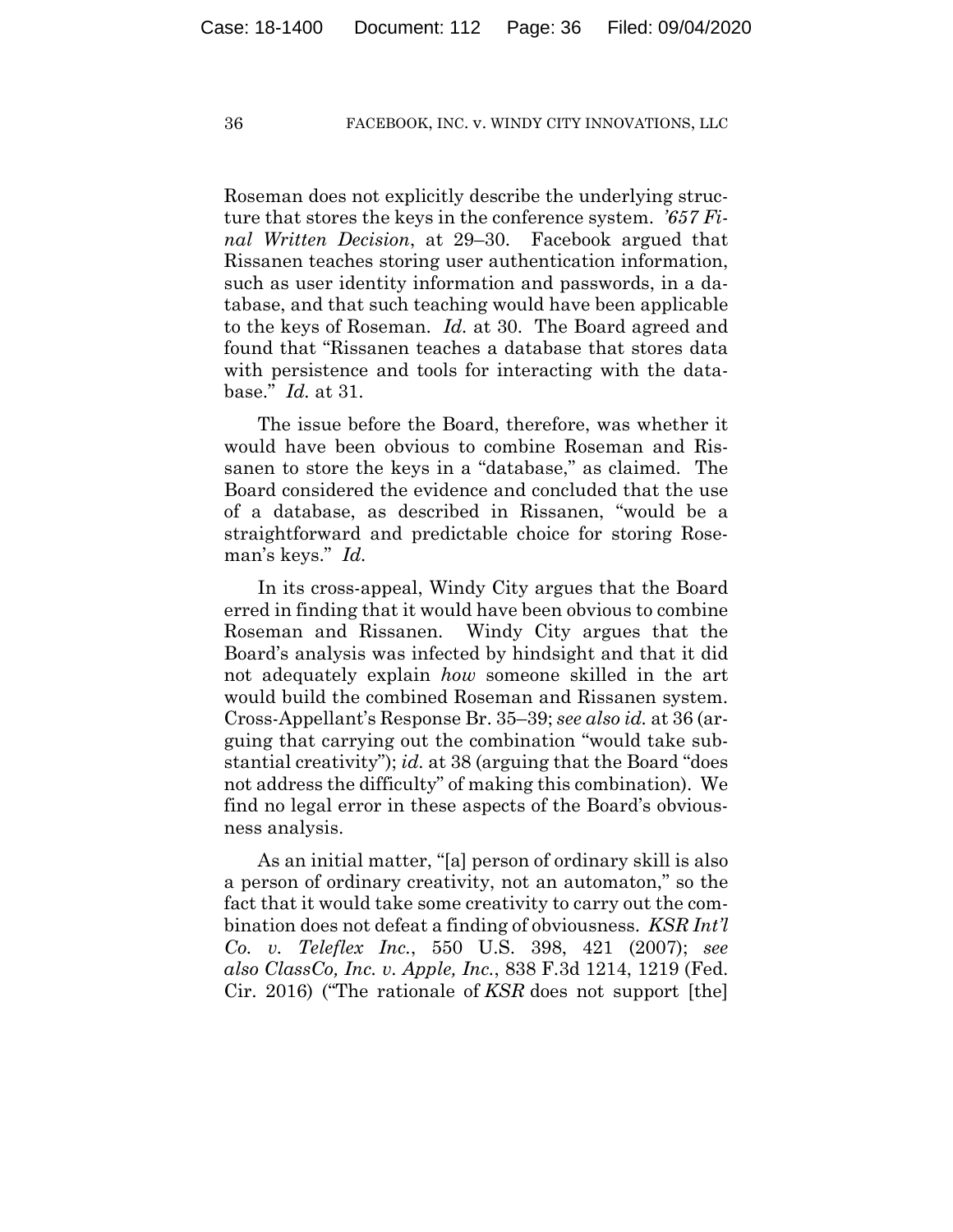theory that a person of ordinary skill can only perform combinations of a puzzle element A with a perfectly fitting puzzle element B."). The Board also correctly rejected Windy City's argument about the difficulty of physically creating the combination, noting that Facebook was not arguing that Rissanen's database would be bodily incorporated into Roseman's system. *'657 Final Written Decision*, at 35. Regardless, "[t]he test for obviousness is not whether the features of a secondary reference may be bodily incorporated into the structure of the primary reference." *Allied Erecting & Dismantling Co. v. Genesis Attachments, LLC*, 825 F.3d 1373, 1381 (Fed. Cir. 2016) (quoting *In re Keller*, 642 F.2d 413, 425 (C.C.P.A. 1981)).

The only remaining issue is whether the Board's factual findings underpinning its determination are supported by substantial evidence. We hold that they are. There is substantial evidence of record supporting the Board's finding that the use of a database "would be a straightforward and predictable choice for storing Roseman's keys." *'657 Final Written Decision*, at 31. For example, Facebook's expert Dr. Lavian testified that "[d]atabase technologies predated the [challenged patents] by decades, and it was known to use databases to store user identity and authentication information ('tokens')." J.A. 6249, ¶ 51. Dr. Lavian also explained why a person of skill in the art would have been motivated to combine Roseman with Rissanen, specifically that "[a] skilled artisan would understand that the user identity and password information in Rissanen is analogous to the 'keys' in Roseman, and would be motivated to make this combination." J.A. 6250, ¶ 52. Substantial evidence supports the Board's determination that it would have been obvious to store the keys in Roseman in a database. We therefore affirm the Board's holding that claims 189, 334, 342, 348, 465, 580, 584, and 592 of the '657 patent are unpatentable as obvious over the asserted prior art.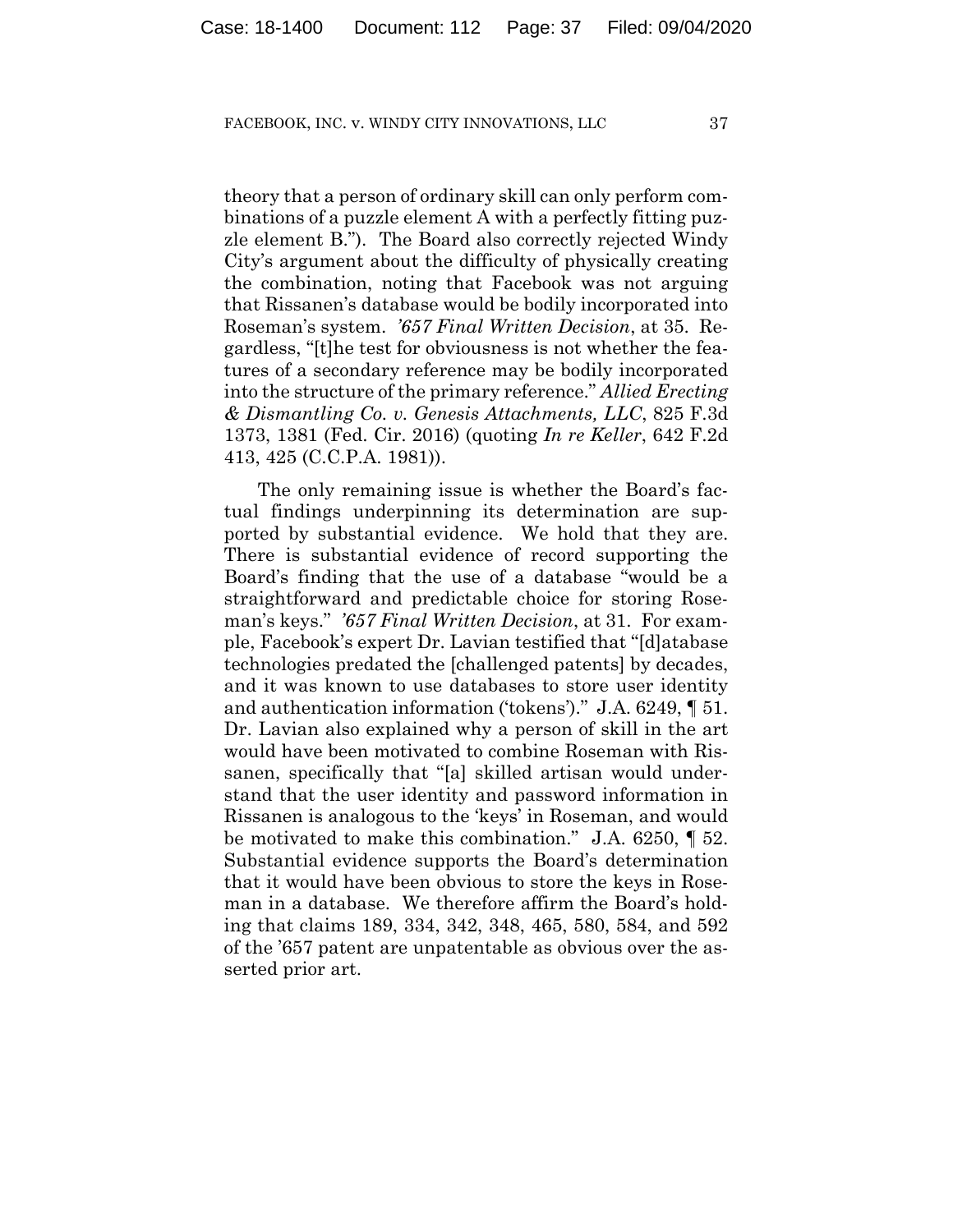The final written decision on the '657 patent is therefore affirmed-in-part (claims 189, 334, 342, 348, 465, 580, 584, and 592) and vacated-in-part (claims 203, 209, 215, 221, 477, 482, 487, and 492).

4

We next address the '552 patent, which also relates generally to "censorship" features.

Facebook's petition for IPR challenged claims 1–61 and 64 of the '552 patent. The Board instituted review of claims 1–59 and 64 based on obviousness over Roseman, Rissanen, Vetter, Pike, and Lichty. The Board did not institute review of claims 60 and 61.17

In its final written decision on the '552 patent, the Board held that Facebook had shown by a preponderance of the evidence that claims 2, 3, 5, 7, 10–17, 59, and 64 are unpatentable as obvious but had failed to show that claims 1, 4, 6, 8, 9, and 18–58 are unpatentable as obvious. *'552 Final Written Decision*, at 59.

Facebook appeals the Board's determination that claims 1, 4, 6, 8, 9, and 18–58 are not unpatentable as obvious. Facebook's argument focuses on the following "authorization step" of claim 1:

the controller computer system controlling realtime communications by:

storing each said user identity and a respective authorization to send multimedia data, the multimedia data comprising graphical data; and

if permitted by the user identity corresponding to one of the participator computers, allowing the one

<sup>17</sup> *See supra* note 3.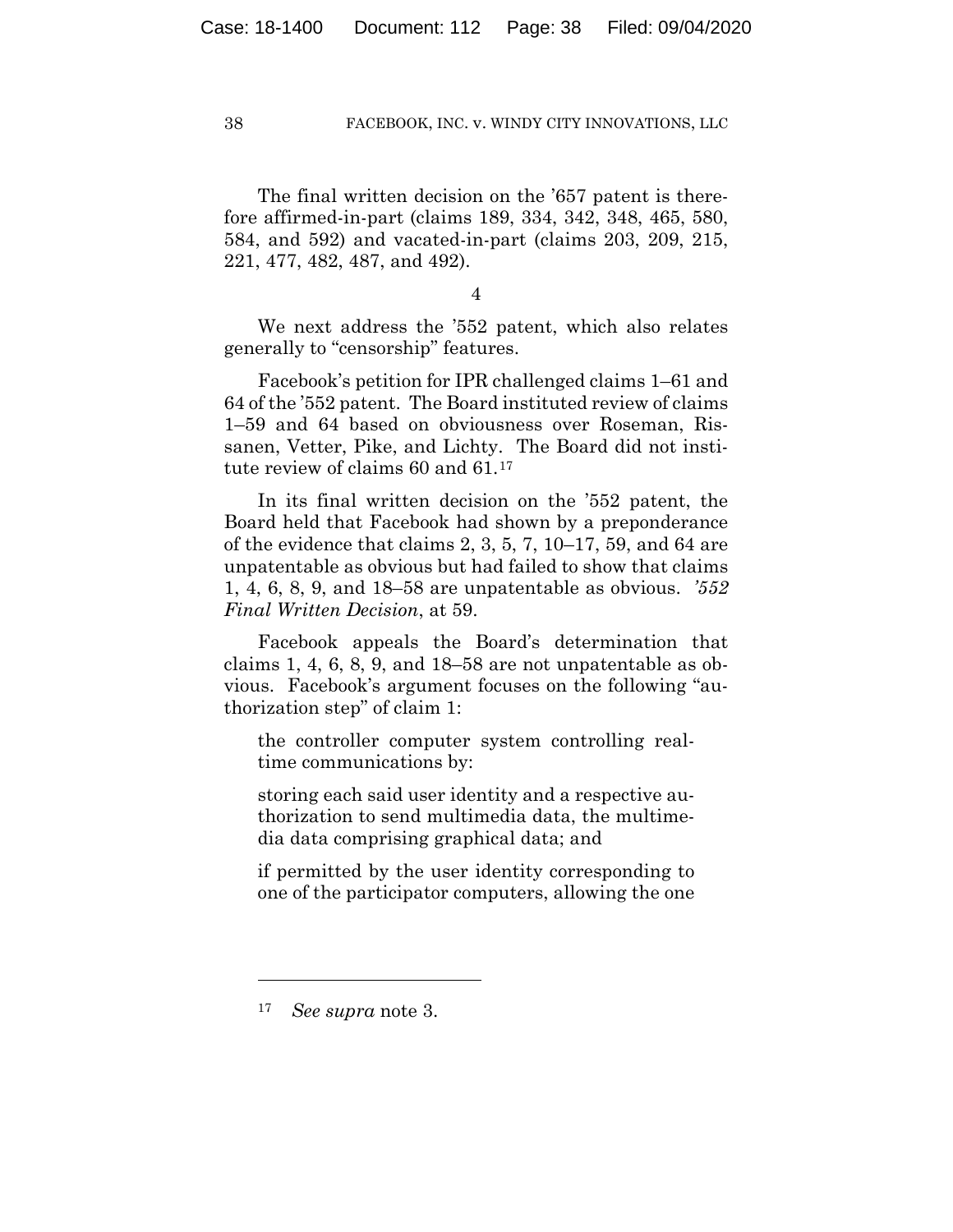of the participator computers to send multimedia data to another of the participator computers.

## '552 patent at claim 1.

Before the Board, Facebook argued that these authorization limitations were satisfied by Roseman, which describes using stored keys, associated with user identities, for controlling admission to a particular conference. *'552 Final Written Decision*, at 53. Facebook argued that the authorization limitation was satisfied by Roseman because a user who is not authorized to *access* a room could not *send* multimedia data to conference room participants. The Board rejected this argument and determined that Roseman only describes a key granting a user *admission* to a virtual conference room and does not describe keys as determining *what a user can do* in a conference room once admitted. *Id.* The Board reasoned that "it does not follow that the key [of Roseman] provides permissions for behavior within a conference room, such as authorization to send multimedia data." *Id.*; *see also id.* ("We are not persuaded that such a key [granting access to a conference room] constitutes stored authorization to engage in certain activities once admitted.").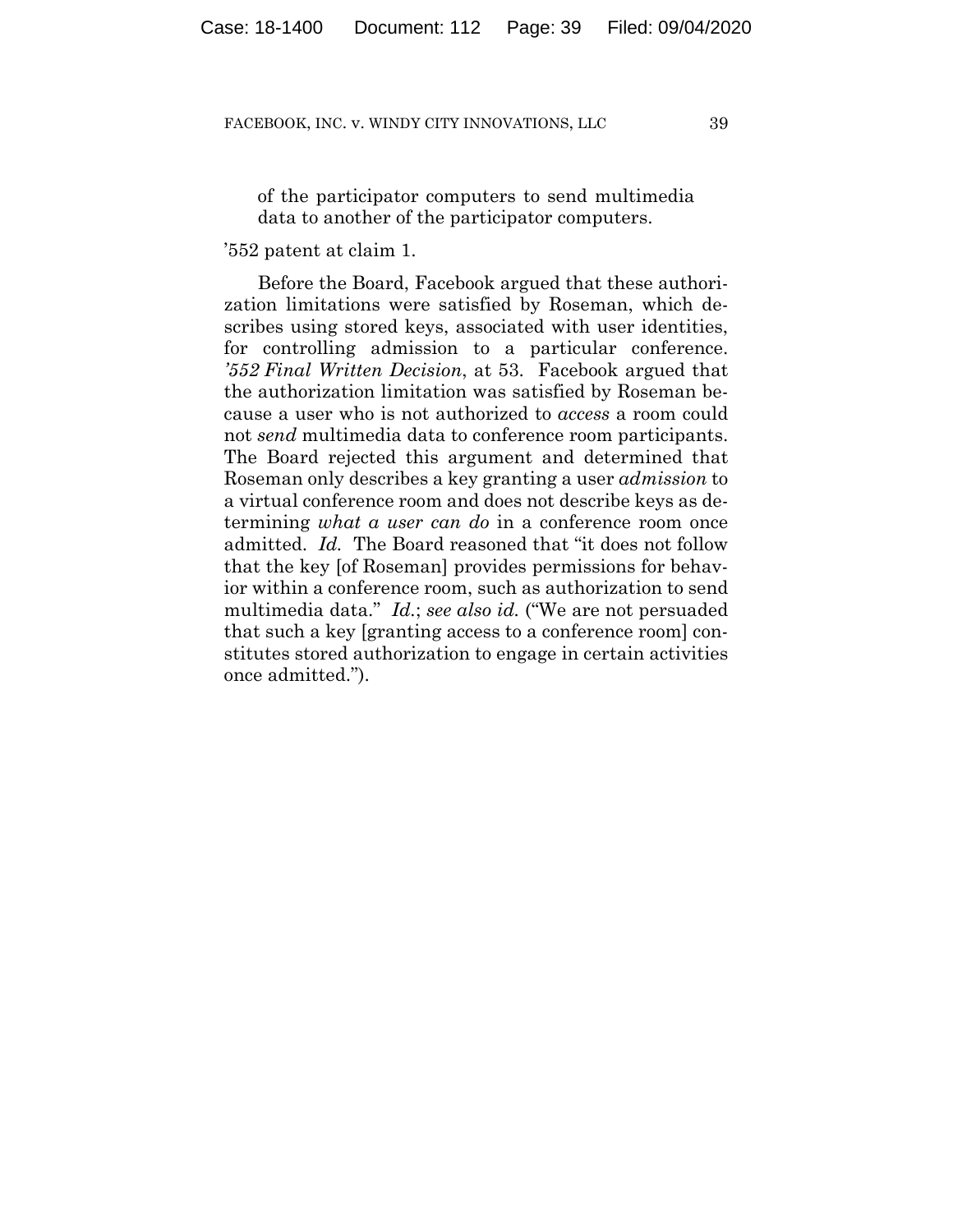On appeal, Facebook argues that the Board erred by narrowly construing the authorization limitations to require determining *what a user can do in a conference room*, not just *whether they should be admitted*. Appellant's Opening Br. 42–44. We do not think the Board erred in its claim construction. Most importantly, the Board's construction is supported by the intrinsic evidence, including Figure 3 (below), which describes checking the user's permission prior to authorizing the user to send multimedia data.



'552 patent at fig. 3 (highlighting added) (Block 50), col. 6 ll. 20–23 ("the logic flows to Block 50, which tests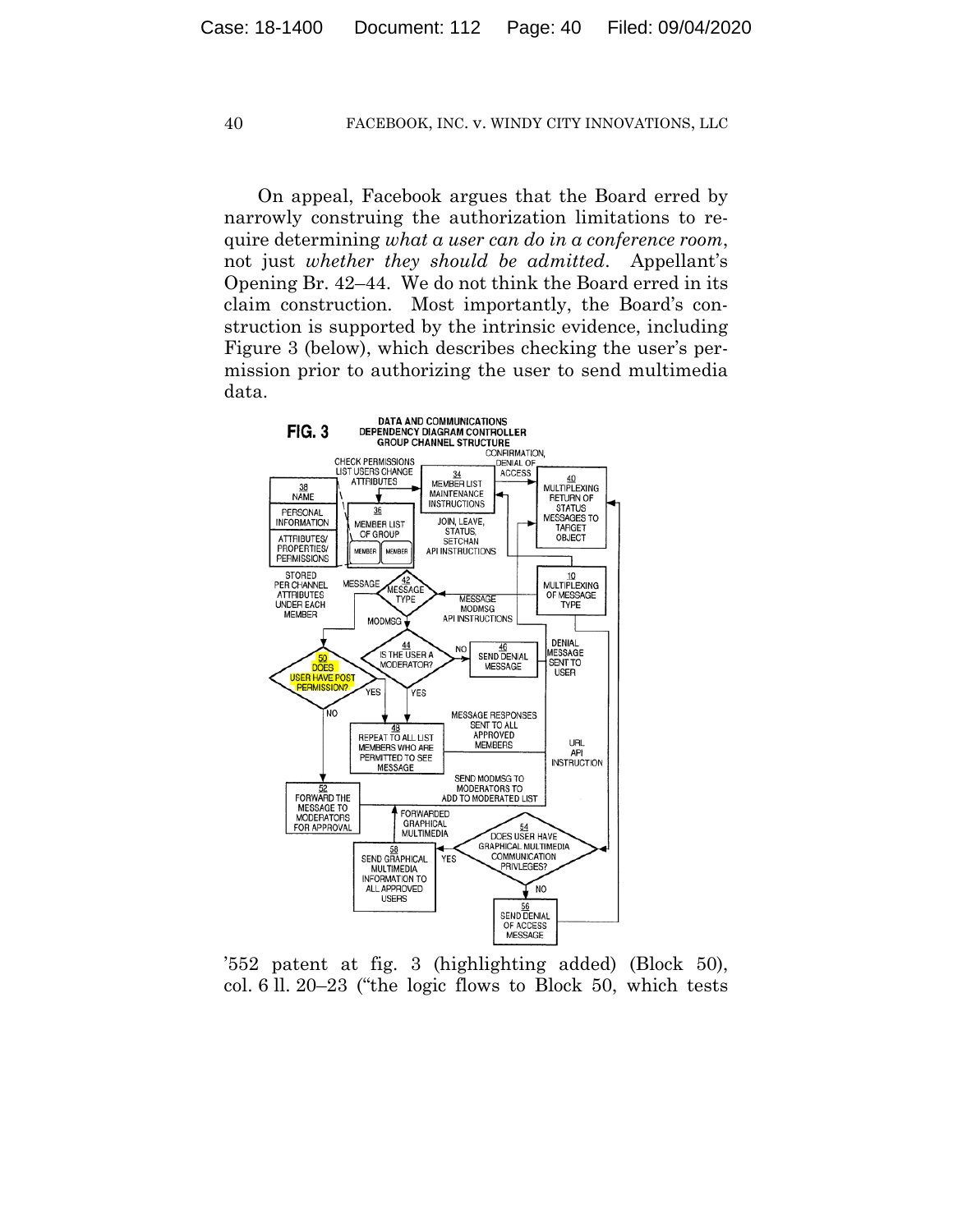whether a user has post permission. If the user has post permission, the logic flows to Block 48").

Under the Board's construction, which we think is correct, the Board's determination that Roseman does not satisfy this limitation is supported by substantial evidence. As described above, the Board considered and rejected Facebook's arguments and determined that Roseman only describes a key granting a user *admission* to a virtual conference room and did not describe keys as determining *what a user can do* in a conference room once admitted. *'552 Final Written Decision*, at 53. This determination is supported by substantial evidence, including the disclosure of Roseman itself. *See id.* (citing J.A. 1223 col. 9 ll. 34–55, col. 10 ll. 61–65). And, like the Board, we are also not persuaded that a key that grants admission also includes an authorization to send multimedia data in a conference room. *See id.* We therefore affirm the Board's holding that claims 1, 4, 6, 8, 9 and 18–58 of the '552 patent are not unpatentable as obvious over the asserted prior art.

Windy City's cross-appeal challenges the Board's determination that claims 2, 3, 5, 7, 10–17, 59, and 64 are unpatentable as obvious. Windy City makes the same argument it made for the '657 patent—that it would not have been obvious to combine Roseman and Rissanen. For the same reasons explained above with respect to the '657 patent, substantial evidence supports the Board's finding that it would have been obvious to combine Roseman and Rissanen to arrive at the claimed invention of the '552 patent. We therefore affirm the Board's holding that claims 2, 3, 5, 7, 10–17, 59, and 64 of the '552 patent are unpatentable as obvious over the asserted prior art.

The final written decision on the '552 patent is therefore affirmed.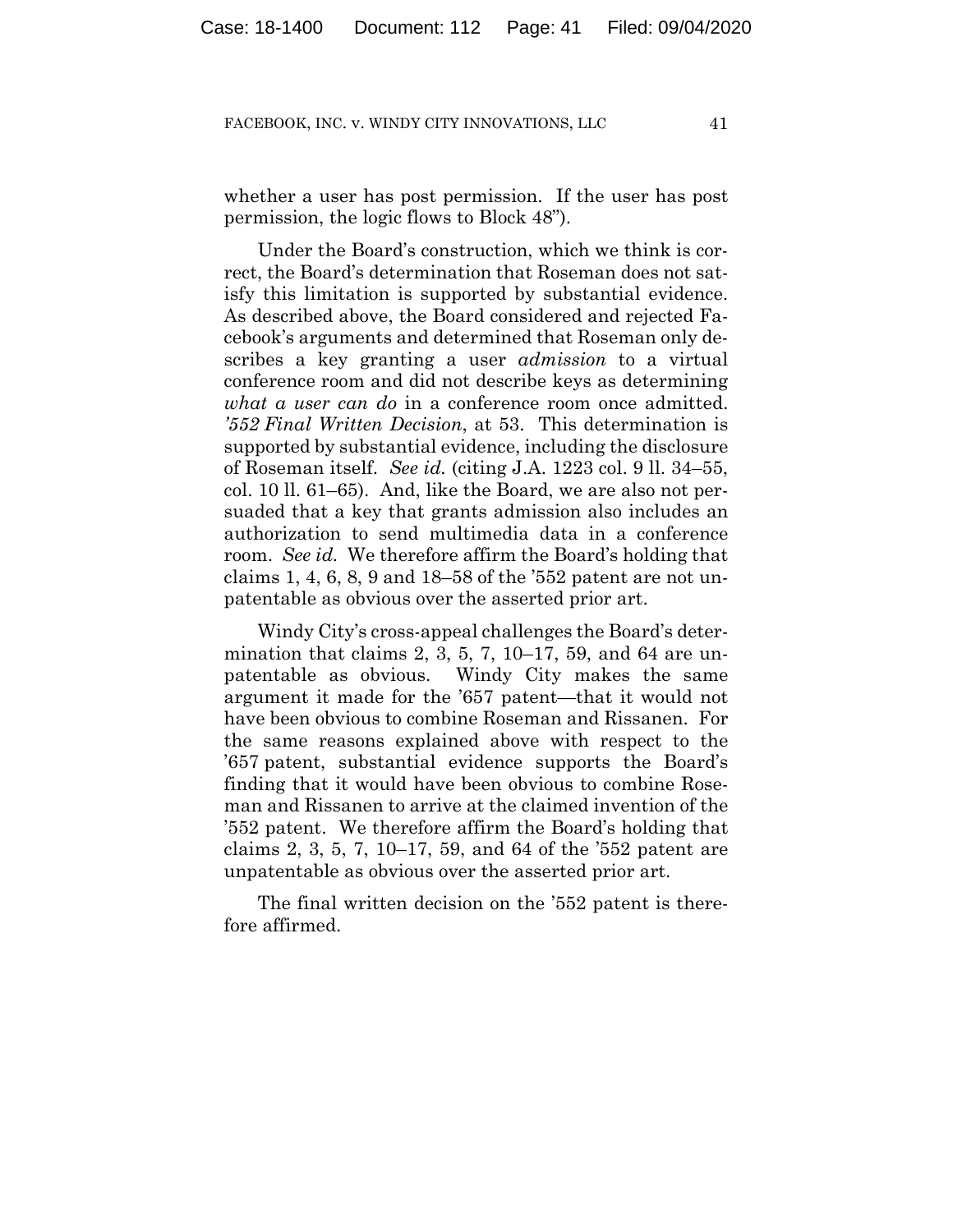Finally, we address the '356 patent, which also relates generally to "censorship" features.

Facebook's petition for IPR challenged claims 1–9, 12, 14–28, 31, and 33–37 of the '356 patent. The Board instituted review of claims 1–5, 8, 9, 12, 14–16, 19–24, 27, 28, 31, 33–35, and 37 based on obviousness over Roseman, Rissanen, and Vetter; claims 6, 7, 17, 26, and 36 based on obviousness over Roseman, Rissanen, Vetter, and Pike; claims 18 and 25 based on obviousness over Westaway; and claims 6, 8, 15, 17, and 18 based on obviousness Roseman, Rissanen, Vetter, and Gosling.18

In its final written decision on the '356 patent, the Board held that Facebook had shown by a preponderance of the evidence that claims 1–9, 12, 15–28, 31, and 34–37 are unpatentable as obvious but had failed to show that claims 14 and 33 are unpatentable as obvious. *'356 Final Written Decision*, at 59.

Facebook appealed the Board's determination that claims 14 and 33 were not unpatentable as obvious. However, claims 14 and 33 were found unpatentable by the Board in a separate IPR from which Windy City voluntarily dismissed its appeal. *See Windy City Innovations, LLC v. Facebook Inc.*, No. 18-1543, ECF No. 24, at 1–2 (Fed. Cir. May 14, 2018) (dismissing appeal of No. IPR2016-01067). Windy City argued that Facebook's appeal regarding claims 14 and 33 of the '356 patent is moot. Cross-Appellant's Response Br. 5 n.1. Facebook agreed. Appellant's Reply and Response Br. 20 ("Facebook concurs that its appeal on claims 14 and 33 of the '356 patent is moot because

<sup>18</sup> James Gosling, *Java Intermediate Bytecodes*, ACM SIGPLAN Workshop on Intermediate Representations (Jan. 1995).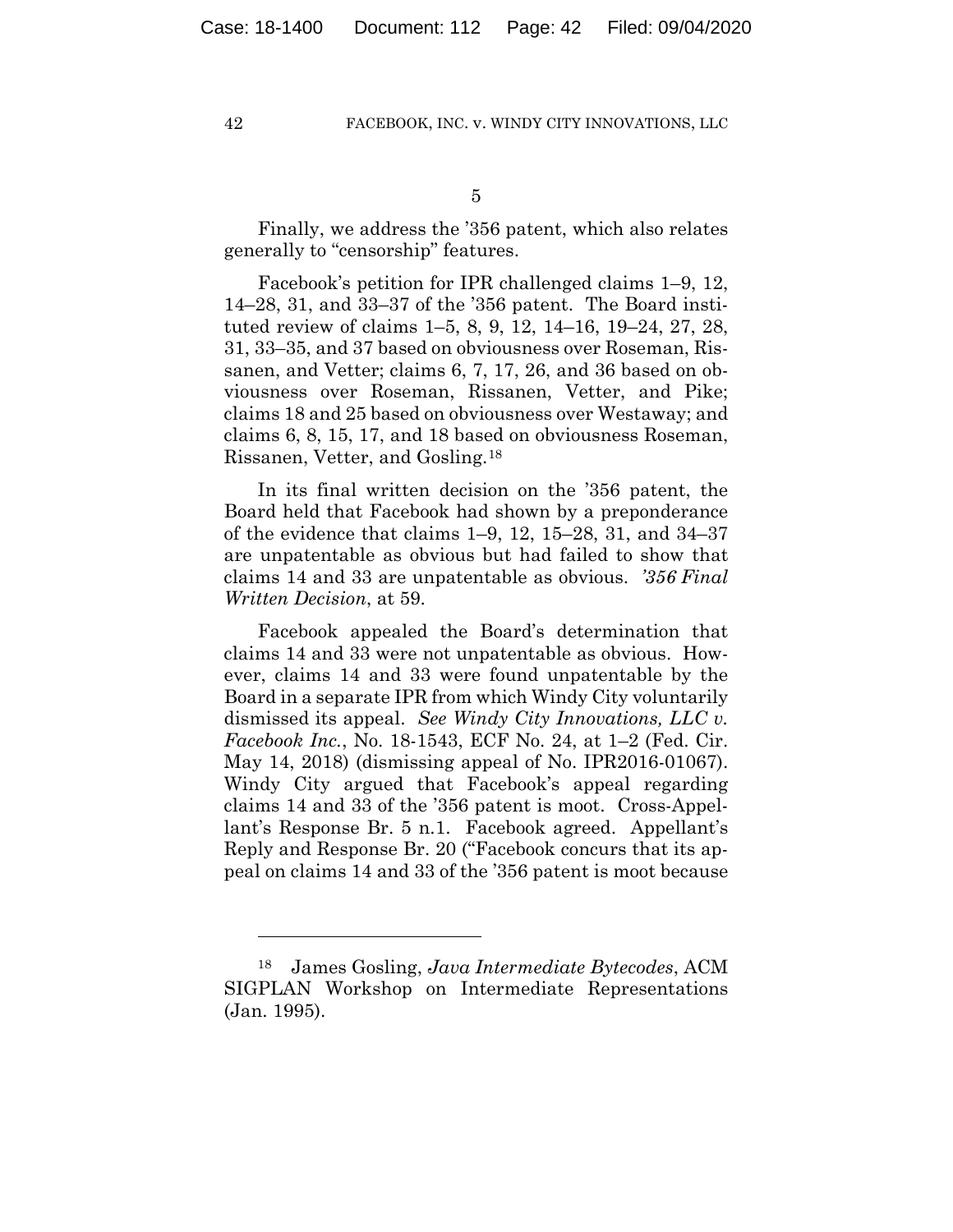those claims are finally invalid."). We agree that Facebook's appeal of the final written decision on the '356 patent is moot, dismiss that portion of Facebook's appeal, and therefore do not address claims 14 and 33.

Windy City's cross-appeal challenges the Board's determination that claims 1–9, 12, 15–28, 31, and 34–37 are unpatentable as obvious. Windy City makes the same argument it made for the '657 patent—that it would not have been obvious to combine Roseman and Rissanen. For the same reasons explained above with respect to the '657 patent, substantial evidence supports the Board's finding that it would have been obvious to combine Roseman and Rissanen to arrive at the claimed invention of the '356 patent. We therefore affirm the Board's holding that claims 1–9, 12, 15–28, 31, and 34–37 of the '356 patent are unpatentable as obvious over the asserted prior art.

The final written decision on the '356 patent is therefore affirmed-in-part (claims 1–9, 12, 15–28, 31, and 34– 37).

6

We have considered the parties' remaining arguments on the technical merits of the appeal and cross-appeal and find them unpersuasive.

## III

We hold that the clear and unambiguous language of § 315(c) does not authorize same-party joinder or joinder of new issues. The Board's joinder decisions in this case, which allowed Facebook to add otherwise time-barred issues to its IPRs, were therefore improper under § 315(c). We accordingly vacate the Board's final written decisions with respect to the claims improperly added through joinder. We also hold that substantial evidence supports the Board's obviousness determinations.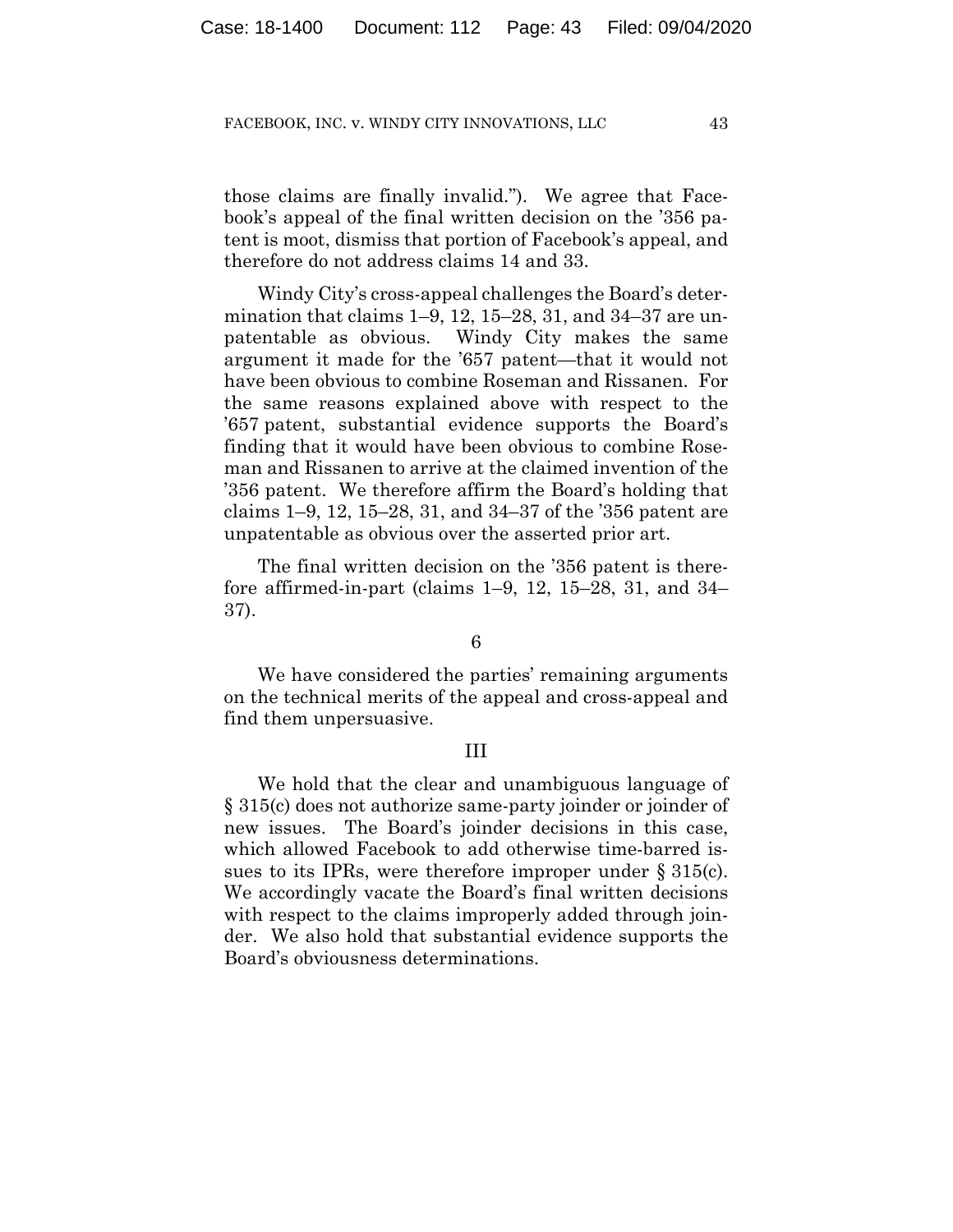In sum, the Board's final written decision on the '245 patent is affirmed with respect to claims 1–15, 17, and 18 and vacated and remanded with respect to claims 19 and 22–25. The Board's final written decision on the '657 patent is affirmed with respect to claims 189, 334, 342, 348, 465, 580, 584, and 592 and vacated and remanded with respect to claims 203, 209, 215, 221, 477, 482, 487, and 492. The Board's final written decision on the '552 patent is affirmed. The Board's final written decision on the '356 patent is affirmed with respect to claims 1–9, 12, 15–28, 31, and 34–37. Facebook's appeal of the Board's final written decision on the '356 is dismissed as moot with respect to claims 14 and 33.

## **AFFIRMED-IN-PART, VACATED-IN-PART, DISMISSED-IN-PART, AND REMANDED**

COSTS

The parties shall bear their own costs.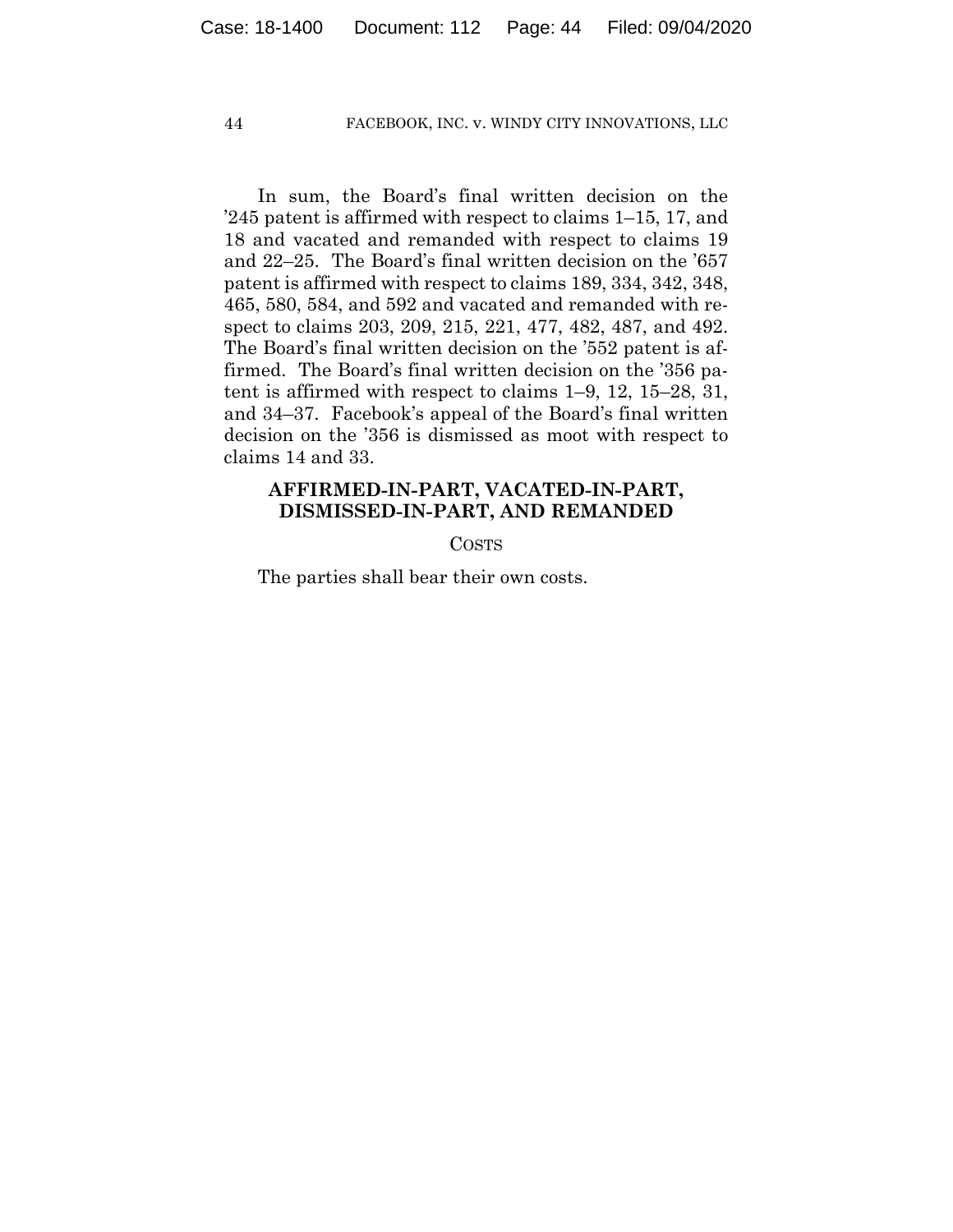## United States Court of Appeals for the Federal Circuit

**FACEBOOK, INC.,** *Appellant*

**\_\_\_\_\_\_\_\_\_\_\_\_\_\_\_\_\_\_\_\_\_\_**

**v.**

**WINDY CITY INNOVATIONS, LLC,** *Cross-Appellant*

**\_\_\_\_\_\_\_\_\_\_\_\_\_\_\_\_\_\_\_\_\_\_**

2018-1400, 2018-1401, 2018-1402, 2018-1403, 2018-1537, 2018-1540, 2018-1541

**\_\_\_\_\_\_\_\_\_\_\_\_\_\_\_\_\_\_\_\_\_\_**

Appeals from the United States Patent and Trademark Office, Patent Trial and Appeal Board in Nos. IPR2016- 01156, IPR2016-01157, IPR2016-01158, IPR2016-01159, IPR2017-00659, IPR2017-00709.

**\_\_\_\_\_\_\_\_\_\_\_\_\_\_\_\_\_\_\_\_\_\_**

Additional views by PROST, *Chief Judge*, PLAGER and O'MALLEY, *Circuit Judges.*

The majority opinion concludes that the clear and unambiguous language of 35 U.S.C. § 315(c) does not authorize same-party joinder and does not authorize joinder of new issues. Because the opinion concludes that § 315(c) is unambiguous, the majority does not address the question of what, if any, deference is owed to the PTO's interpretation of § 315(c) by the Board's Precedential Opinion Panel ("POP") in *Proppant Express Investments, LLC v. Oren Technologies, LLC*, No. IPR2018-00914, Paper 38 (P.T.A.B. Mar. 13, 2019).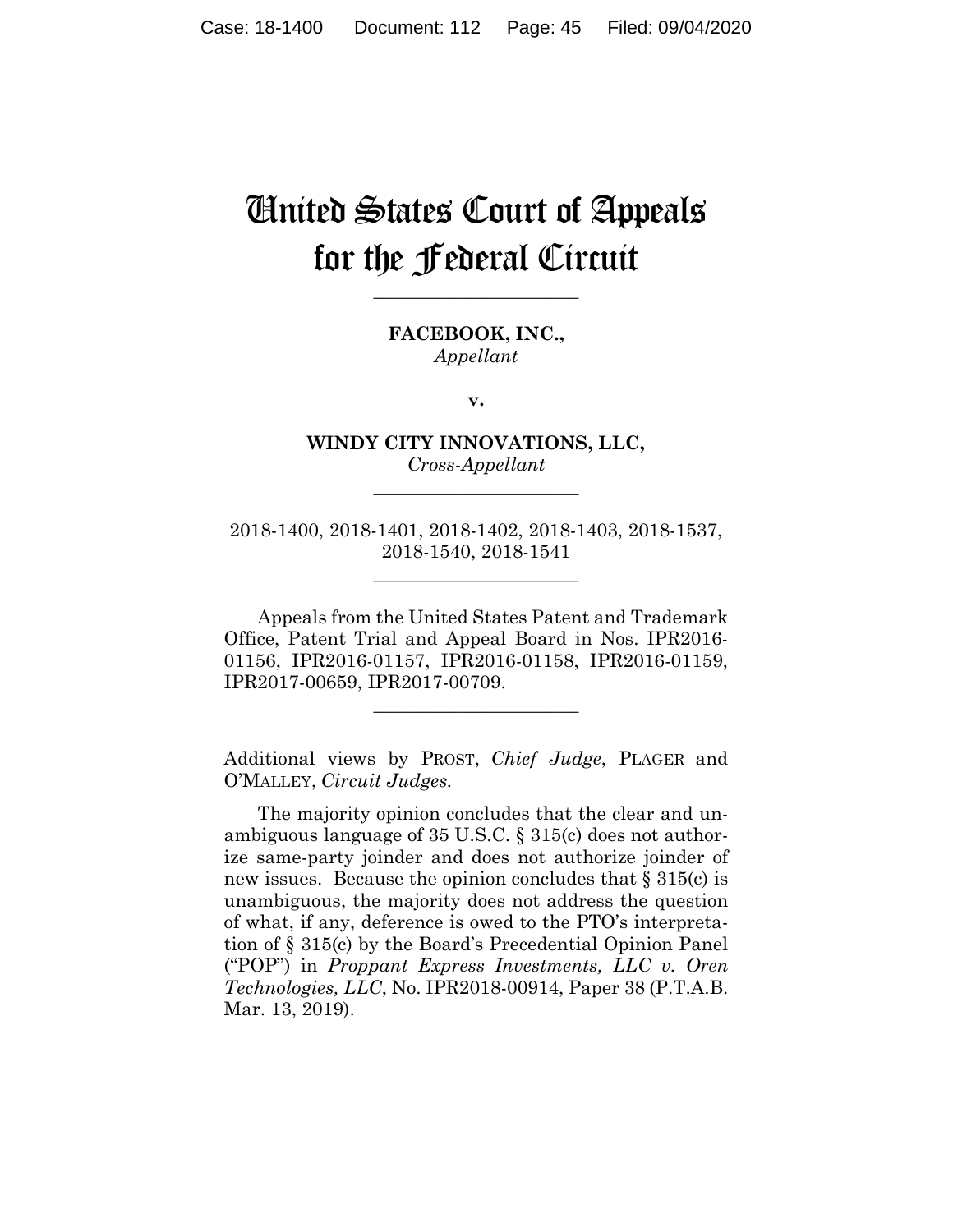Contrary to our conclusions, however, both parties contend that a proper reading of  $\S 315(c)$  unambiguously supports their respective—dramatically opposing—views of how the provision operates. Logically, while they do not say so expressly, the implication of their disagreement is that there is ambiguity in the statute that we do not perceive. Given this, and in light of the extensive attention the parties gave to the issue of deference, we address what our alternative holding would be if § 315(c) were deemed ambiguous.

Facebook argues that the POP opinion in *Proppant* deserves *Chevron* deference, *see Chevron, U.S.A., Inc. v. Natural Resources Defense Council, Inc.*, 467 U.S. 837 (1984), or at least *Skidmore* deference, *see Skidmore v. Swift & Co.*, 323 U.S. 134, 140 (1944), and that we should, thus, defer to the conclusion in the opinion that joinders like those at issue in this case are permissible. The government, following oral argument in this case and upon our request for its views, filed a brief likewise arguing for *Chevron*, or at least *Skidmore*, deference for the Board's interpretation of § 315(c). Having considered these arguments, we conclude that, were the statute ambiguous, we would alternatively resolve this matter in the same way. Specifically, we would find that no deference is due to the POP opinion in *Proppant* and that the most reasonable reading of § 315(c) is the one we adopt in our majority opinion.

I

At the time of the principal briefing in this appeal, different panels of the Board had issued conflicting nonprecedential decisions on the proper interpretation of § 315(c). *Compare, e.g.*, *Target Corp. v. Destination Maternity, Corp*., No. IPR2014-00508, Paper 28, at 6–17 (P.T.A.B. Feb. 12, 2015) (over dissenting opinion, permitting sameparty joinder and joinder of new issues), *with SkyHawke Techs., LLC v. L&H Concepts, LLC*, No. IPR2014-01485, Paper 13, at 3–4 (P.T.A.B. Mar. 20, 2015) (rejecting same-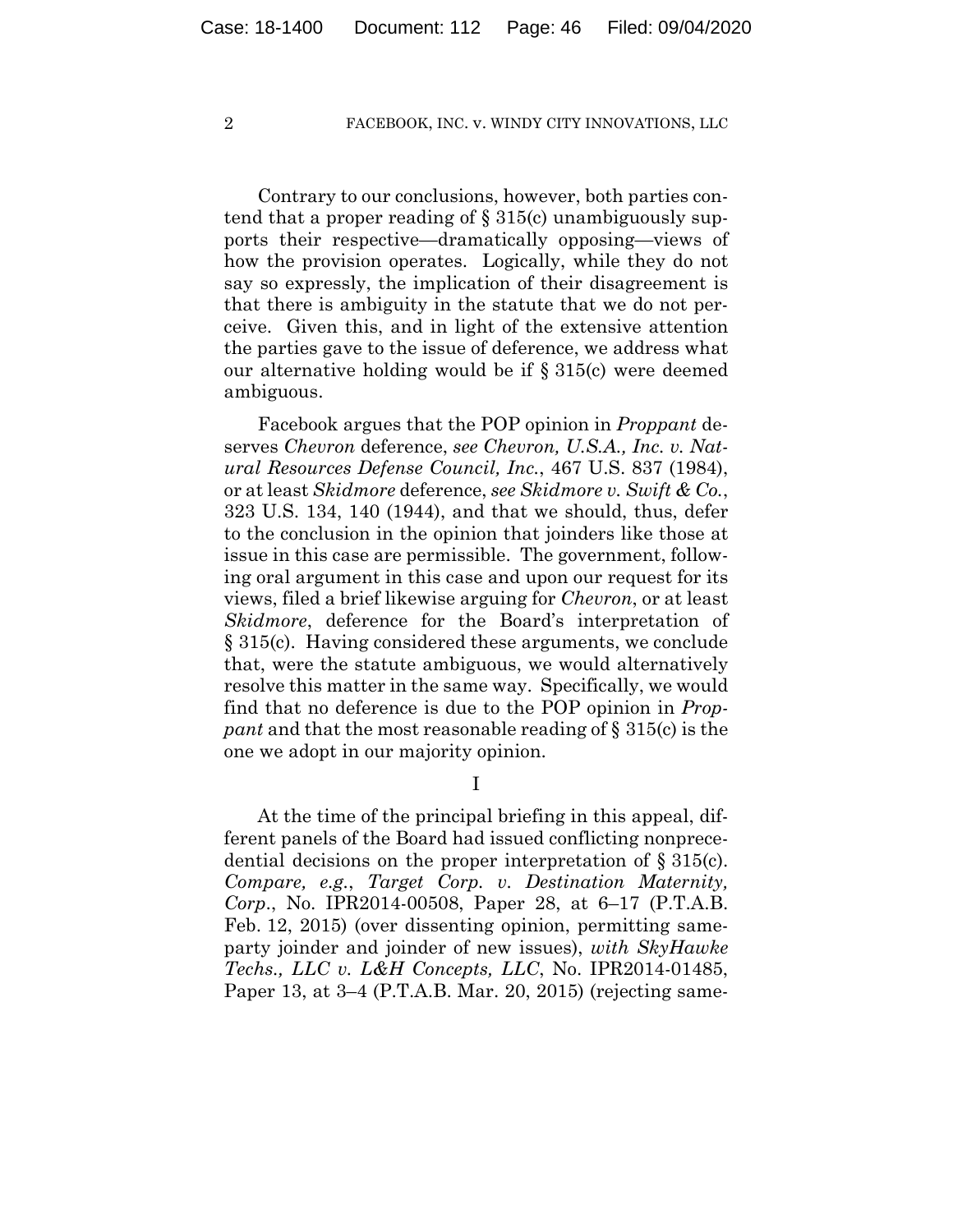party joinder and joinder of new issues), *and Proppant Express Invs., LLC v. Oren Techs., LLC*, No. IPR2018-00914, Paper 21, at 4–6 (P.T.A.B. Nov. 8, 2018) (rejecting sameparty joinder and joinder of new issues). As explained above, the Board in this case, over the "concerns" of the concurring APJs who expressed their "disagreement with the Director's interpretation," permitted Facebook to join itself as a party to the already instituted IPRs and allowed Facebook to join new claims to the proceedings. *See Facebook, Inc. v. Windy City Innovations, LLC*, No. IPR2017- 00659, Paper 11 (P.T.A.B. July 31, 2017) (instituting IPR and granting joinder); *Facebook, Inc. v. Windy City Innovations, LLC*, No. IPR2017-00709, Paper 11 (P.T.A.B. August 1, 2017) (same).

In its principal briefing in this appeal, Facebook asked us to give *Chevron* deference to the Board's interpretation of § 315(c) in this case. But Facebook cited no authority that would support giving a nonprecedential Board decision *Chevron* deference. Indeed, we have never given such nonprecedential Board decisions *Chevron* deference. *See, e.g.*, *Power Integrations, Inc. v. Semiconductor Components Indus., LLC*, 926 F.3d 1306, 1318 (Fed. Cir. 2019) ("[W]e decline to give *Chevron* deference to these nonprecedential Board decisions, which do not even bind other panels of the Board."); *see also United States v. Mead Corp.*, 533 U.S. 218, 230–31 (2001).

In September 2018, while this appeal was pending, the Director outlined new procedures to create and govern the POP. The POP's purpose is to "establish binding agency authority concerning major policy or procedural issues, or other issues of exceptional importance in the limited situations where it is appropriate to create such binding agency authority through adjudication before the Board." Patent Trial and Appeal Board, Standard Operating Procedure 2 (Rev. 10), at 3 (Sept. 20, 2018) (hereinafter "SOP 2"),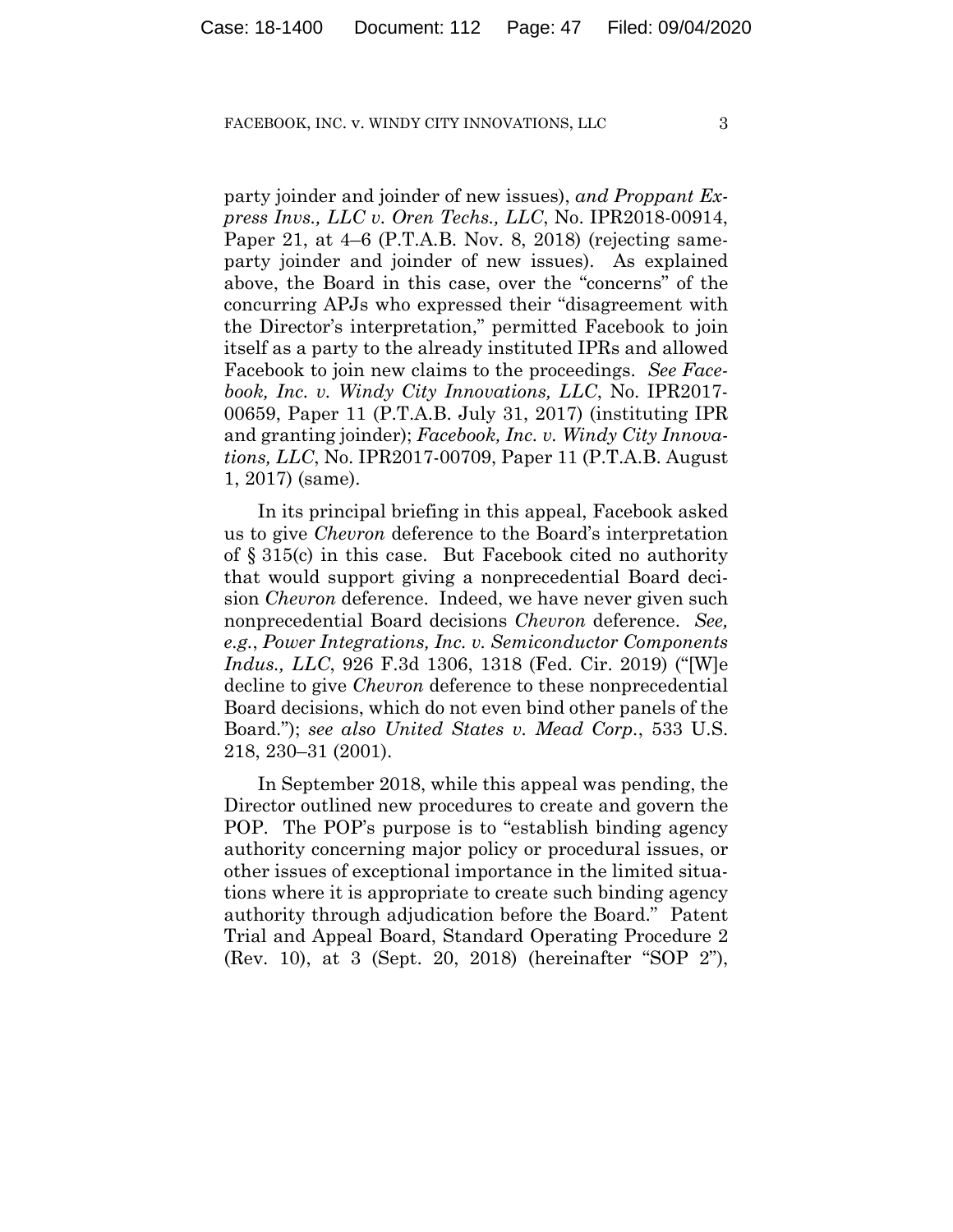https://www.uspto.gov/sites/default/files/documents/SOP2%20R10%20FINAL.pdf.1

After the principal briefing was completed, but before we heard oral argument in this appeal, the Director convened a POP in *Proppant* to address the following issues:

1. Under 35 U.S.C. § 315(c) may a petitioner be joined to a proceeding in which it is already a party?

2. Does 35 U.S.C. § 315(c) permit joinder of new issues into an existing proceeding?

3. Does the existence of a time bar under 35 U.S.C. § 315(b), or any other relevant facts, have any impact on the first two questions?

*Proppant Express Invs., LLC v. Oren Techs., LLC*, No. IPR2018-00914, Paper 24, at 2 (P.T.A.B. Dec. 3, 2018). In *Proppant*, the POP held that § 315(c) "provides discretion to allow a petitioner to be joined to a proceeding in which it is already a party and provides discretion to allow joinder of new issues into an existing proceeding." *Proppant Express Invs., LLC v. Oren Techs., LLC*, No. IPR2018- 00914, Paper 38, at 4 (P.T.A.B. Mar. 13, 2019). The POP also stated that "the Board will exercise this discretion only in limited circumstances—namely, where fairness requires it and to avoid undue prejudice to a party." *Id.* For example, the POP stated that the Board may exercise this discretion based on "actions taken by a patent owner in a co-

The POP is made up of three members of the Board. By default, the three members are the Director, the Commissioner for Patents, and the PTAB Chief Judge. The Director may replace the default members with the Deputy Director, the Deputy Chief Judge, or an Operational Vice Chief Judge and may determine that a panel of more than three members is appropriate. SOP 2, at 4.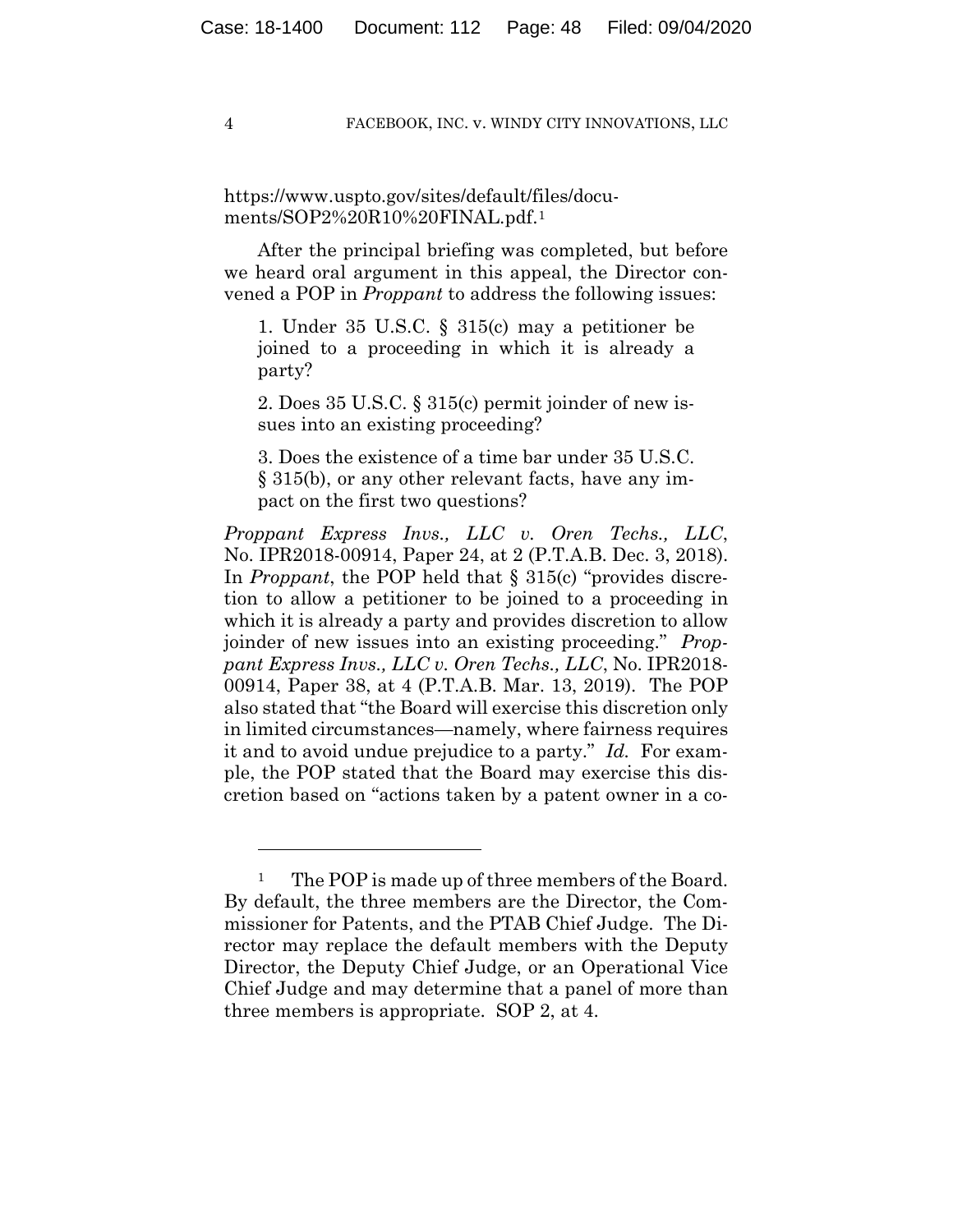pending litigation such as the late addition of newly asserted claims." *Id.*

Following *Proppant*, Facebook filed a notice of supplemental authority identifying the POP opinion and arguing that it deserved *Chevron* deference. *Facebook, Inc. v. Windy City Innovations, LLC*, No. 18-1400, ECF No. 56, at 1–2 (Fed. Cir. Mar. 20, 2019) ("The PTO's precedential statutory interpretation of § 315(c)—provided after notice, public comment, and hearing—is entitled to *Chevron* deference to the extent the Court finds textual ambiguity."). Windy City did not respond to Facebook's notice of supplemental authority.

After oral argument in this appeal, we invited the Director, who had not intervened in the case, to file a brief expressing his views on "what, if any, deference should be afforded to decisions of a Patent Trial and Appeal Board Precedential Opinion Panel ('POP'), and specifically to the POP opinion in *Proppant Express Investments, LLC v. Oren Technologies, LLC*, No. IPR2018-00914, Paper 38 (P.T.A.B. Mar. 13, 2019)." *Facebook, Inc. v. Windy City Innovations, LLC*, No. 18-1400, ECF No. 64, at 1–2 (Fed. Cir. Aug. 12, 2019) (per curiam). The government filed a brief in response, both Facebook and Windy City replied, and two amici filed briefs on the issue. *Facebook, Inc. v. Windy City Innovations, LLC*, No. 18-1400, ECF Nos. 76 (government), 79, 90 (amici), 91 (Facebook), 92 (Windy City).

In its response, the government argued that POP opinions interpreting the AIA, including *Proppant*, are entitled to *Chevron*, or at least *Skidmore*, deference. Facebook agreed with the government's position on deference. Windy City argued that POP opinions, including *Proppant*, are not entitled to any deference, as did the non-government Amici.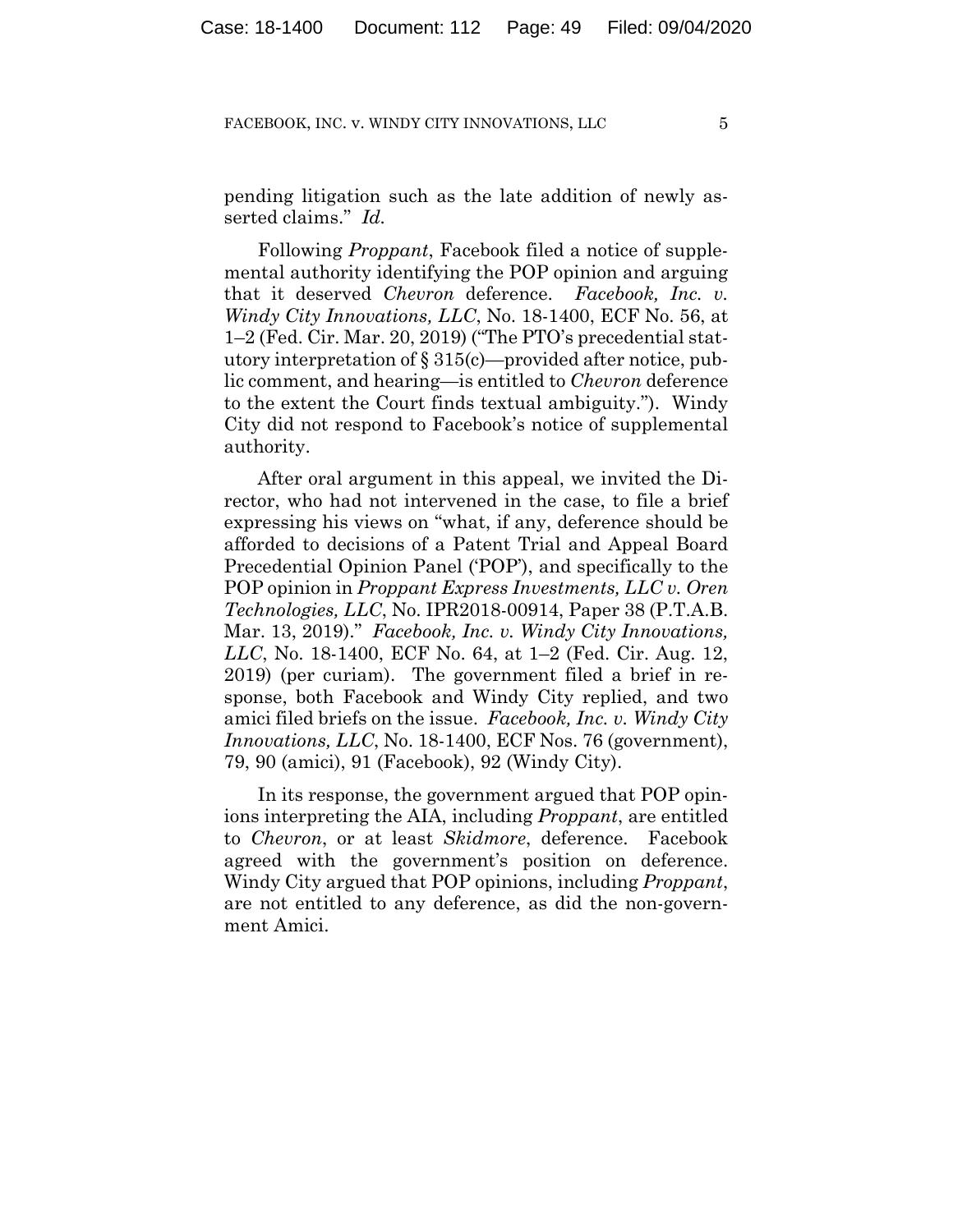We apply *Chevron* deference to an agency's implementation of a particular statutory provision only "when it appears that Congress delegated authority to the agency generally to make rules carrying the force of law, and that the agency interpretation claiming deference was promulgated in the exercise of that authority." *Mead*, 533 U.S. at 226–27. The Supreme Court has stated that "a very good indicator of delegation meriting *Chevron* treatment in [sic, \*is] express congressional authorizations to engage in the process of rulemaking or adjudication that produces regulations or rulings for which deference is claimed." *Id.* at 229.

In the AIA, Congress delegated certain rulemaking authority to the Director. Notably, such delegation specifically provides that the Director shall "prescribe regulations."  $35 \text{ U.S.C.}$  §  $316(a)$ . For example, §  $316(a)(4)$ recites that "[t]he Director shall *prescribe regulations* establishing and governing inter partes review under this chapter and the relationship of such review to other proceedings under this title." *Id.* at § 316(a)(4) (emphasis added). And, related to joinder,  $\S 316(a)(12)$  recites that "[t]he Director shall *prescribe regulations* setting a time period for requesting joinder under section 315(c)." *Id.* at  $\S 316(a)(12)$  (emphasis added).<sup>2</sup>

<sup>2</sup> The PTO prescribed the following regulation setting the time to file a request for joinder as one month after the date of institution of the IPR for which joinder is requested:

<sup>(</sup>b) Request for joinder. Joinder may be requested by a patent owner or petitioner. Any request for joinder must be filed, as a motion under § 42.22, no later than one month after the institution date of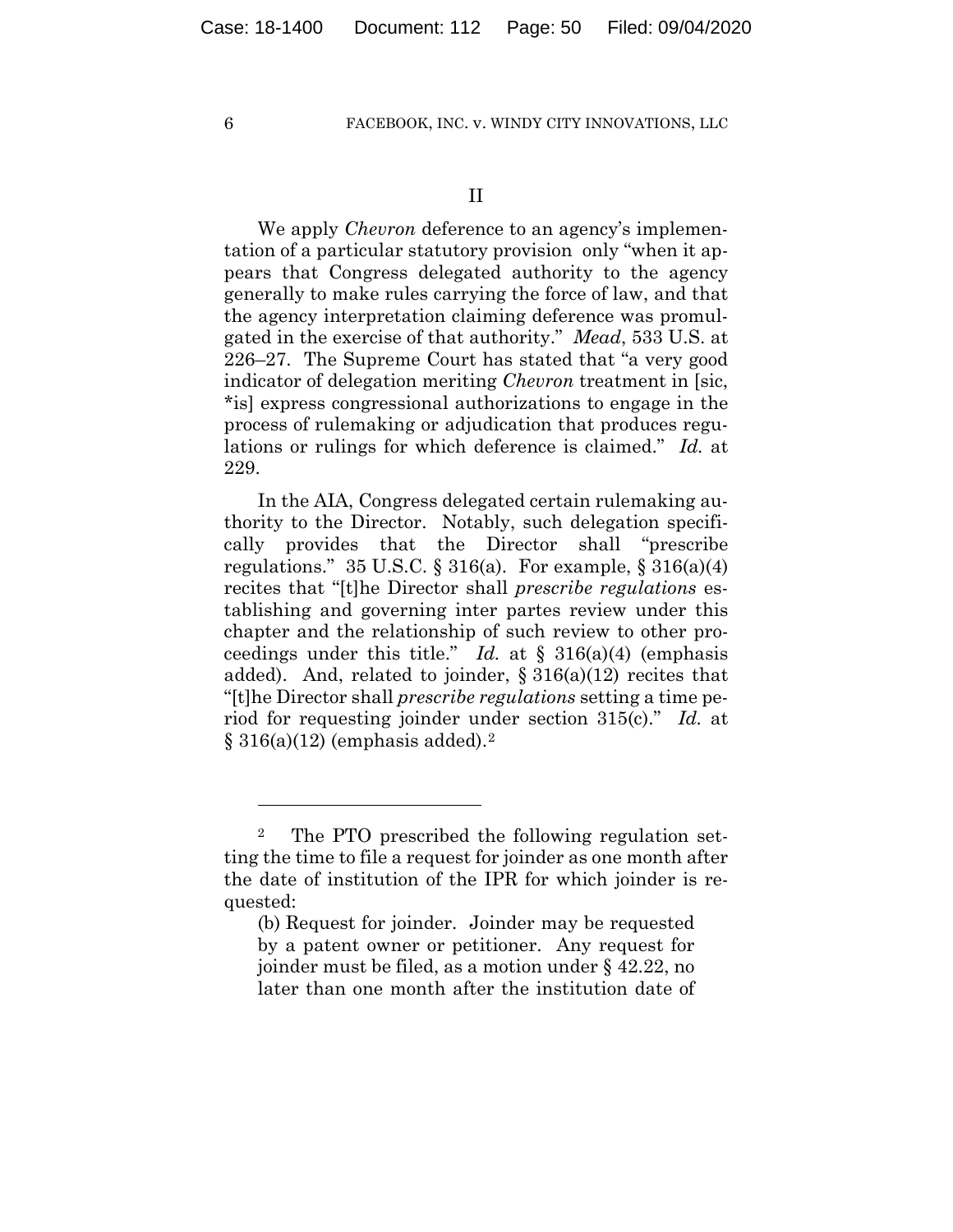The express delegation of rulemaking authority, thus, is for the Director to promulgate regulations governing the conduct of IPRs. "[W]hen Congress expressly delegates to the Director the ability to adopt legal standards and procedures *by prescribing regulations*, the Director can only obtain *Chevron* deference if it adopts such standards and procedures *by prescribing regulations*." *See, e.g.*, *Aqua Prods., Inc. v. Matal*, 872 F.3d 1290, 1334 (Fed. Cir. 2017) (en banc) (Moore, J., concurring); *see id.* ("The Board may adopt a legal standard through a precedential decision in an individual case, but that legal standard will not receive *Chevron* deference when Congress only authorized the agency to prescribe regulations."). There is no indication in the statute that Congress either intended to delegate broad substantive rulemaking authority to the Director to interpret statutory provisions through POP opinions or intended him to engage in any rulemaking other than through the mechanism of prescribing regulations.

The AIA also includes an express delegation to the Board to "conduct each inter partes review instituted under this chapter." 35 U.S.C. § 316(c). Critically, Congress's delegation in the AIA for the adjudication of patentability in IPRs is not a delegation of authority to issue adjudicative decisions interpreting statutory provisions of the AIA. *See Gonzales v. Oregon*, 546 U.S. 243, 258 (2006) ("*Chevron* deference . . . is not accorded merely because the statute is ambiguous and an administrative official is involved. To begin with, the rule must be promulgated pursuant to authority Congress has delegated to the official."); *e.g.*, *Mead*, 533 U.S. at 231–32 (declining to give *Chevron* deference

any inter partes review for which joinder is requested. The time period set forth in § 42.101(b) shall not apply when the petition is accompanied by a request for joinder.

<sup>37</sup> C.F.R. § 42.122(b).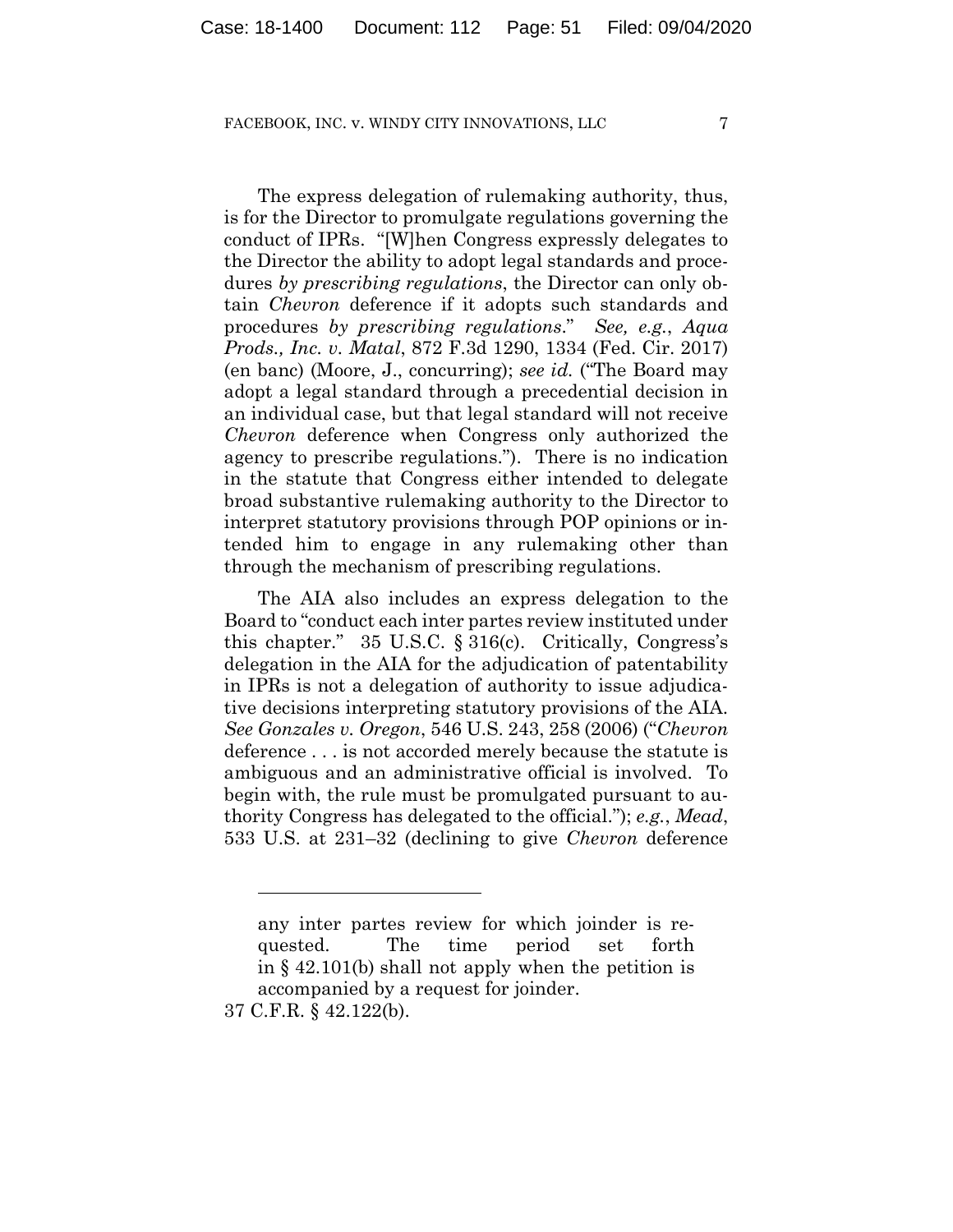when, "[o]n the face of the statute . . . the terms of the congressional delegation give no indication that Congress meant to delegate authority to . . . issue . . . rulings with the force of law"). Thus, as with the Director, there is no indication in the statute that Congress intended to delegate authority to the Board to interpret statutory provisions through generally applicable POP opinions and there is nothing in the AIA that displaces our obligation under the Administrative Procedure Act to review the Board's legal conclusions without deference to the trial forum. *See HTC Corp., ZTE (USA) v. Cellular Commc'ns Equip.*, LLC, 877 F.3d 1361, 1367 (Fed. Cir. 2017) ("Under the APA, we review the Board's legal conclusions de novo and its factual findings for substantial evidence.").

Notably absent from the AIA, accordingly, is any congressional authorization, for either the Director or the Board, to undertake statutory interpretation through POP opinions. Thus, just as we give no deference to nonprecedential Board decisions, we see no reason to afford deference to POP opinions.

The government nonetheless argues that, because "Congress has expressly delegated authority to adjudicate IPRs" and to "enact regulations," "both of the quintessential forms of lawmaking authority discussed in *Mead*, 'adjudication [and] notice-and-comment rulemaking,' are present." Thus, the government argues, the Board's POP opinion interpreting § 315(c) should be entitled to *Chevron* deference. *Facebook, Inc. v. Windy City Innovations, LLC*, No. 18-1400, ECF No. 76, at 6 (alteration in original). We disagree.

According to the government, POP opinions are comparable to processes employed by other adjudicative bodies with rulemaking authority to which the Supreme Court has afforded *Chevron* deference. But in each of the examples cited by the government, the statutory delegation of authority is not analogous to the authority delegated by the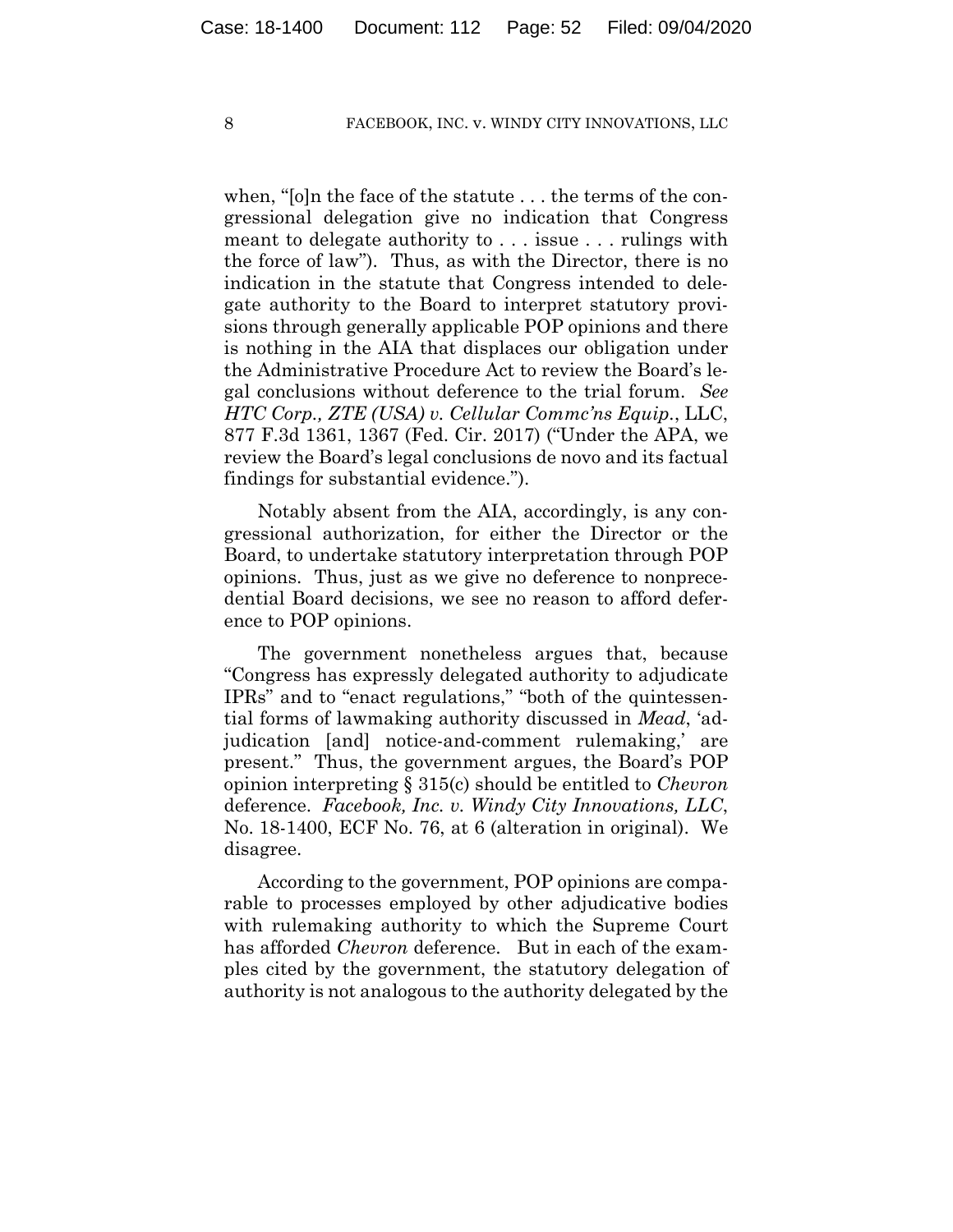AIA. For example, in the context of the Board of Immigration Appeals, Congress has charged the Attorney General with administering the Immigration and Nationality Act. The statute specifically provides that "a 'ruling by the Attorney General with respect to all questions of law shall be controlling.'" *See Negusie v. Holder*, 555 U.S. 511, 516–17  $(2009)$  (quoting 8 U.S.C. § 1103(a)(1)). "The Attorney General, in turn, has delegated [its authority] to the BIA . . . in the course of considering and determining cases before it." *Id.* at 517 (internal quotation marks omitted). In that context, the Supreme court concluded that "the BIA should be accorded *Chevron* deference as it gives ambiguous statutory terms 'concrete meaning through a process of case-bycase adjudication.'" *Id.* (quoting *I.N.S. v. Aguirre-Aguirre*, 526 U.S. 415, 419 (1999)).

The government's other examples also include broader delegations of authority from Congress to the agency than the AIA affords. *See, e.g.*, *Suprema, Inc. v. Int'l Trade Comm'n*, 796 F.3d 1338, 1345 (Fed. Cir. 2015) (noting that "[t]here is no dispute that Congress has delegated authority to the Commission to resolve ambiguity in Section 337 if the Commission does so through formal adjudicative procedures"); *Holly Farms Corp. v. NLRB*, 517 U.S. 392, 398– 99 (1996) (statutory grant in the National Labor Relations Act, 29 U.S.C. § 156, grants the National Labor Relations Board "authority from time to time to make, amend, and rescind, in the manner prescribed by [the Administrative Procedure Act], such rules and regulations as may be necessary to carry out the provisions of this subchapter"); *U.S. Postal Serv. v. Postal Regulatory Comm'n*, 599 F.3d 705, 710 (D.C. Cir. 2010) (finding that the statute "clearly delegated to the Commission" the authority "to implement and thereby to interpret" the statutory provision in question).

The organization of the PTO is not analogous to the agencies in the examples cited by the government. Unlike those examples, which have a single delegee with both rulemaking and adjudicatory powers, Congress organized the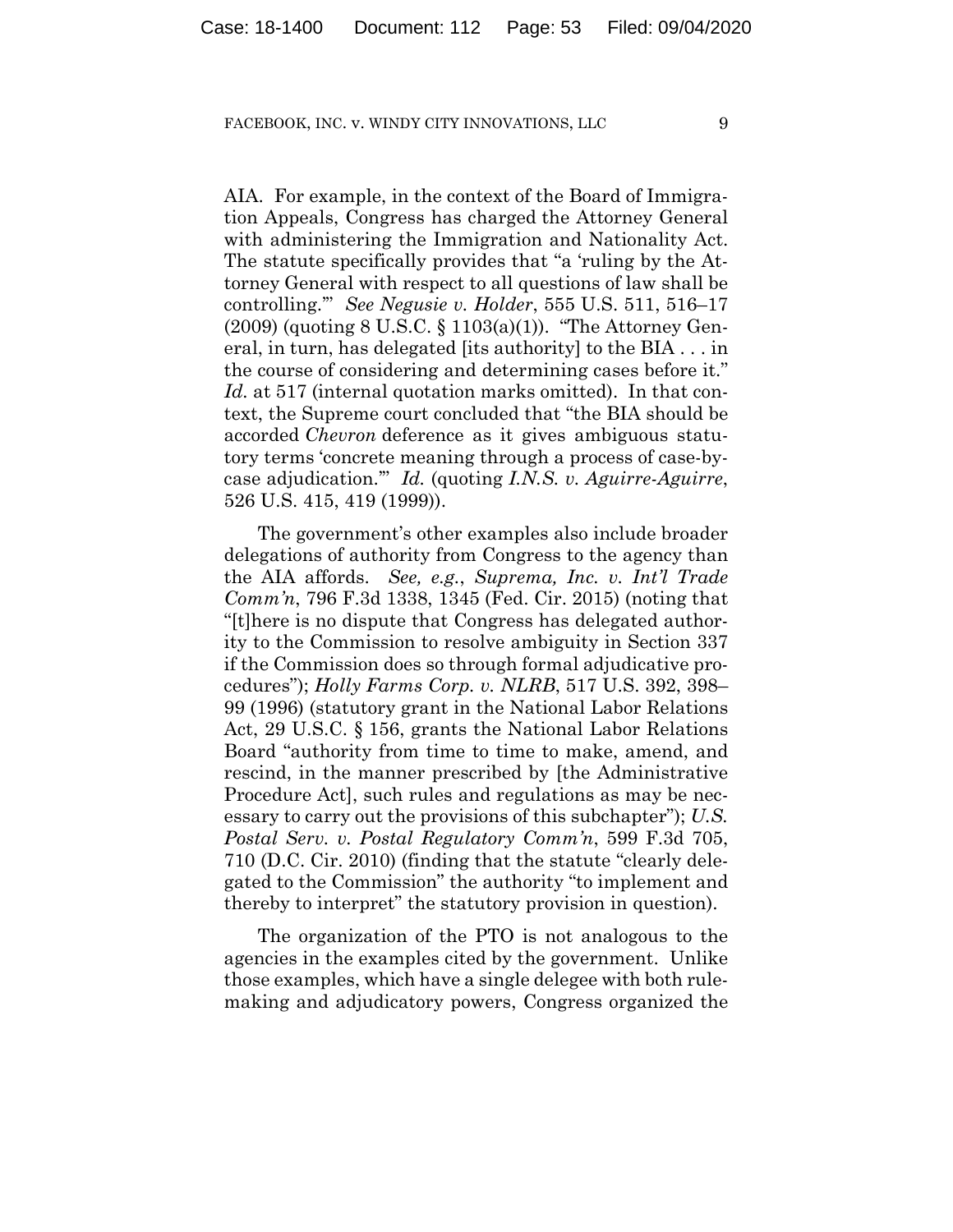PTO with certain powers delegated to the Director, and others delegated to the Board. *See, e.g.*, 35 U.S.C. § 2 (delegating "specific powers" to the "Office," subject to the Secretary of Commerce), § 3 (vesting powers and duties of the Office in the Director), § 6 (establishing the Board and describing its "[d]uties"). Most notably, and as discussed above, in the AIA Congress expressly divided the delegation of rulemaking and adjudicatory powers between the Director and the Board. Congress delegated the power to prescribe certain regulations to the Director, 35 U.S.C. § 316(a); *see also id*. at § 316(b), and delegated the power to adjudicate IPRs to the Board, *id.* at § 316(c).

As the Supreme Court clarified in *Martin v. Occupational Safety and Health Review Commission*, 499 U.S. 144, 154 (1991), an agency with a bilateral structure differs from an agency with a unilateral structure:

[I]n traditional agencies—that is, agencies possessing a *unitary* structure—adjudication operates as an appropriate mechanism not only for factfinding, but also for the exercise of delegated lawmaking powers, including lawmaking by interpretation. . . . because the unitary agencies in question also had been delegated the power to make law and policy through rulemaking.

Id. at 154 (emphasis added). Conversely, in agencies where Congress has not expressly delegated both rulemaking and adjudicative authority to a single delegee, as in the PTO, adjudication may not operate as an appropriate mechanism for the exercise of rulemaking. *See id.* at 154–55.

In light of the limited authority delegated by the AIA, we decline to defer to the POP opinion on this issue of statutory interpretation—a pure question of law that is not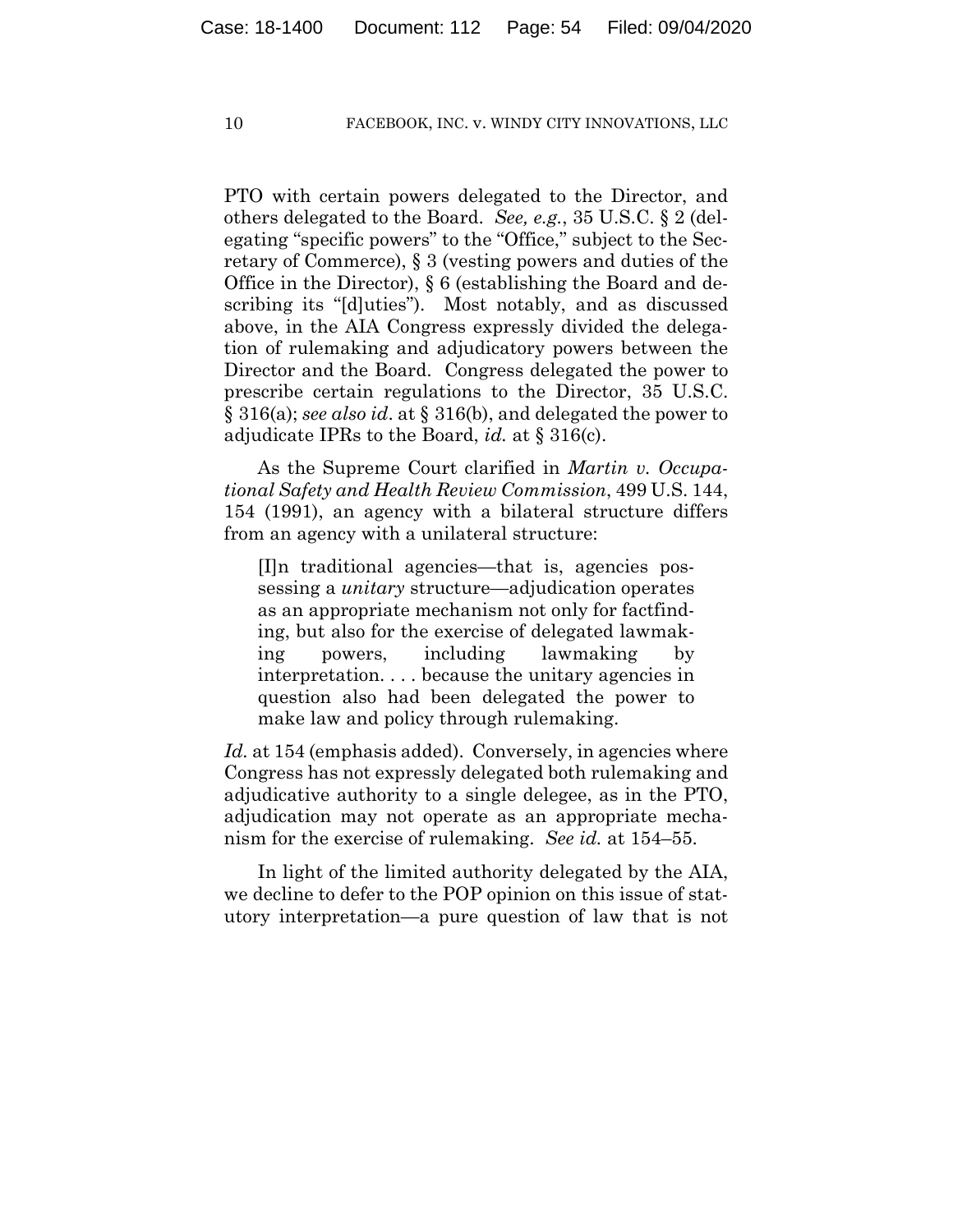within the specific expertise of the agency.3 *Aqua Prods.*, 872 F.3d at 1320 (plurality opinion) ("Because *Chevron* deference displaces judicial discretion to engage in statutory interpretation, it requires a relatively formal expression of administrative intent, one with the force and effect of law."); *see also id.* at 1324 (Moore, J., concurring) ("The point of *Chevron* is to encourage courts to defer to agencies on issues that 'implicate[] agency expertise in a meaningful way.'" (quoting *Sandoval v. Reno*, 166 F.3d 225, 239 (3d Cir. 1999) (alteration in original)))); *see also Kisor v. Wilkie*, 139 S. Ct. 2400, 2414 (2019) (explaining that deference is unwarranted "when a court concludes that an interpretation does not reflect an agency's authoritative, *expertisebased*, 'fair[, or] considered judgment.'" (alteration in original) (emphasis added) (quoting *Auer v. Robbins*, 519 U.S. 452, 462 (1997) (citing *Mead*, 533 U.S. at 229–31). The interpretation of § 315(c) and the proper understanding of the interplay between  $\S 315(b)$  and (c) are pure questions of law that do not implicate the PTO's expertise. *See id.* POP opinions, like all Board opinions, are subject to the well-established standard of review directed by the APA. Notably, the government refuses to address the question of how far the position it takes on *Chevron* deference in this case would extend into our review of interpretations of patentability provisions addressed in other POP opinions. *Facebook, Inc. v. Windy City Innovations, LLC*, No. 18- 1400, ECF No. 76, at 5 n.2 ("[T]his brief does not address whether the POP's interpretations of patentability provisions of the Patent Act, 35 U.S.C. §§ 101–105, would be

<sup>3</sup> We have previously held that "an agency without substantive rulemaking authority cannot claim *Chevron* deference for statutory interpretations rendered in the course of administrative proceedings." *Pesquera Mares Australes Ltda. v. United States*, 266 F.3d 1372, 1382 n.6 (Fed. Cir. 2001).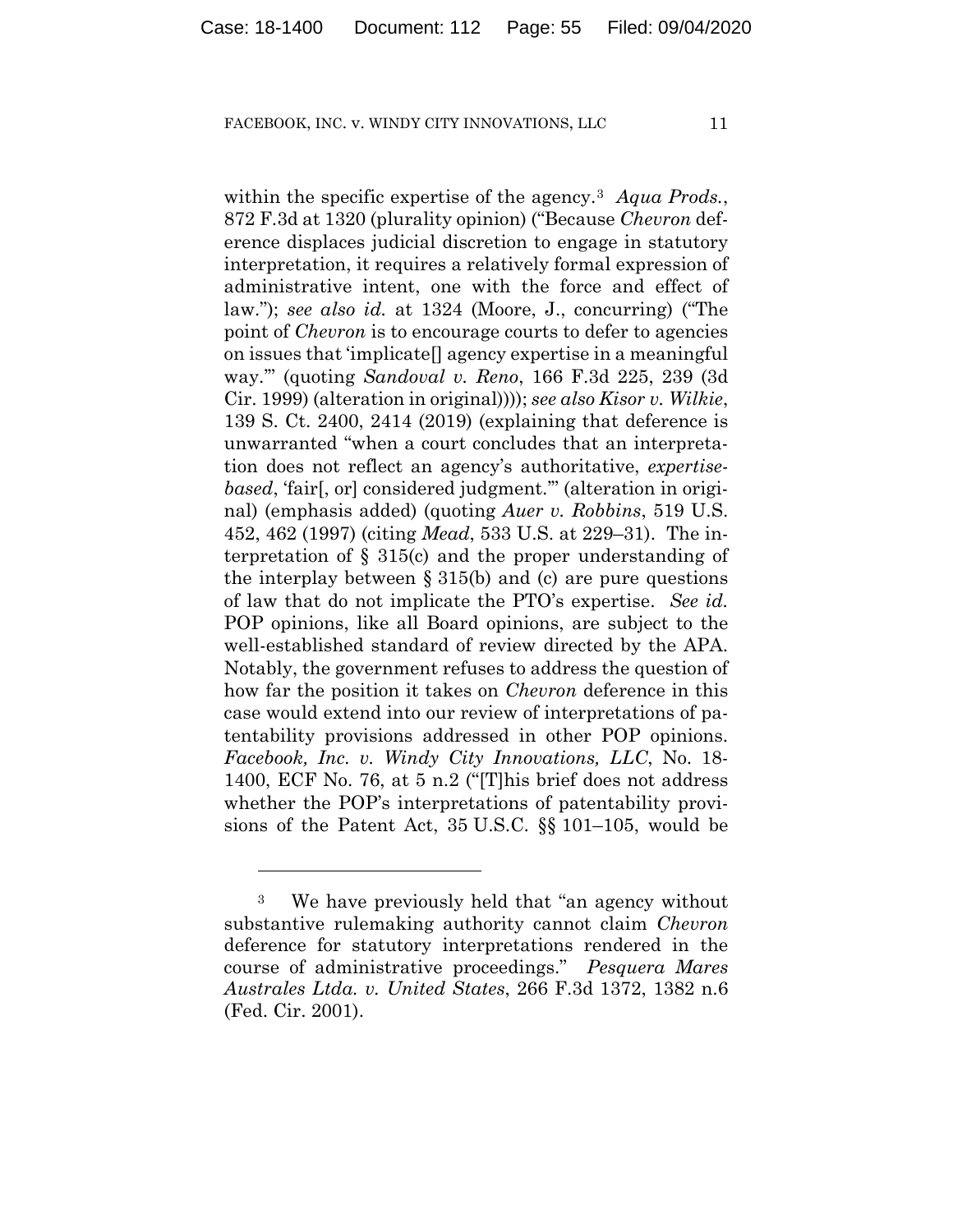entitled to *Chevron* deference."). In our view, this is no small matter.

Facebook also argues that the POP opinion in *Proppant*  is entitled to *Chevron* deference because it was "provided after notice, public comment, and hearing." *Facebook, Inc. v. Windy City Innovations, LLC*, No. 18-1400, ECF No. 56, at 2. The government elaborates on this point, contending that the interpretation rendered in the POP opinion in *Proppant* resulted from a "highly structured process," "following notice to the public; . . . further written briefing by the parties and six amici; and an oral hearing." *Facebook, Inc. v. Windy City Innovations, LLC*, No. 18-1400, ECF No. 76, at 6.

To the extent that Facebook or the government argues that this is comparable to notice-and-comment rulemaking, we disagree. While the POP in *Proppant* issued an order listing the issues it intended to review, solicited briefs from the parties and amici, and held an oral hearing, the POP procedure falls short of traditional notice-and-comment rulemaking that could receive *Chevron* deference.

For example, the announcement that a POP has been convened and the issues it will review is not published in the Federal Register. Instead, it is issued as an order in the docket of the case. *See* SOP 2, at 7 ("[T]he Precedential Opinion Panel will enter an order notifying the parties and the public when the Precedential Opinion Panel has been designated and assigned to a particular Board case. The order will further identify the issues the Precedential Opinion Panel intends to resolve and the composition of the panel.").4 There is no formal opportunity for public

<sup>&</sup>lt;sup>4</sup> The process for convening a POP is even less visible to the public. The Director may convene a POP sua sponte. A party to a proceeding or a member of the Board may also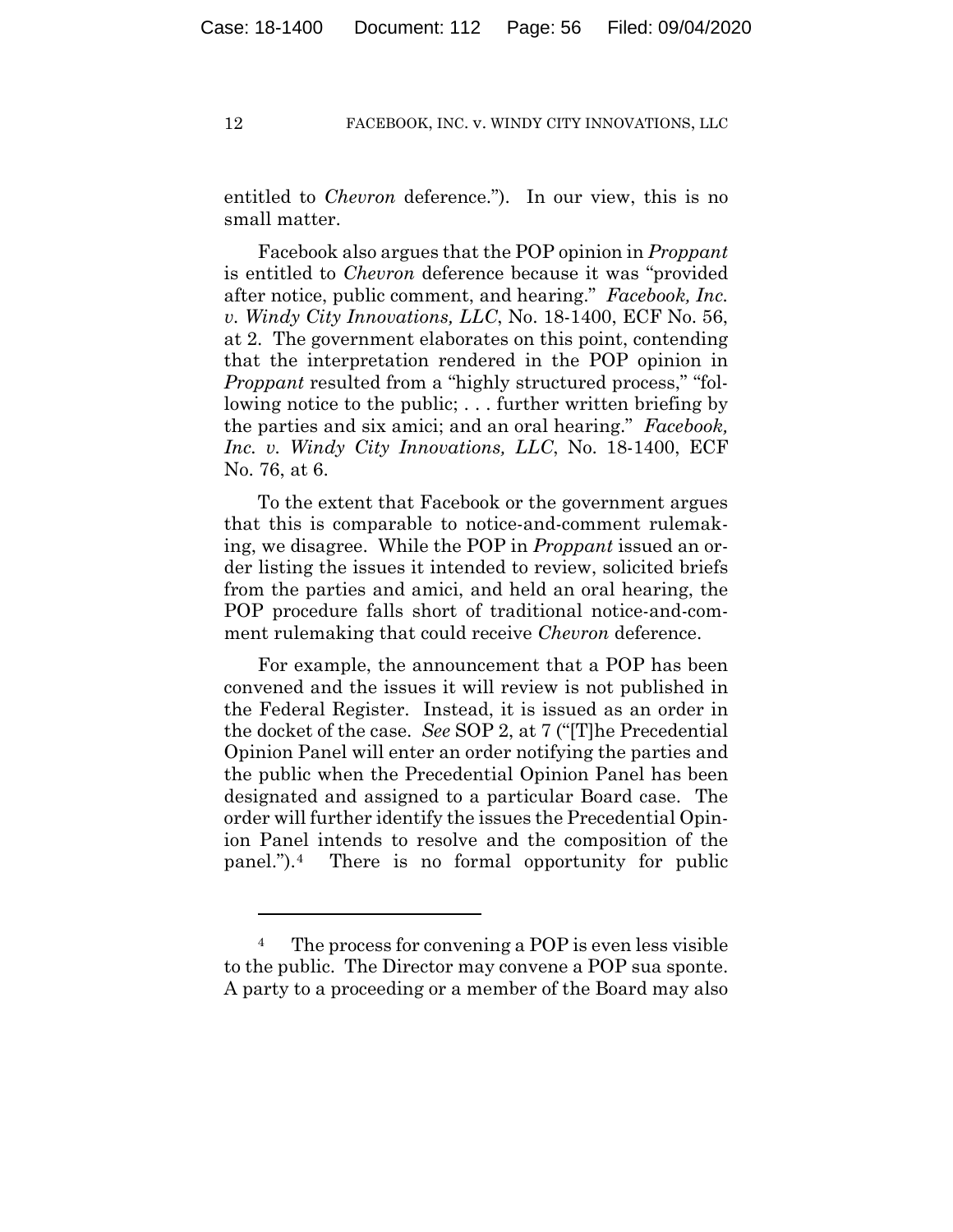comment. In fact, while the parties and amici were invited to file briefs in *Proppant*, the POP is not required to invite either. *Id.* ("[T]he Precedential Opinion Panel *may* request additional briefing on identified issues, and, in appropriate circumstances, *may* further authorize the filing of amicus briefs." (emphases added)).

Finally, POP opinions, once decided, are not published in the Federal Register. Instead, they are "posted to the Board's Precedential Decisions Web page." *Id.* at 8. As a result, unlike final rules published in the Federal Register that may be challenged by interested parties in court, *see*  5 U.S.C. § 553, there is no opportunity for amici—to the extent they were invited—to challenge the final POP decision in court. Indeed, in a number of circumstances, including where the parties have settled or a party does not have standing to appeal, the POP decision may not be subject to judicial review at all.

Issuing an order that a POP panel has been convened in a particular case and soliciting amicus briefs is not equivalent in form or substance to traditional notice-andcomment rulemaking. *See, e.g.*, *Mead*, 533 U.S. at 231, 233 (denying *Chevron* deference to Customs' Classifications rulings, in which Customs "does not generally engage in notice-and-comment practice when issuing them," and describing Customs' practice in making them as "present[ing] a case far removed . . . from notice-and-comment process"). It is, instead, similar to what courts regularly do when seeking input which may help inform their adjudicatory function. Nor is the precedential value of POP opinions a sufficient reason to afford *Chevron* deference. *Id.* at 232 ("[P]recedential value alone does not add up to *Chevron* entitlement."). The fact that legal determinations may be

recommend POP review by sending an email to the Board. *See* SOP 2, at 5–6.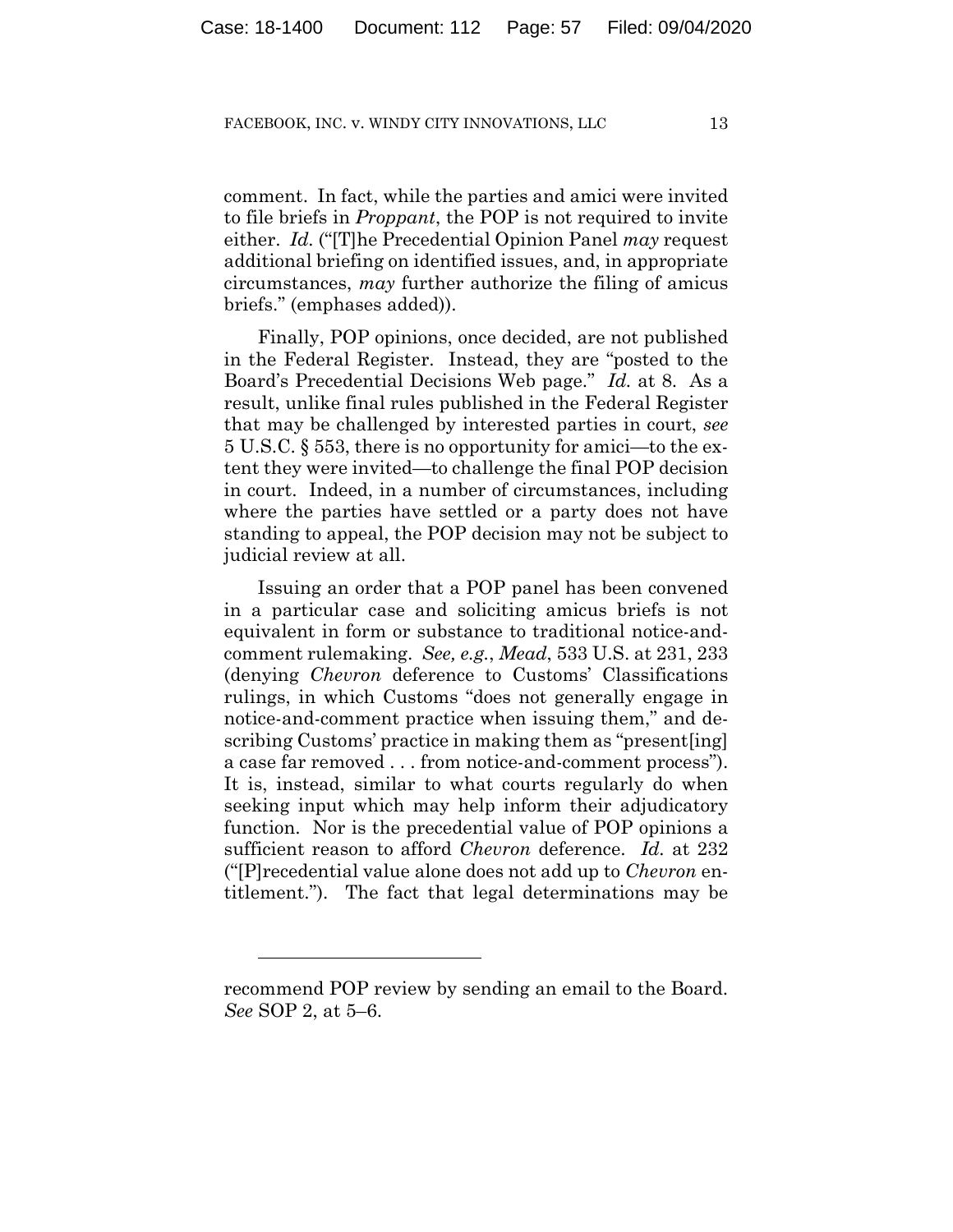binding on future Board panels does not enhance the standing of that determination when reviewed on appeal.

The law has long been clear that the Director has no substantive rule making authority with respect to interpretations of the Patent Act. *Cooper Techs. Co. v. Dudas*, 536 F.3d 1330, 1336 (Fed. Cir. 2008). The Board, similarly, historically has been given adjudicatory authority—similar to that given to courts—to decide the issues presented to it. The Director's new delegation of authority in the AIA to establish procedures by regulation for the conduct of IPRs does not confer new statutory interpretive authority to the Board or change the standard under which we review their conclusions. And, the Board's authority to adjudicate IPRs does not confer rulemaking authority upon the Director that extends to all legal questions the Board adjudicates. As noted above, the PTO's structure has never been the type of unitary structure at issue in the cases upon which the government relies.

## III

In just three sentences at the end of its brief, the government asks for *Skidmore* deference if we do not apply *Chevron* deference. The government articulates the *Skidmore* standard and includes a single sentence of explanation of why it should apply. As an initial matter, such a conclusory assertion with no analysis is insufficient to develop and preserve the issue. *See Trading Techs. Int'l, Inc. v. IBG LLC*, 921 F.3d 1378, 1385 (Fed. Cir. 2019) (citing *United States v. Great Am. Ins. Co. of N.Y.*, 738 F.3d 1320, 1328 (Fed. Cir. 2013) ("It is well established that arguments that are not appropriately developed in a party's briefing may be deemed waived.")).

Nevertheless, in our view, *Skidmore* deference does not apply. Under *Skidmore*, "[t]he weight [accorded to an administrative] judgment in a particular case will depend upon the thoroughness evident in its consideration, the validity of its reasoning, its consistency with earlier and later